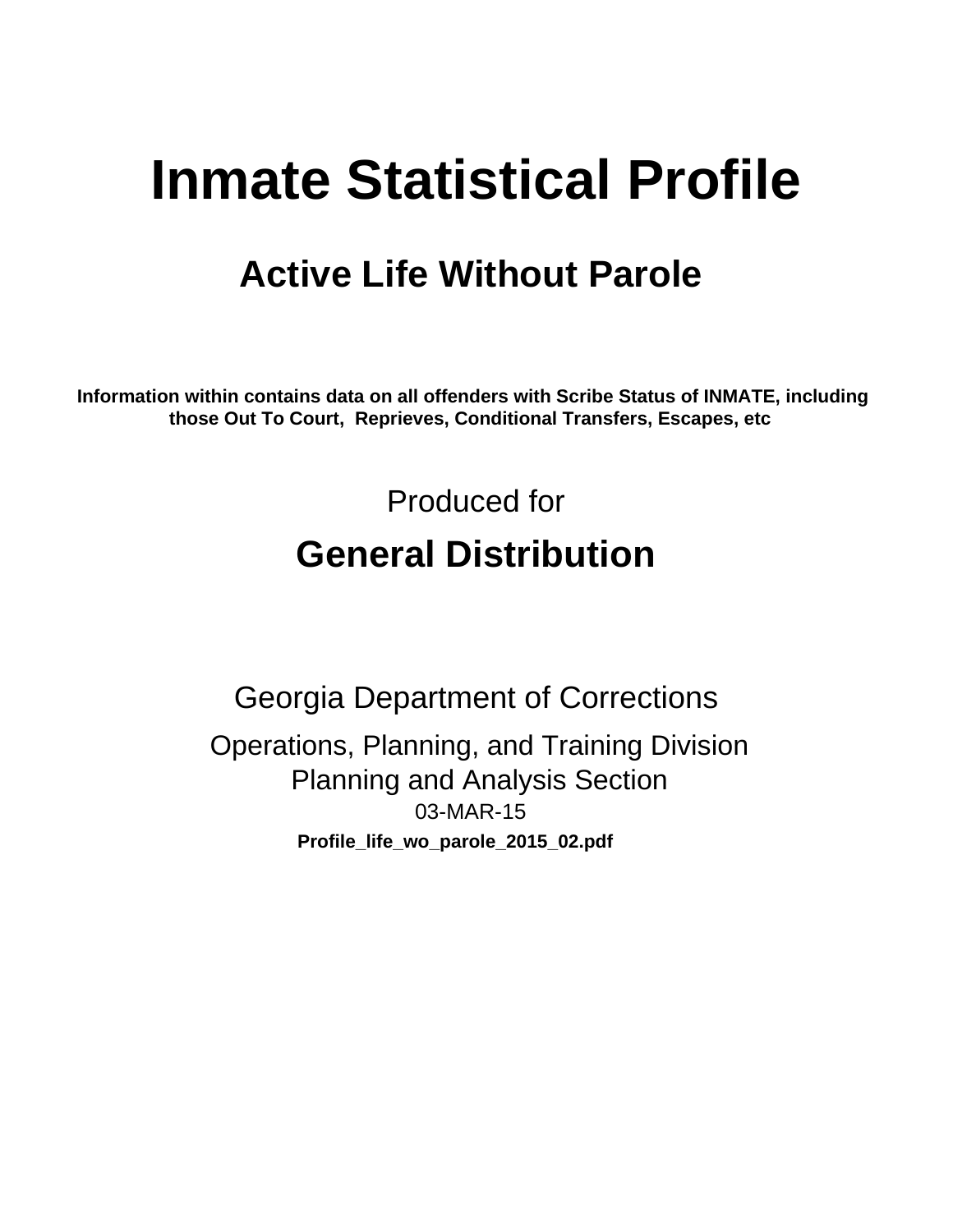#### **Inmate Statistical Profile 03-MAR-15** Contents

**Active Life Without Parole** 

Produced for General Distribution

## **Table of Contents**

|    | <b>Demographic information</b>                                       |
|----|----------------------------------------------------------------------|
|    | 4 Current age, broken out in ten year age groups                     |
|    | 5 Race group                                                         |
|    | 6 Marital status, self-reported at entry to prison                   |
|    | 7 Number of children, self-reported at entry to prison               |
|    | 8 Religious affiliation, self-reported at entry to prison            |
|    | 9 Home county - self-reported at entry to prison                     |
|    | 13 Employment status before prison, self-reported at entry to prison |
|    | 14 Age at admission                                                  |
|    | 16 Height, measured at entry to prison                               |
|    | 17 Weight, measured at entry to prison                               |
|    | 18 Military service                                                  |
|    | <b>Correctional information</b>                                      |
|    | 19 Type of admission to prison                                       |
|    | 20 Current / last institution type                                   |
|    | 21 Institution type - transitional centers                           |
|    | 22 Institution type - county prisons                                 |
|    | 23 Institution type - state prisons                                  |
|    | 24 Institution type - private prisons                                |
|    | 25 Institution type - inmate boot camp                               |
|    | 26 Number of disciplinary reports                                    |
|    | 27 Number of transfers                                               |
|    | 28 Number of escapes                                                 |
|    | 29 Time served in current (or last) institution                      |
|    | Educational, psychological and physical information                  |
|    | 30 Highest grade level attained                                      |
| 31 | Culture fair IQ scores                                               |
|    | 32 Wide Range Achievement Test (WRAT) reading score                  |
|    | 33 Wide Range Achievement Test (WRAT) math score                     |
|    | 34 Wide Range Achievement Test (WRAT) spelling score                 |
|    | 35 Current / last mental health treatment level                      |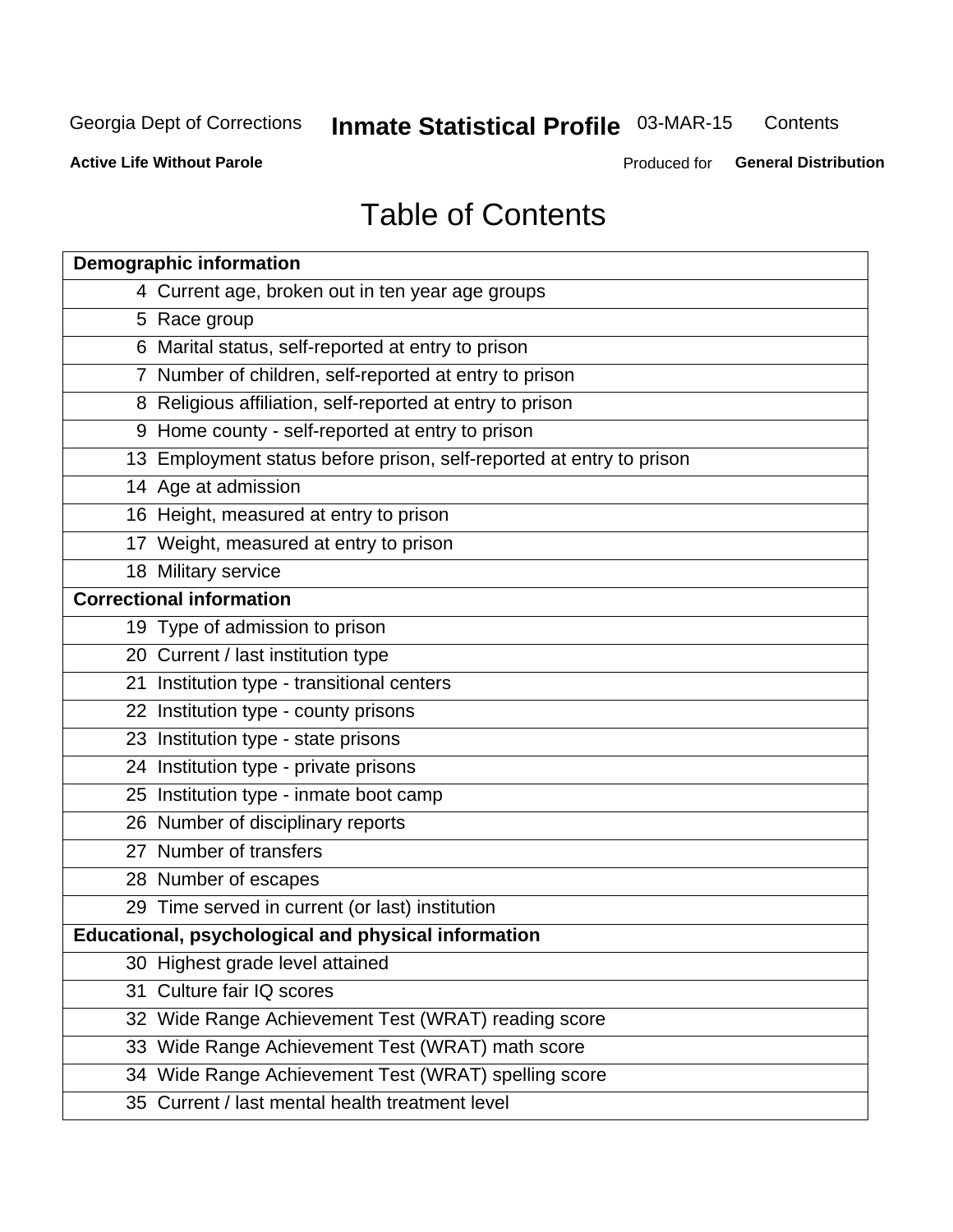#### **Inmate Statistical Profile 03-MAR-15** Contents

**Active Life Without Parole** 

Produced for General Distribution

## **Table of Contents**

| Educational, psychological and physical information              |
|------------------------------------------------------------------|
| 36 PULHESDWIT medical scale - 'P' overall condition ('P'hysical) |
| 37 PULHESDWIT medical scale - 'U' upper body                     |
| 38 PULHESDWIT medical scale - 'L' lower body                     |
| 39 PULHESDWIT medical scale - 'H' hearing                        |
| 40 PULHESDWIT medical scale - 'E' vision                         |
| 41 PULHESDWIT medical scale -'S' psychiatric                     |
| 42 PULHESDWIT medical scale - 'D' dental                         |
| 43 PULHESDWIT medical scale - 'W' work ability                   |
| 44 PULHESDWIT medical scale - 'I' impairment                     |
| 45 PULHESDWIT medical scale - 'T' transportability               |
| <b>Crimes and criminal history information</b>                   |
| 46 Number of prior Georgia incarcerations                        |
| 47 Prison sentence in years                                      |
| 48 Primary offense, broken out into felonies vs misdemeanors     |
| 49 Primary offense, broken out into six broad crime categories   |
| 50 Primary offense, detailed offense code                        |
| 52 County of conviction of primary offense                       |
| 56 Circuit of conviction of primary offense                      |
| 58 Years served (jail + prison) in this incarceration            |
| <b>Medical information</b>                                       |
| 59 Results of most recent HIV test                               |
| 60 Results of most recent tuberculosis test                      |
| 61 Results of most recent syphilis test                          |
| 62 Results of most recent Hepatitis-C test                       |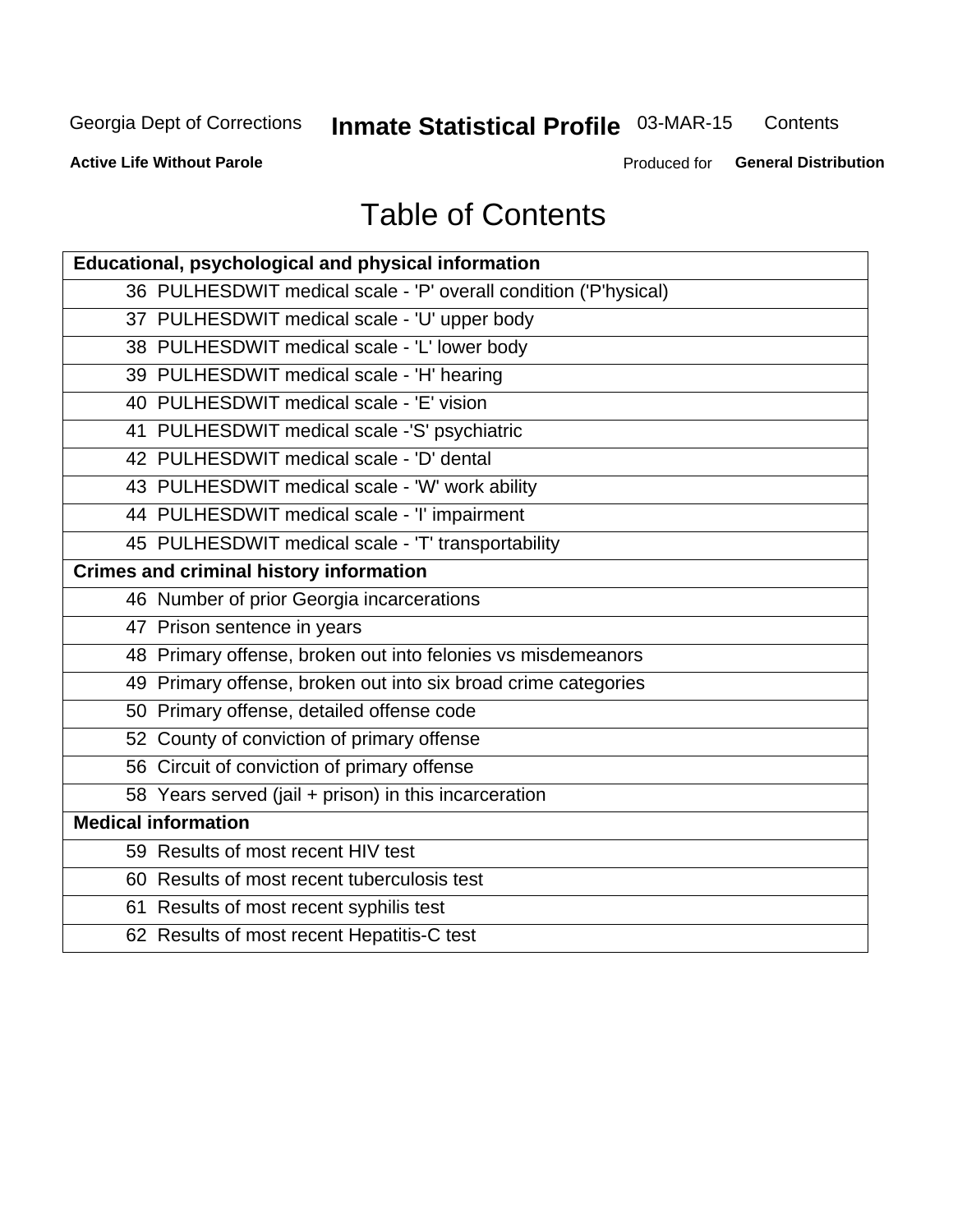#### **Active Life Without Parole**

#### Produced for General Distribution

### Current age, broken out in ten-year age groups

COL % - percent each COUNT is of its particular column

|                          |              | <b>Male</b> |         | <b>Female</b> |           |          |              | <b>Total</b> |
|--------------------------|--------------|-------------|---------|---------------|-----------|----------|--------------|--------------|
| <b>Current Age</b>       | <b>Count</b> | Col %       | Row %   | <b>Count</b>  | Col %     | Row %    | <b>Total</b> | Col %        |
| <b>Teens (1-19)</b>      | 4            | 0.39%       | 100.00% |               |           |          | 4            | 0.38%        |
| <b>Twenties (20-29)</b>  | 156          | 15.13%      | 98.11%  | 3             | 10.34%    | 1.89%    | 159          | 15.00%       |
| Thirties (30-39)         | 281          | 27.26%      | 96.90%  | 9             | $31.03\%$ | $3.10\%$ | 290          | 27.36%       |
| <b>Forties (40-49)</b>   | 300          | 29.10%      | 97.09%  | 9             | $31.03\%$ | 2.91%    | 309          | 29.15%       |
| <b>Fifties (50-59)</b>   | 200          | 19.40%      | 96.15%  | 8             | 27.59%    | 3.85%    | 208          | 19.62%       |
| <b>Sixties (60-69)</b>   | 71           | 6.89%       | 100.00% |               |           |          | 71           | 6.70%        |
| Seventy + (70 and above) | 19           | 1.84%       | 100.00% |               |           |          | 19           | 1.79%        |
| <b>Total Reported</b>    | 1,031        | 100%        | 97.26%  | 29            | 100%      | 2.74%    | 1,060        | 100%         |

| rted -<br>m.          |               |           |      |
|-----------------------|---------------|-----------|------|
| $f \wedge f \wedge f$ | 00d<br>$\sim$ | nr.<br>LJ | ,060 |

| Mean<br>(average)      | 42.44    | 41.69 | 42.42 |
|------------------------|----------|-------|-------|
| <b>Median (middle)</b> |          |       |       |
| Mode (most frequent)   | n.<br>vu |       | 33    |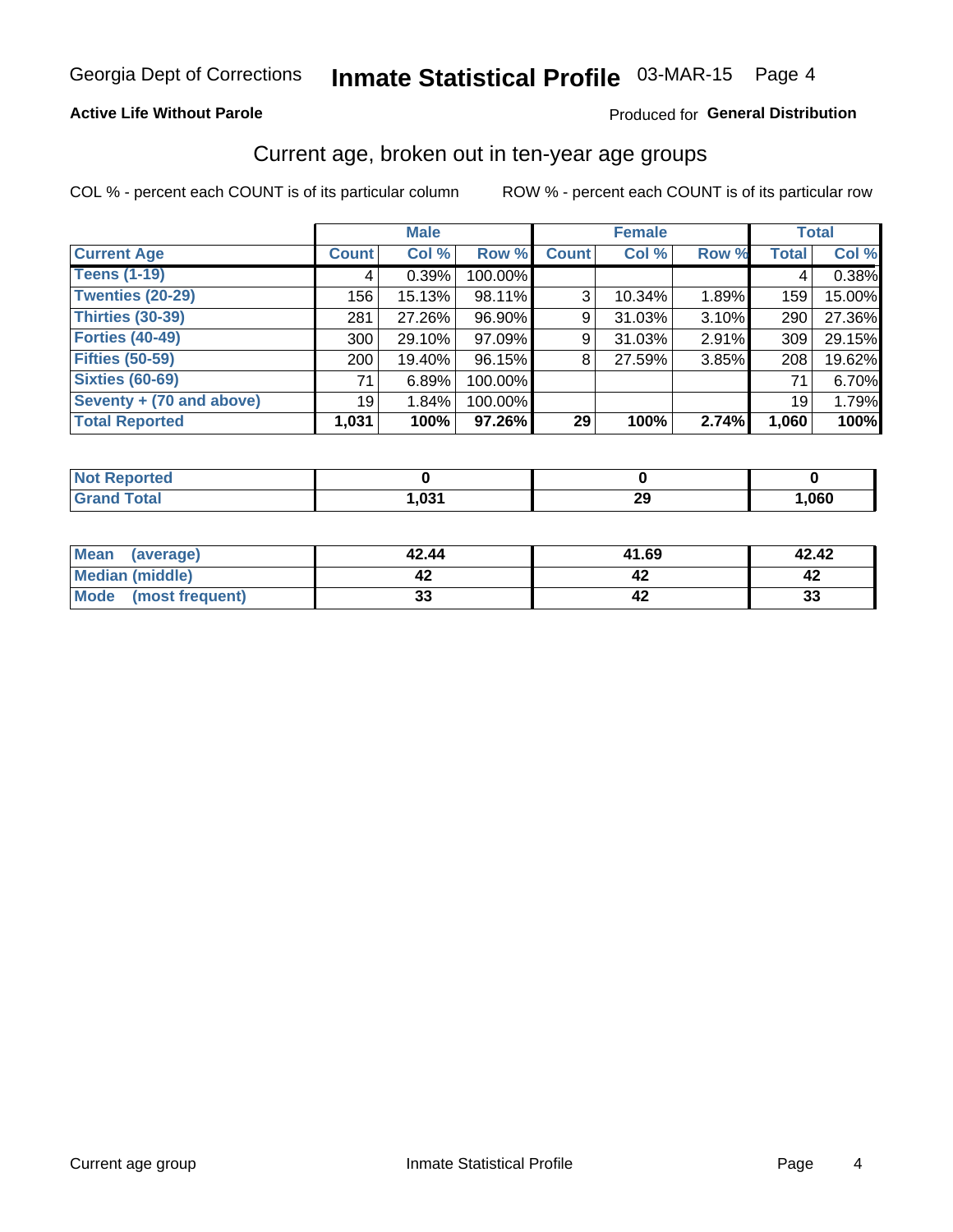## Inmate Statistical Profile 03-MAR-15 Page 5

#### **Active Life Without Parole**

Produced for General Distribution

### Race group

COL % - percent each COUNT is of its particular column

|                              | <b>Male</b>  |         |                    | <b>Female</b> |        |       | <b>Total</b> |        |
|------------------------------|--------------|---------|--------------------|---------------|--------|-------|--------------|--------|
| <b>Race Group</b>            | <b>Count</b> | Col %   | <b>Row % Count</b> |               | Col %  | Row % | <b>Total</b> | Col %  |
| <b>White</b>                 | 234          | 22.70%  | 95.51%             | 11            | 37.93% | 4.49% | 245          | 23.11% |
| <b>Black</b><br>$\mathbf{2}$ | 770          | 74.68%  | 97.84%             | 17            | 58.62% | 2.16% | 787          | 74.25% |
| <b>Other</b><br>5.           |              | $.10\%$ | 100.00%            |               |        |       |              | .09%   |
| <b>Asian</b><br>6            | 4            | $.39\%$ | 100.00%            |               |        |       | 4            | .38%   |
| <b>Hispanic</b><br>10        | 22           | 2.13%   | 95.65%             |               | 3.45%  | 4.35% | 23           | 2.17%  |
| <b>Total Reported</b>        | 1,031        | 100%    | 97.26%             | 29            | 100%   | 2.74% | 1,060        | 100%   |

| <b>orted</b> |      |           |      |
|--------------|------|-----------|------|
| <b>Total</b> | .031 | nr.<br>23 | ,060 |

| –•••• |  | M |  |  |  |
|-------|--|---|--|--|--|
|-------|--|---|--|--|--|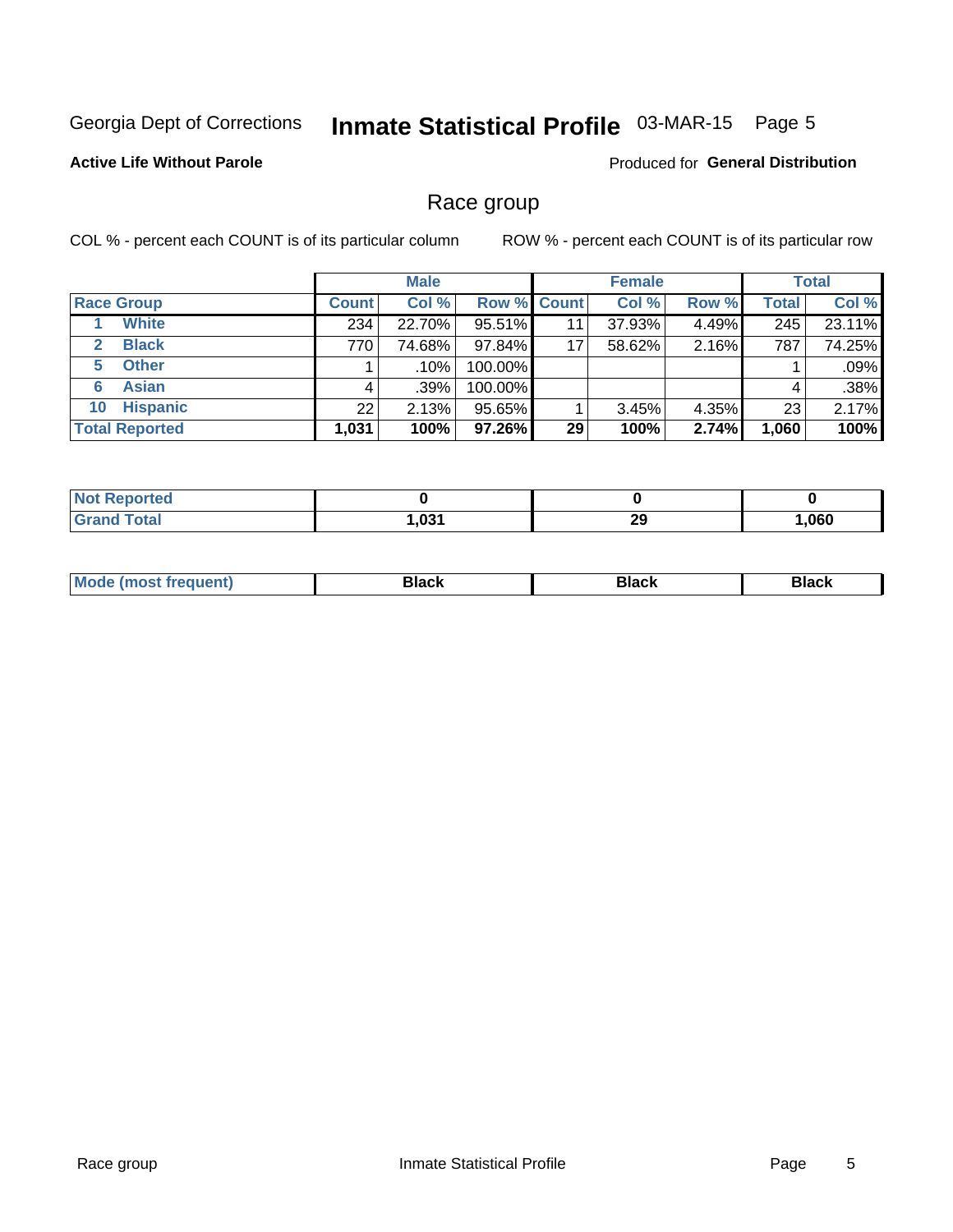## Inmate Statistical Profile 03-MAR-15 Page 6

#### **Active Life Without Parole**

#### **Produced for General Distribution**

## Marital status, self-reported at entry to prison

COL % - percent each COUNT is of its particular column

|                            | <b>Male</b>     |        | <b>Female</b> |              |          | <b>Total</b> |              |        |
|----------------------------|-----------------|--------|---------------|--------------|----------|--------------|--------------|--------|
| <b>Marital Status</b>      | <b>Count</b>    | Col %  | Row %         | <b>Count</b> | Col %    | Row %        | <b>Total</b> | Col %  |
| <b>Unknown</b><br>$\bf{0}$ | 6               | .58%   | 100.00%       |              |          |              | 6            | .57%   |
| <b>Divorced</b><br>D       | 85              | 8.24%  | 97.70%        | 2            | $6.90\%$ | 2.30%        | 87           | 8.21%  |
| <b>Married</b><br>М        | 147             | 14.26% | 96.08%        | 6            | 20.69%   | 3.92%        | 153          | 14.43% |
| <b>Separated</b><br>S      | 26 <sub>1</sub> | 2.52%  | 89.66%        | 3            | 10.34%   | 10.34%       | 29           | 2.74%  |
| <b>Unmarried</b><br>U      | 746             | 72.36% | 98.29%        | 13           | 44.83%   | 1.71%        | 759          | 71.60% |
| <b>Widow</b><br>W          | 21              | 2.04%  | 80.77%        | 5            | 17.24%   | 19.23%       | 26           | 2.45%  |
| <b>Total Reported</b>      | 1,031           | 100%   | 97.26%        | 29           | 100%     | 2.74%        | 1,060        | 100%   |

| <b>Not Reported</b> |      |   |      |
|---------------------|------|---|------|
| <b>Total</b>        | ,031 | ົ | ,060 |

|  | M | . | Unmarried | າmarried<br>_____ |
|--|---|---|-----------|-------------------|
|--|---|---|-----------|-------------------|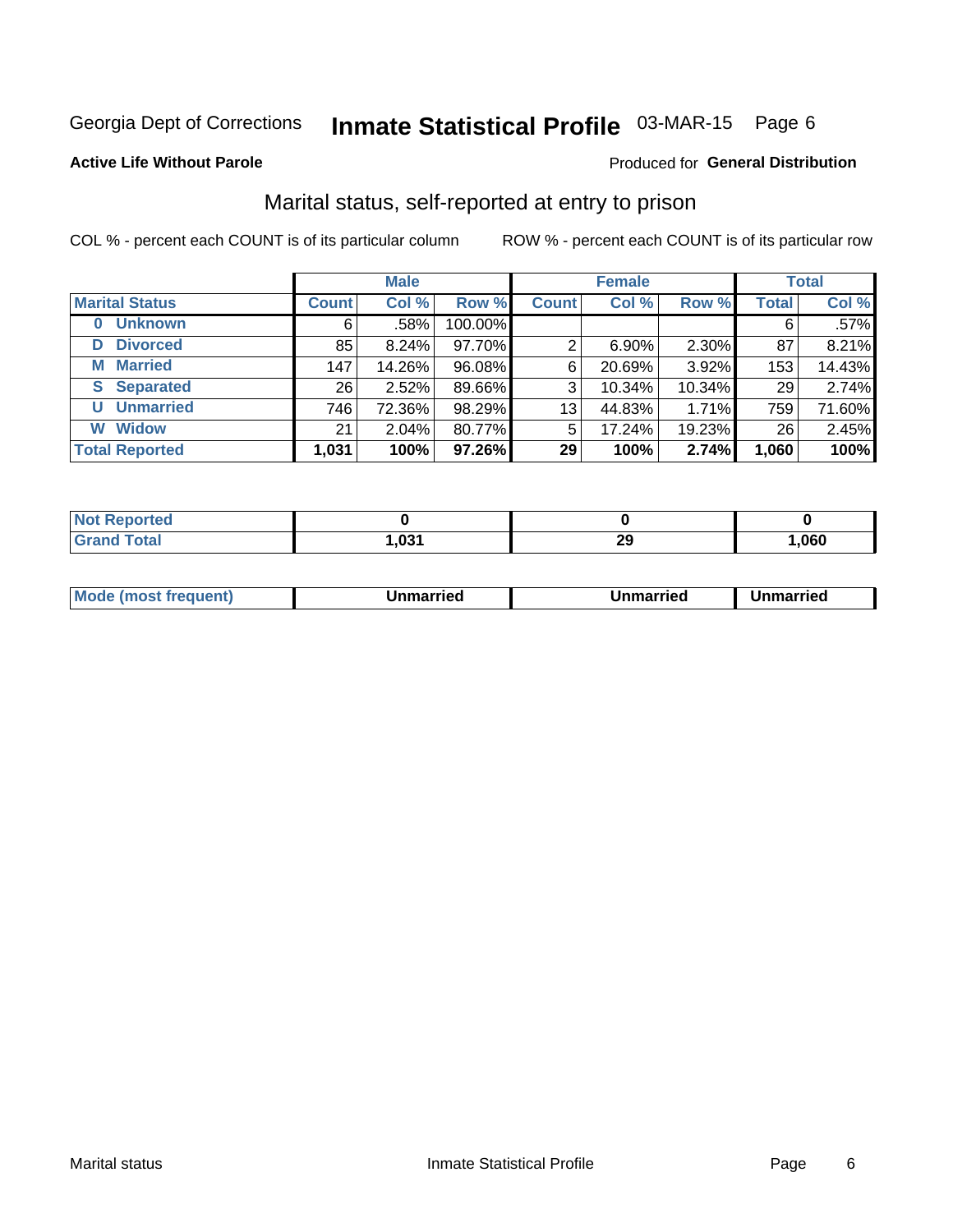## Inmate Statistical Profile 03-MAR-15 Page 7

#### **Active Life Without Parole**

#### **Produced for General Distribution**

## Number of children, self reported at entry to prison

COL % - percent each COUNT is of its particular column

|                           |                | <b>Male</b> |         |              | <b>Female</b> |       |                | <b>Total</b> |
|---------------------------|----------------|-------------|---------|--------------|---------------|-------|----------------|--------------|
| <b>Number of Children</b> | <b>Count</b>   | Col %       | Row %   | <b>Count</b> | Col %         | Row % | <b>Total</b>   | Col %        |
| $\bf{0}$                  | 381            | 37.28%      | 96.95%  | 12           | 41.38%        | 3.05% | 393            | 37.39%       |
|                           | 241            | 23.58%      | 97.57%  | 6            | 20.69%        | 2.43% | 247            | 23.50%       |
| $\overline{2}$            | 172            | 16.83%      | 98.29%  | 3            | 10.34%        | 1.71% | 175            | 16.65%       |
| 3                         | 100            | 9.78%       | 96.15%  | 4            | 13.79%        | 3.85% | 104            | 9.90%        |
| 4                         | 67             | 6.56%       | 98.53%  |              | 3.45%         | 1.47% | 68             | 6.47%        |
| 5                         | 33             | 3.23%       | 91.67%  | 3            | 10.34%        | 8.33% | 36             | 3.43%        |
| $6\phantom{1}6$           | 13             | 1.27%       | 100.00% |              |               |       | 13             | 1.24%        |
| 7                         |                | 0.68%       | 100.00% |              |               |       | 7              | 0.67%        |
| $\overline{\mathbf{8}}$   |                | 0.10%       | 100.00% |              |               |       |                | 0.10%        |
| $\boldsymbol{9}$          | 2              | 0.20%       | 100.00% |              |               |       | 2              | 0.19%        |
| 10                        | $\overline{2}$ | 0.20%       | 100.00% |              |               |       | $\overline{2}$ | 0.19%        |
| Over 10                   | 3              | 0.29%       | 100.00% |              |               |       | 3              | 0.29%        |
| <b>Total Reported</b>     | 1,022          | 100%        | 97.24%  | 29           | 100%          | 2.76% | 1,051          | 100.0%       |

| meol           |       |           |      |
|----------------|-------|-----------|------|
| $int^{\infty}$ | 1,031 | nr.<br>23 | ,060 |

| Mean<br>(average)       | 1.50 | 1.48 | 1.49 |
|-------------------------|------|------|------|
| <b>Median (middle)</b>  |      |      |      |
| Mode<br>(most frequent) |      |      |      |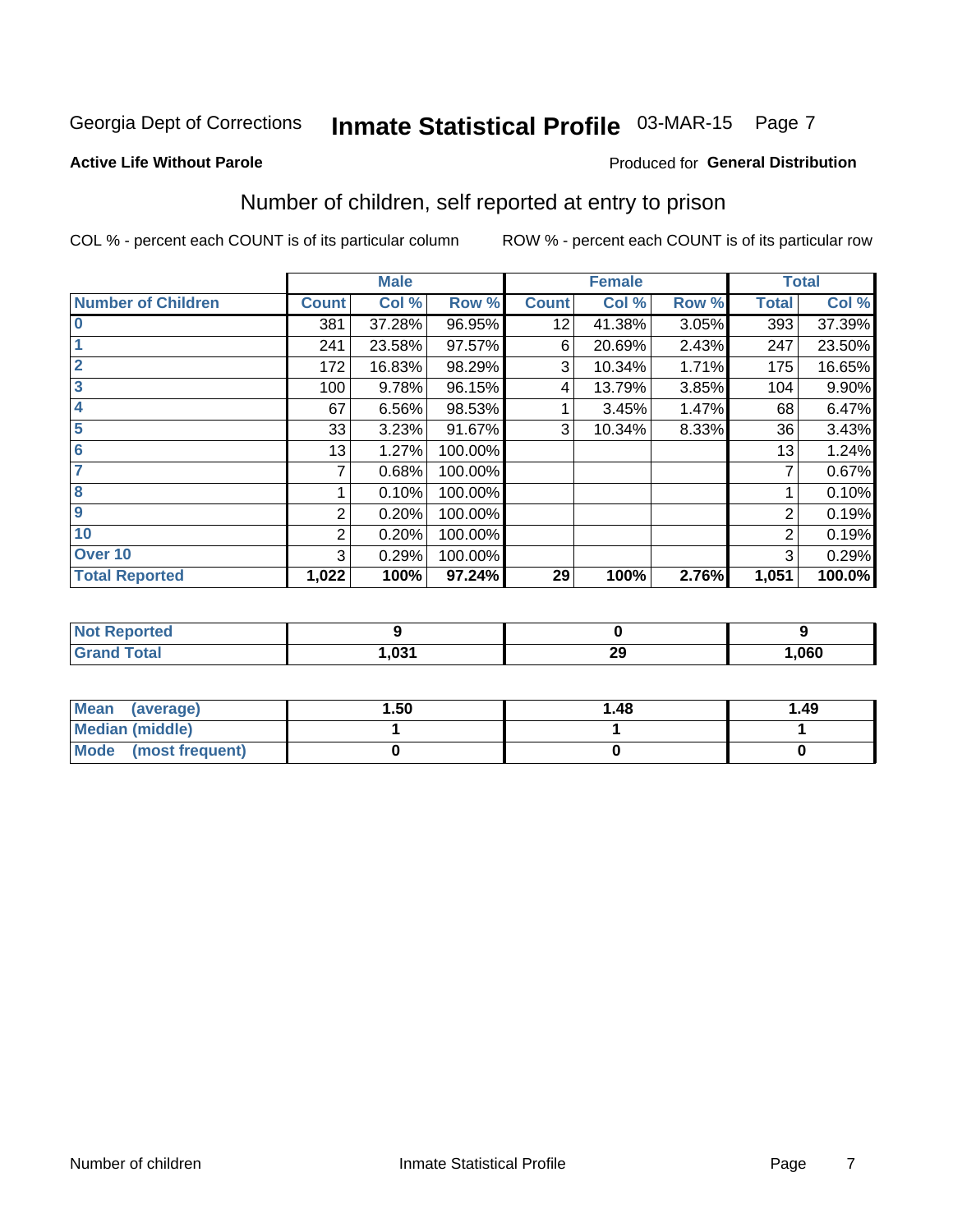## Inmate Statistical Profile 03-MAR-15 Page 8

#### **Active Life Without Parole**

#### Produced for General Distribution

## Religious affiliation, self-reported at entry to prison

COL % - percent each COUNT is of its particular column

|                |                              |                | <b>Male</b> |         |                | <b>Female</b> |       |                | <b>Total</b> |
|----------------|------------------------------|----------------|-------------|---------|----------------|---------------|-------|----------------|--------------|
|                | <b>Religious Affiliation</b> | <b>Count</b>   | Col %       | Row %   | <b>Count</b>   | Col %         | Row % | <b>Total</b>   | Col %        |
|                | <b>Islam</b>                 | 48             | 8.32%       | 94.12%  | 3              | 14.29%        | 5.88% | 51             | 8.53%        |
| $\overline{2}$ | <b>Catholic</b>              | 21             | 3.64%       | 95.45%  |                | 4.76%         | 4.55% | 22             | 3.68%        |
| 3              | <b>Baptist</b>               | 268            | 46.45%      | 95.37%  | 13             | 61.90%        | 4.63% | 281            | 46.99%       |
| 4              | <b>Methodist</b>             | 11             | 1.91%       | 91.67%  |                | 4.76%         | 8.33% | 12             | 2.01%        |
| 7              | <b>Chc Of God</b>            |                | .17%        | 100.00% |                |               |       |                | .17%         |
| 8              | <b>Holiness</b>              | 22             | 3.81%       | 95.65%  |                | 4.76%         | 4.35% | 23             | 3.85%        |
| 9              | <b>Jewish</b>                | 2              | .35%        | 100.00% |                |               |       | $\overline{2}$ | .33%         |
| 10             | <b>Anglican</b>              |                | .17%        | 100.00% |                |               |       |                | .17%         |
| 12             | <b>Hindu</b>                 | $\overline{2}$ | .35%        | 100.00% |                |               |       | $\overline{2}$ | .33%         |
| 16             | <b>Seven D Ad</b>            | 4              | .69%        | 100.00% |                |               |       | 4              | .67%         |
| 17             | <b>Jehovah Wt</b>            | 8              | 1.39%       | 100.00% |                |               |       | 8              | 1.34%        |
| 18             | <b>Latr Day S</b>            |                | .17%        | 100.00% |                |               |       |                | .17%         |
| 20             | <b>Other Prot</b>            | 79             | 13.69%      | 97.53%  | $\overline{2}$ | 9.52%         | 2.47% | 81             | 13.55%       |
| 96             | <b>None</b>                  | 109            | 18.89%      | 100.00% |                |               |       | 109            | 18.23%       |
|                | <b>Total Reported</b>        | 577            | 100%        | 96.49%  | 21             | 100%          | 3.51% | 598            | 100%         |

| rteo   | .     |    | ハドウ  |
|--------|-------|----|------|
|        | +J4   |    | 40Z  |
| ______ | י מח⊹ | 29 | .060 |

| <b>Mode (most frequent)</b> | Baptist | Baptist | Baptist |
|-----------------------------|---------|---------|---------|
|-----------------------------|---------|---------|---------|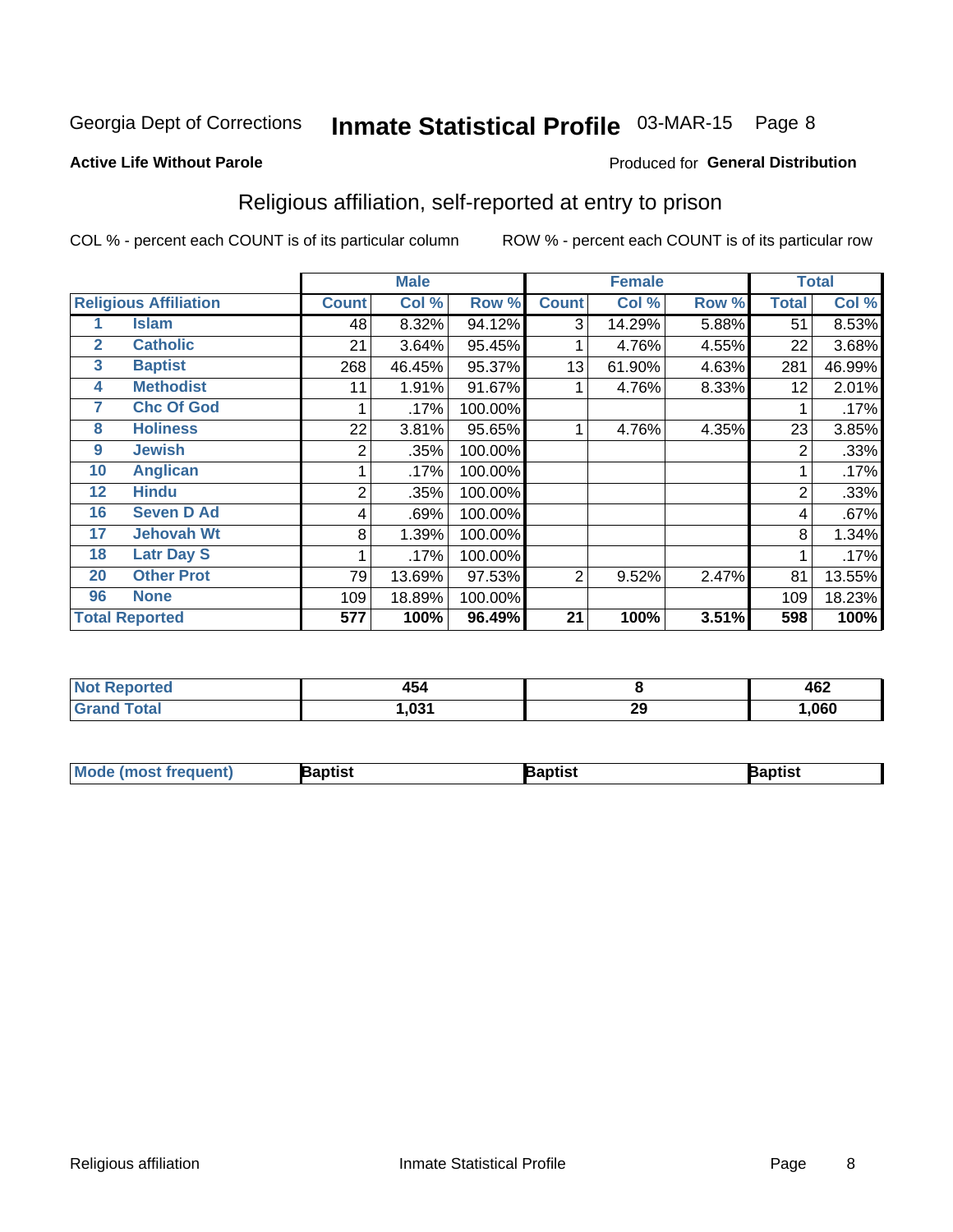## Inmate Statistical Profile 03-MAR-15 Page 9

#### **Active Life Without Parole**

#### Produced for General Distribution

## Home county, self-reported at entry to prison

COL % - percent each COUNT is of its particular column

|     |                             |                | <b>Male</b> |         |              | <b>Female</b> |        | <b>Total</b>            |        |
|-----|-----------------------------|----------------|-------------|---------|--------------|---------------|--------|-------------------------|--------|
|     | <b>Home County</b>          | <b>Count</b>   | Col %       | Row %   | <b>Count</b> | Col %         | Row %  | <b>Total</b>            | Col %  |
| 000 | <b>Unknown</b>              | 195            | 18.91%      | 96.06%  | 8            | 27.59%        | 3.94%  | $\overline{203}$        | 19.15% |
| 001 | <b>Appling County</b>       | 4              | .39%        | 100.00% |              |               |        | 4                       | .38%   |
| 002 | <b>Atkinson County</b>      | 1              | .10%        | 100.00% |              |               |        | 1                       | .09%   |
| 003 | <b>Bacon County</b>         | 1              | .10%        | 100.00% |              |               |        | 1                       | .09%   |
| 005 | <b>Baldwin County</b>       | 3              | .29%        | 100.00% |              |               |        | 3                       | .28%   |
| 007 | <b>Barrow County</b>        | $\overline{7}$ | .68%        | 100.00% |              |               |        | 7                       | .66%   |
| 008 | <b>Bartow County</b>        | 6              | .58%        | 100.00% |              |               |        | 6                       | .57%   |
| 009 | <b>Ben Hill County</b>      | 5              | .48%        | 100.00% |              |               |        | 5                       | .47%   |
| 010 | <b>Berrien County</b>       | $\overline{2}$ | .19%        | 100.00% |              |               |        | $\overline{2}$          | .19%   |
| 011 | <b>Bibb County</b>          | 21             | 2.04%       | 95.45%  | 1            | 3.45%         | 4.55%  | 22                      | 2.08%  |
| 012 | <b>Bleckley County</b>      | $\overline{2}$ | .19%        | 100.00% |              |               |        | $\overline{2}$          | .19%   |
| 014 | <b>Brooks County</b>        | 1              | .10%        | 100.00% |              |               |        | 1                       | .09%   |
| 016 | <b>Bulloch County</b>       | 3              | .29%        | 100.00% |              |               |        | 3                       | .28%   |
| 017 | <b>Burke County</b>         | 9              | .87%        | 100.00% |              |               |        | 9                       | .85%   |
| 018 | <b>Butts County</b>         | $\overline{2}$ | .19%        | 100.00% |              |               |        | $\overline{2}$          | .19%   |
| 020 | <b>Camden County</b>        | 5              | .48%        | 83.33%  | 1            | 3.45%         | 16.67% | 6                       | .57%   |
| 021 | <b>Candler County</b>       | 1              | .10%        | 100.00% |              |               |        | 1                       | .09%   |
| 022 | <b>Carroll County</b>       | $\overline{c}$ | .19%        | 100.00% |              |               |        | $\overline{c}$          | .19%   |
| 023 | <b>Catoosa County</b>       | $\overline{3}$ | .29%        | 100.00% |              |               |        | $\overline{3}$          | .28%   |
| 025 | <b>Chatham County</b>       | 40             | 3.88%       | 100.00% |              |               |        | 40                      | 3.77%  |
| 026 | <b>Chattahoochee County</b> | 1              | .10%        | 100.00% |              |               |        | 1                       | .09%   |
| 027 | <b>Chattooga County</b>     | 1              | .10%        | 100.00% |              |               |        | 1                       | .09%   |
| 028 | <b>Cherokee County</b>      | $\overline{2}$ | .19%        | 100.00% |              |               |        | $\overline{2}$          | .19%   |
| 029 | <b>Clarke County</b>        | 19             | 1.84%       | 100.00% |              |               |        | 19                      | 1.79%  |
| 030 | <b>Clay County</b>          | 1              | .10%        | 100.00% |              |               |        | 1                       | .09%   |
| 031 | <b>Clayton County</b>       | 28             | 2.72%       | 100.00% |              |               |        | 28                      | 2.64%  |
| 033 | <b>Cobb County</b>          | 40             | 3.88%       | 100.00% |              |               |        | 40                      | 3.77%  |
| 034 | <b>Coffee County</b>        | 3              | .29%        | 100.00% |              |               |        | 3                       | .28%   |
| 035 | <b>Colquitt County</b>      | 3              | .29%        | 100.00% |              |               |        | 3                       | .28%   |
| 036 | <b>Columbia County</b>      | 6              | .58%        | 85.71%  | 1            | 3.45%         | 14.29% | $\overline{7}$          | .66%   |
| 037 | <b>Cook County</b>          | 4              | .39%        | 100.00% |              |               |        | $\overline{\mathbf{4}}$ | .38%   |
| 038 | <b>Coweta County</b>        | 4              | .39%        | 80.00%  | 1            | 3.45%         | 20.00% | 5                       | .47%   |
| 040 | <b>Crisp County</b>         | 4              | .39%        | 100.00% |              |               |        | 4                       | .38%   |
| 042 | <b>Dawson County</b>        | 1              | .10%        | 100.00% |              |               |        | 1                       | .09%   |
| 043 | <b>Decatur County</b>       | $\overline{2}$ | .19%        | 100.00% |              |               |        | $\overline{2}$          | .19%   |
| 044 | <b>Dekalb County</b>        | 77             | 7.47%       | 100.00% |              |               |        | 77                      | 7.26%  |
| 045 | <b>Dodge County</b>         | 1              | .10%        | 100.00% |              |               |        | 1                       | .09%   |
| 046 | <b>Dooly County</b>         | 1              | .10%        | 50.00%  | $\mathbf 1$  | 3.45%         | 50.00% | $\overline{2}$          | .19%   |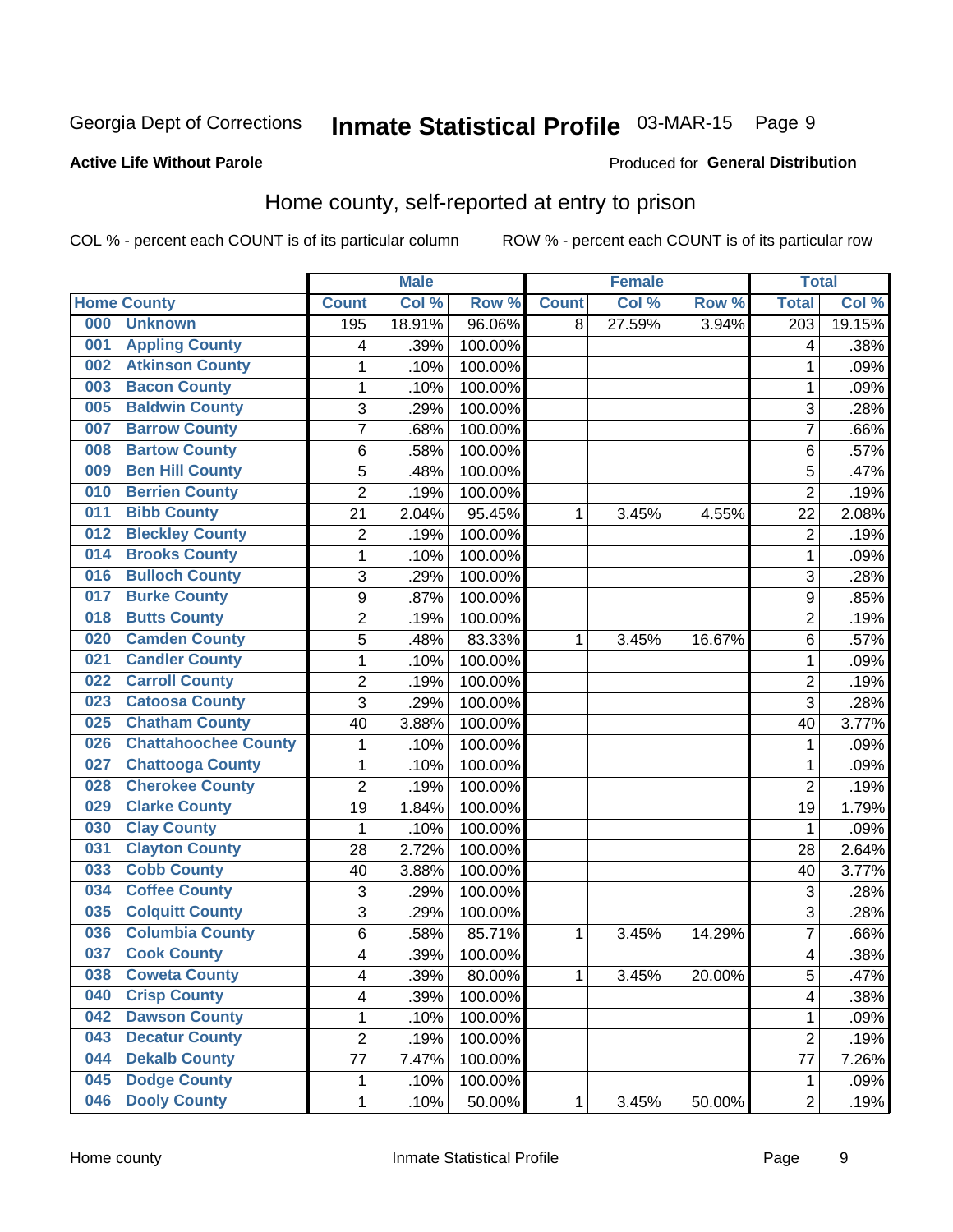## Inmate Statistical Profile 03-MAR-15 Page 10

#### **Active Life Without Parole**

#### Produced for General Distribution

## Home county, self-reported at entry to prison

COL % - percent each COUNT is of its particular column

|     |                          |                | <b>Male</b> |         |                | <b>Female</b> |        | <b>Total</b>    |        |
|-----|--------------------------|----------------|-------------|---------|----------------|---------------|--------|-----------------|--------|
|     | <b>Home County</b>       | <b>Count</b>   | Col %       | Row %   | <b>Count</b>   | Col %         | Row %  | <b>Total</b>    | Col %  |
| 047 | <b>Dougherty County</b>  | 24             | 2.33%       | 96.00%  | 1.             | 3.45%         | 4.00%  | $\overline{25}$ | 2.36%  |
| 048 | <b>Douglas County</b>    | 13             | 1.26%       | 86.67%  | $\overline{2}$ | 6.90%         | 13.33% | 15              | 1.42%  |
| 049 | <b>Early County</b>      | $\mathbf 1$    | .10%        | 100.00% |                |               |        | 1               | .09%   |
| 051 | <b>Effingham County</b>  | $\overline{c}$ | .19%        | 100.00% |                |               |        | $\overline{2}$  | .19%   |
| 052 | <b>Elbert County</b>     | $\overline{3}$ | .29%        | 100.00% |                |               |        | 3               | .28%   |
| 053 | <b>Emanuel County</b>    | 4              | .39%        | 100.00% |                |               |        | 4               | .38%   |
| 056 | <b>Fayette County</b>    | 3              | .29%        | 100.00% |                |               |        | 3               | .28%   |
| 057 | <b>Floyd County</b>      | 14             | 1.36%       | 100.00% |                |               |        | 14              | 1.32%  |
| 058 | <b>Forsyth County</b>    | 3              | .29%        | 100.00% |                |               |        | 3               | .28%   |
| 059 | <b>Franklin County</b>   | $\overline{2}$ | .19%        | 66.67%  | 1              | 3.45%         | 33.33% | 3               | .28%   |
| 060 | <b>Fulton County</b>     | 143            | 13.87%      | 99.31%  | 1              | 3.45%         | .69%   | 144             | 13.58% |
| 061 | <b>Gilmer County</b>     | 2              | .19%        | 100.00% |                |               |        | $\overline{2}$  | .19%   |
| 063 | <b>Glynn County</b>      | $\overline{7}$ | .68%        | 100.00% |                |               |        | 7               | .66%   |
| 064 | <b>Gordon County</b>     | $\overline{c}$ | .19%        | 100.00% |                |               |        | $\overline{2}$  | .19%   |
| 066 | <b>Greene County</b>     | $\mathbf{1}$   | .10%        | 100.00% |                |               |        | 1               | .09%   |
| 067 | <b>Gwinnett County</b>   | 23             | 2.23%       | 95.83%  | 1              | 3.45%         | 4.17%  | 24              | 2.26%  |
| 068 | <b>Habersham County</b>  | 1              | .10%        | 100.00% |                |               |        | 1               | .09%   |
| 069 | <b>Hall County</b>       | 14             | 1.36%       | 100.00% |                |               |        | 14              | 1.32%  |
| 070 | <b>Hancock County</b>    | $\mathbf 2$    | .19%        | 100.00% |                |               |        | $\overline{2}$  | .19%   |
| 071 | <b>Haralson County</b>   | $\overline{2}$ | .19%        | 100.00% |                |               |        | $\overline{2}$  | .19%   |
| 072 | <b>Harris County</b>     | $\mathbf 1$    | .10%        | 100.00% |                |               |        | 1               | .09%   |
| 073 | <b>Hart County</b>       | $\overline{2}$ | .19%        | 100.00% |                |               |        | $\overline{2}$  | .19%   |
| 074 | <b>Heard County</b>      | $\mathbf{1}$   | .10%        | 100.00% |                |               |        | 1               | .09%   |
| 075 | <b>Henry County</b>      | 6              | .58%        | 85.71%  | 1              | 3.45%         | 14.29% | $\overline{7}$  | .66%   |
| 076 | <b>Houston County</b>    | 16             | 1.55%       | 100.00% |                |               |        | 16              | 1.51%  |
| 078 | <b>Jackson County</b>    | 3              | .29%        | 100.00% |                |               |        | 3               | .28%   |
| 080 | <b>Jeff Davis County</b> | $\overline{2}$ | .19%        | 100.00% |                |               |        | $\overline{2}$  | .19%   |
| 081 | <b>Jefferson County</b>  | 3              | .29%        | 100.00% |                |               |        | $\overline{3}$  | .28%   |
| 082 | <b>Jenkins County</b>    | $\overline{c}$ | .19%        | 100.00% |                |               |        | $\overline{2}$  | .19%   |
| 087 | <b>Laurens County</b>    | 6              | .58%        | 100.00% |                |               |        | 6               | .57%   |
| 088 | <b>Lee County</b>        | $\mathbf{1}$   | .10%        | 100.00% |                |               |        | 1               | .09%   |
| 089 | <b>Liberty County</b>    | $\overline{7}$ | .68%        | 87.50%  | 1              | 3.45%         | 12.50% | 8               | .75%   |
| 090 | <b>Lincoln County</b>    | 1              | .10%        | 100.00% |                |               |        | 1               | .09%   |
| 091 | <b>Long County</b>       | $\mathbf{1}$   | .10%        | 100.00% |                |               |        | 1               | .09%   |
| 092 | <b>Lowndes County</b>    | 8              | .78%        | 100.00% |                |               |        | 8               | .75%   |
| 093 | <b>Lumpkin County</b>    | 1              | .10%        | 100.00% |                |               |        | 1               | .09%   |
| 094 | <b>Macon County</b>      | $\mathbf{1}$   | .10%        | 100.00% |                |               |        | 1               | .09%   |
| 095 | <b>Madison County</b>    | $\mathbf{1}$   | .10%        | 100.00% |                |               |        | 1               | .09%   |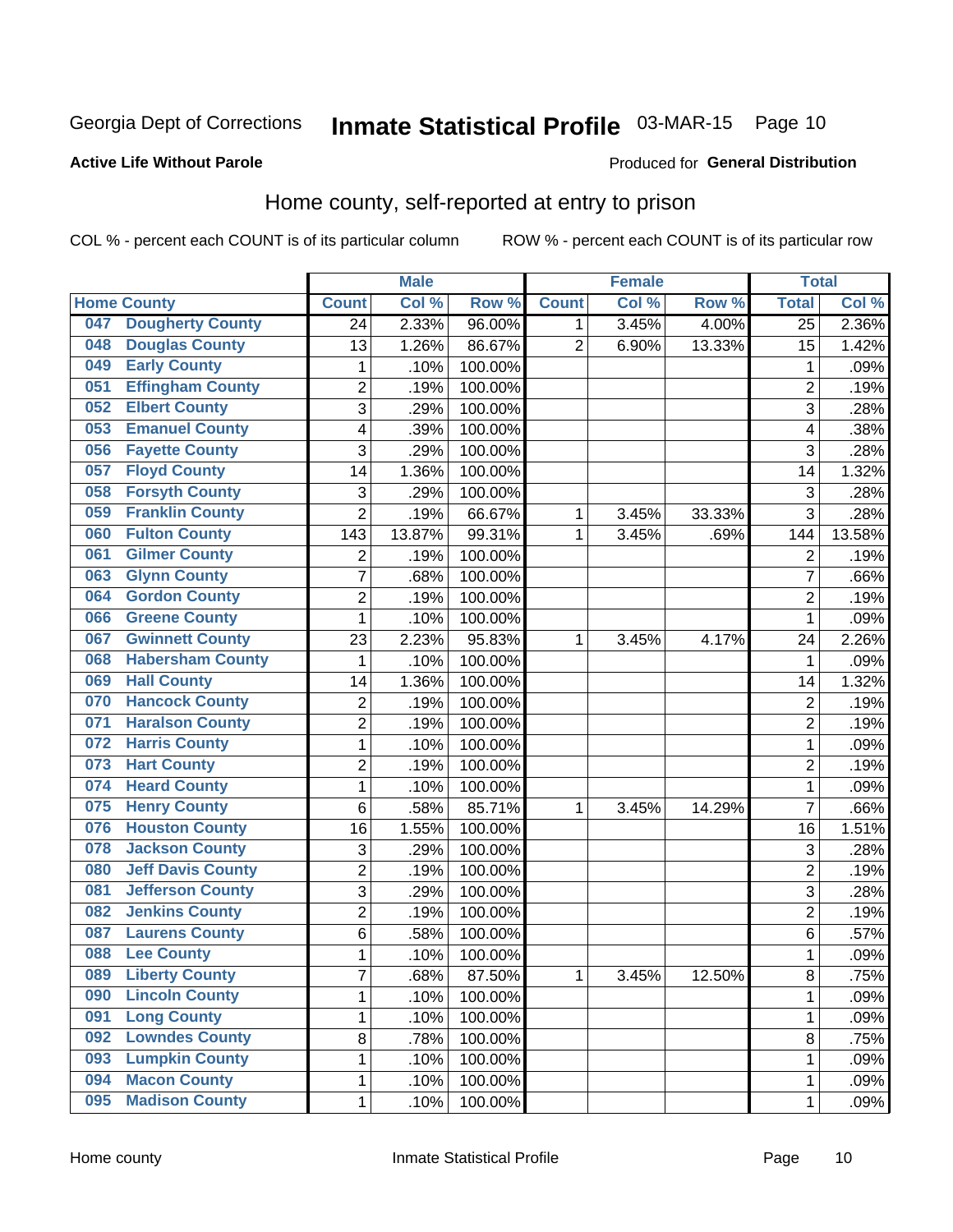## Inmate Statistical Profile 03-MAR-15 Page 11

#### **Active Life Without Parole**

#### Produced for General Distribution

### Home county, self-reported at entry to prison

COL % - percent each COUNT is of its particular column

|                  |                          |                         | <b>Male</b> |         |              | <b>Female</b> |        | <b>Total</b>   |       |
|------------------|--------------------------|-------------------------|-------------|---------|--------------|---------------|--------|----------------|-------|
|                  | <b>Home County</b>       | <b>Count</b>            | Col %       | Row %   | <b>Count</b> | Col %         | Row %  | <b>Total</b>   | Col % |
| 096              | <b>Marion County</b>     | 1                       | .10%        | 100.00% |              |               |        | 1              | .09%  |
| 097              | <b>Mcduffie County</b>   | $\overline{2}$          | .19%        | 100.00% |              |               |        | $\overline{2}$ | .19%  |
| 098              | <b>Mcintosh County</b>   | $\overline{c}$          | .19%        | 100.00% |              |               |        | $\overline{c}$ | .19%  |
| 100              | <b>Miller County</b>     | $\mathbf 1$             | .10%        | 100.00% |              |               |        | 1              | .09%  |
| 101              | <b>Mitchell County</b>   | $\mathbf 1$             | .10%        | 100.00% |              |               |        | 1              | .09%  |
| 102              | <b>Monroe County</b>     | 3                       | .29%        | 100.00% |              |               |        | 3              | .28%  |
| 103              | <b>Montgomery County</b> | $\mathbf 1$             | .10%        | 100.00% |              |               |        | 1              | .09%  |
| 104              | <b>Morgan County</b>     | $\mathbf 1$             | .10%        | 100.00% |              |               |        | 1              | .09%  |
| 106              | <b>Muscogee County</b>   | 25                      | 2.42%       | 100.00% |              |               |        | 25             | 2.36% |
| 107              | <b>Newton County</b>     | $\overline{c}$          | .19%        | 66.67%  | 1            | 3.45%         | 33.33% | 3              | .28%  |
| 109              | <b>Oglethorpe County</b> | 4                       | .39%        | 100.00% |              |               |        | 4              | .38%  |
| 110              | <b>Paulding County</b>   | 6                       | .58%        | 100.00% |              |               |        | 6              | .57%  |
| 111              | <b>Peach County</b>      | $\mathbf 1$             | .10%        | 100.00% |              |               |        | 1              | .09%  |
| $\overline{112}$ | <b>Pickens County</b>    | $\mathbf 1$             | .10%        | 100.00% |              |               |        | 1              | .09%  |
| 113              | <b>Pierce County</b>     | $\overline{c}$          | .19%        | 100.00% |              |               |        | $\overline{2}$ | .19%  |
| 114              | <b>Pike County</b>       | 3                       | .29%        | 75.00%  | 1            | 3.45%         | 25.00% | 4              | .38%  |
| $\overline{115}$ | <b>Polk County</b>       | 3                       | .29%        | 100.00% |              |               |        | 3              | .28%  |
| 117              | <b>Putnam County</b>     | 5                       | .48%        | 100.00% |              |               |        | 5              | .47%  |
| 119              | <b>Rabun County</b>      | $\mathbf 1$             | .10%        | 100.00% |              |               |        | 1              | .09%  |
| 120              | <b>Randolph County</b>   | $\overline{2}$          | .19%        | 100.00% |              |               |        | $\overline{2}$ | .19%  |
| 121              | <b>Richmond County</b>   | 36                      | 3.49%       | 92.31%  | 3            | 10.34%        | 7.69%  | 39             | 3.68% |
| 122              | <b>Rockdale County</b>   | 4                       | .39%        | 100.00% |              |               |        | 4              | .38%  |
| 124              | <b>Screven County</b>    | $\mathbf 1$             | .10%        | 100.00% |              |               |        | 1              | .09%  |
| 125              | <b>Seminole County</b>   | $\overline{c}$          | .19%        | 100.00% |              |               |        | $\overline{2}$ | .19%  |
| 126              | <b>Spalding County</b>   | $\overline{7}$          | .68%        | 100.00% |              |               |        | 7              | .66%  |
| 127              | <b>Stephens County</b>   | $\mathbf 1$             | .10%        | 50.00%  | 1            | 3.45%         | 50.00% | $\overline{2}$ | .19%  |
| 128              | <b>Stewart County</b>    | $\mathbf 1$             | .10%        | 100.00% |              |               |        | 1              | .09%  |
| 129              | <b>Sumter County</b>     | $\mathbf 1$             | .10%        | 100.00% |              |               |        | 1              | .09%  |
| 132              | <b>Tattnall County</b>   | 4                       | .39%        | 100.00% |              |               |        | 4              | .38%  |
| 133              | <b>Taylor County</b>     | $\overline{\mathbf{c}}$ | .19%        | 100.00% |              |               |        | $\overline{2}$ | .19%  |
| 134              | <b>Telfair County</b>    | $\mathbf{1}$            | .10%        | 100.00% |              |               |        | 1              | .09%  |
| 136              | Thomas County            | 5                       | .48%        | 100.00% |              |               |        | 5              | .47%  |
| 137              | <b>Tift County</b>       | 6                       | .58%        | 100.00% |              |               |        | 6              | .57%  |
| 138              | <b>Toombs County</b>     | 8                       | .78%        | 100.00% |              |               |        | 8              | .75%  |
| 140              | <b>Treutlen County</b>   | $\mathbf{1}$            | .10%        | 100.00% |              |               |        | 1              | .09%  |
| 141              | <b>Troup County</b>      | $\overline{c}$          | .19%        | 100.00% |              |               |        | $\overline{2}$ | .19%  |
| 145              | <b>Upson County</b>      | 3                       | .29%        | 100.00% |              |               |        | 3              | .28%  |
| 146              | <b>Walker County</b>     | 5                       | .48%        | 83.33%  | 1            | 3.45%         | 16.67% | $\,6$          | .57%  |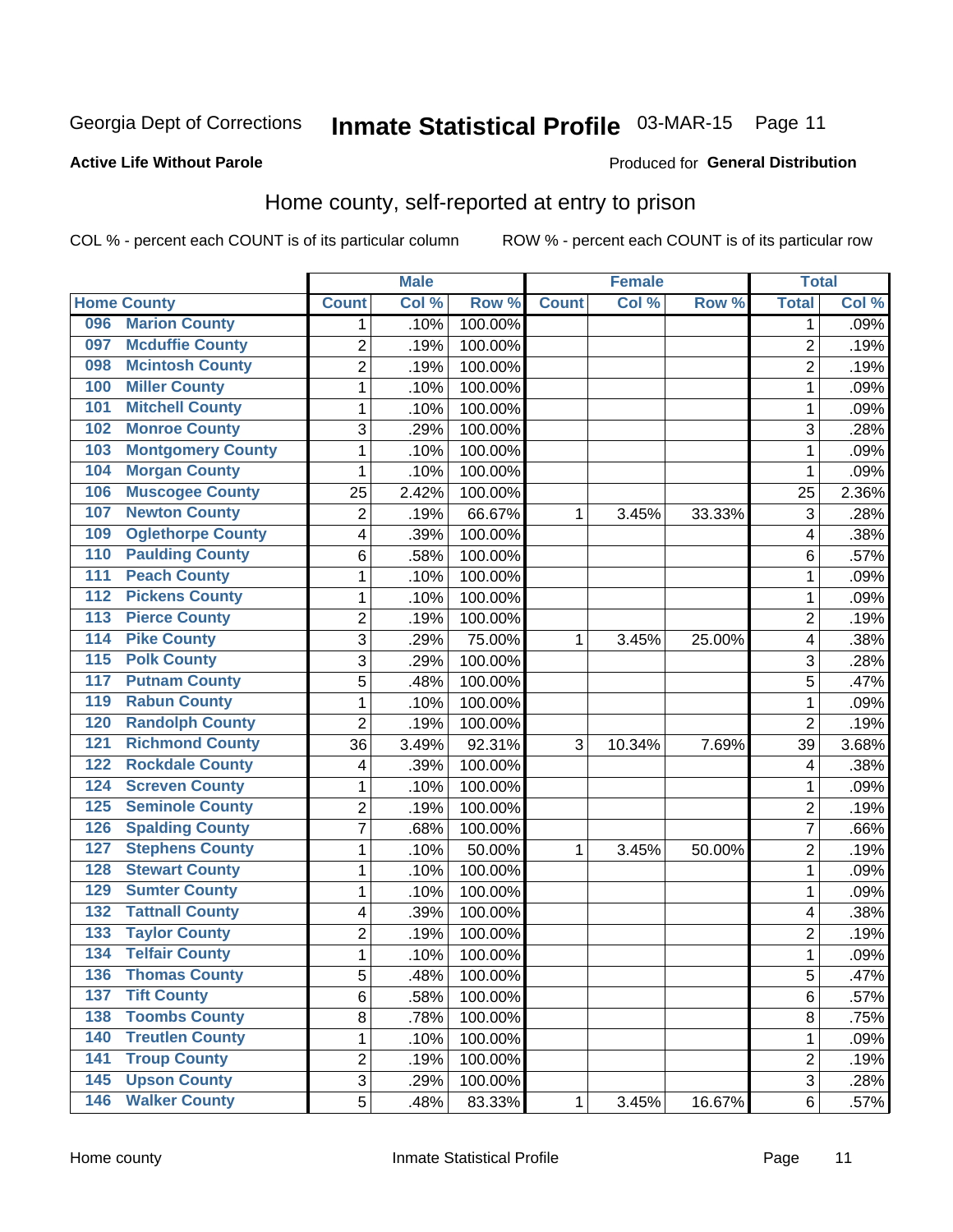## Inmate Statistical Profile 03-MAR-15 Page 12

#### **Active Life Without Parole**

#### Produced for General Distribution

### Home county, self-reported at entry to prison

COL % - percent each COUNT is of its particular column

|     |                             |              | <b>Male</b> |         |              | <b>Female</b> |        | <b>Total</b> |       |
|-----|-----------------------------|--------------|-------------|---------|--------------|---------------|--------|--------------|-------|
|     | <b>Home County</b>          | <b>Count</b> | Col %       | Row %   | <b>Count</b> | Col %         | Row %  | <b>Total</b> | Col % |
| 147 | <b>Walton County</b>        | 6            | .58%        | 100.00% |              |               |        | 6            | .57%  |
| 148 | <b>Ware County</b>          | 7            | .68%        | 100.00% |              |               |        |              | .66%  |
| 150 | <b>Washington County</b>    | 5            | .48%        | 100.00% |              |               |        | 5            | .47%  |
| 151 | <b>Wayne County</b>         | 4            | .39%        | 100.00% |              |               |        | 4            | .38%  |
| 154 | <b>White County</b>         |              | .10%        | 100.00% |              |               |        |              | .09%  |
| 155 | <b>Whitfield County</b>     | 4            | .39%        | 100.00% |              |               |        | 4            | .38%  |
| 157 | <b>Wilkes County</b>        |              | .10%        | 100.00% |              |               |        |              | .09%  |
| 158 | <b>Wilkinson County</b>     | 2            | .19%        | 100.00% |              |               |        | 2            | .19%  |
| 159 | <b>Worth County</b>         |              | .10%        | 100.00% |              |               |        |              | .09%  |
| 999 | <b>Other Custody/Out Of</b> | 3            | .29%        | 75.00%  |              | 3.45%         | 25.00% | 4            | .38%  |
|     | <b>State</b>                |              |             |         |              |               |        |              |       |
|     | <b>Total Rported</b>        | 1,031        | 100%        | 97.26%  | 29           | 100%          | 2.74%  | 1,060        | 100%  |

| Reported |             |         |      |
|----------|-------------|---------|------|
| Total    | 024<br>. טט | ົ<br>49 | ,060 |

| Mode (most frequent) | <b>Fulton County</b> | <b>Richmond County</b> | <b>Fulton County</b> |
|----------------------|----------------------|------------------------|----------------------|
|----------------------|----------------------|------------------------|----------------------|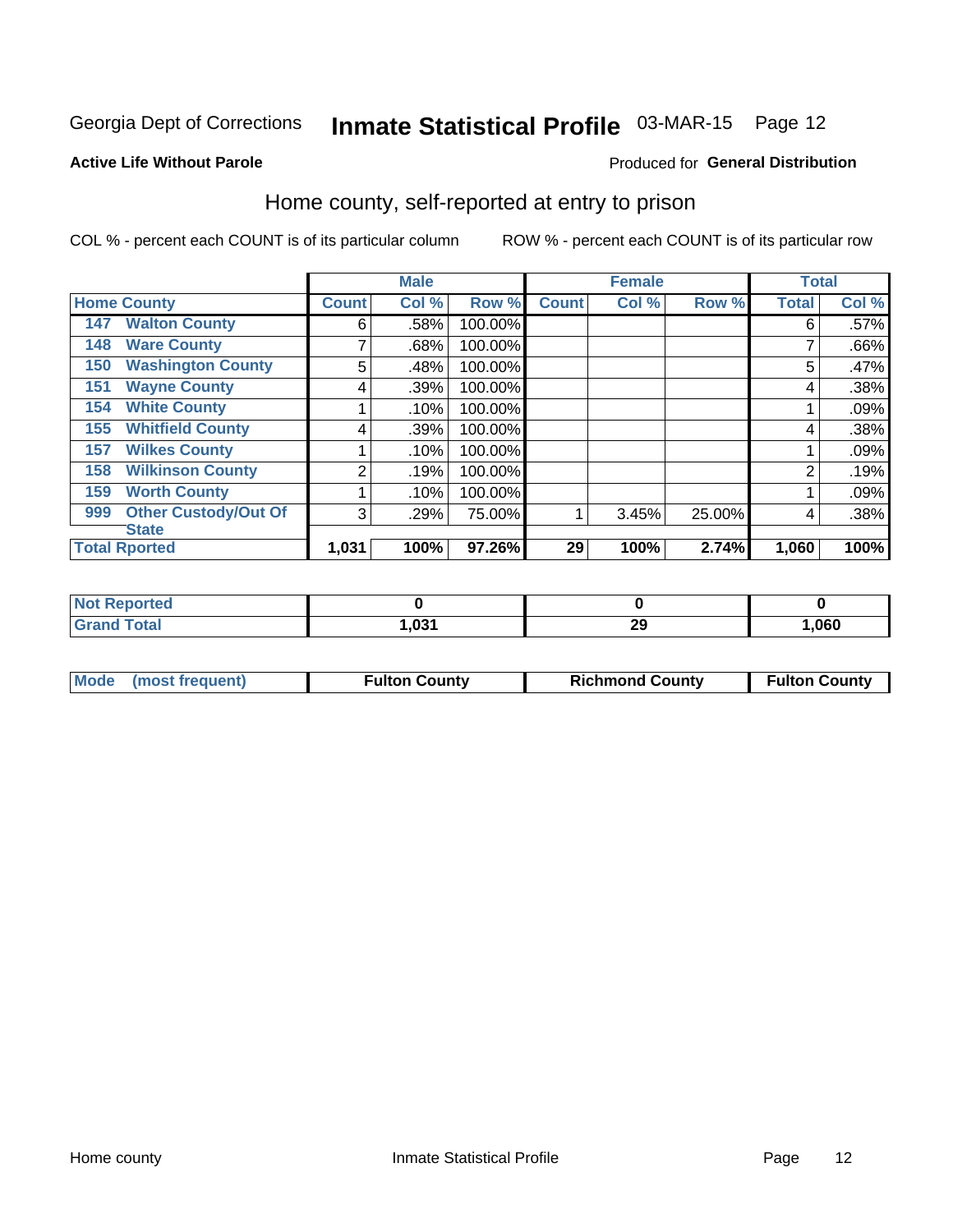## Inmate Statistical Profile 03-MAR-15 Page 13

#### **Active Life Without Parole**

#### Produced for General Distribution

### Employment status before prison, self-reported at entry to prison

COL % - percent each COUNT is of its particular column

|                           | <b>Male</b>  |        |         |              | <b>Female</b> | <b>Total</b> |       |        |
|---------------------------|--------------|--------|---------|--------------|---------------|--------------|-------|--------|
| <b>Employment Status</b>  | <b>Count</b> | Col %  | Row %   | <b>Count</b> | Col %         | Row %        | Total | Col %  |
| <b>Full Time</b><br>01    | 413          | 47.97% | 97.41%  | 11           | 45.83%        | 2.59%        | 424   | 47.91% |
| <b>Part Time</b><br>02    | 59           | 6.85%  | 100.00% |              |               |              | 59    | 6.67%  |
| Unempl $<$ 6M<br>03       | 68           | 7.90%  | 98.55%  |              | 4.17%         | 1.45%        | 69    | 7.80%  |
| Unempl > 6M<br>04         | 177          | 20.56% | 95.16%  | 9            | 37.50%        | 4.84%        | 186   | 21.02% |
| <b>Never Worked</b><br>05 | 79           | 9.18%  | 100.00% |              |               |              | 79    | 8.93%  |
| <b>Student</b><br>06      | 23           | 2.67%  | 100.00% |              |               |              | 23    | 2.60%  |
| <b>Incapable</b><br>07    | 42           | 4.88%  | 93.33%  | 3            | 12.50%        | 6.67%        | 45    | 5.08%  |
| <b>Total Reported</b>     | 861          | 100%   | 97.29%  | 24           | 100%          | 2.71%        | 885   | 100%   |

| тес                   | $\rightarrow$<br>.<br>$\sim$ |            | 4 7 F<br><u>. </u> |
|-----------------------|------------------------------|------------|--------------------|
| $f \wedge f \wedge f$ | י הפחי                       | n,<br>- 60 | .060               |

| Mc | ∙u∥<br>----<br>ıme | ίuΙ<br>Πmε |
|----|--------------------|------------|
|    |                    |            |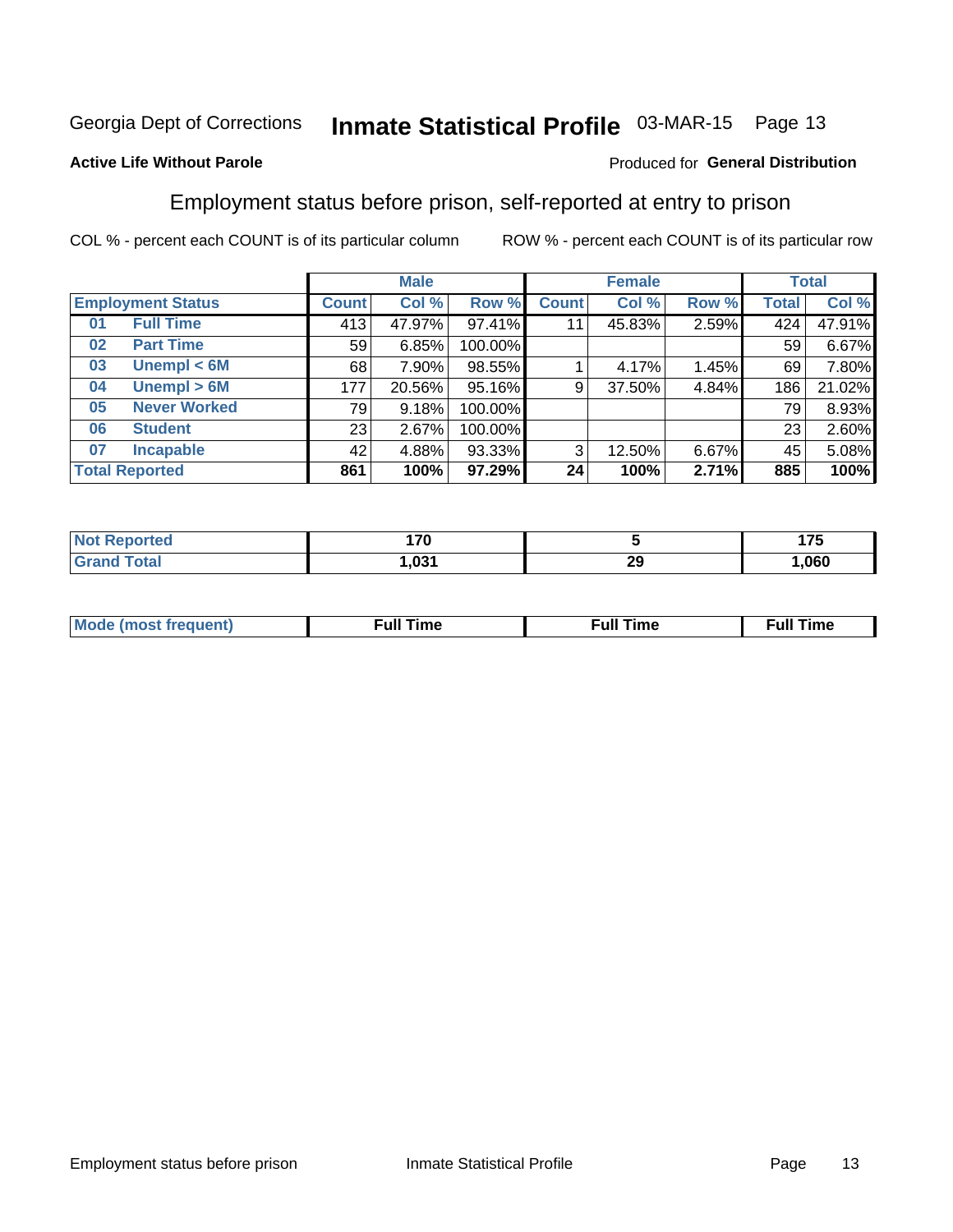#### **Active Life Without Parole**

Produced for General Distribution

### Age at admission

COL % - percent each COUNT is of its particular column

|                         |                | <b>Male</b> |         |                | <b>Female</b> |        |                | <b>Total</b> |
|-------------------------|----------------|-------------|---------|----------------|---------------|--------|----------------|--------------|
| <b>Age At Admission</b> | <b>Count</b>   | Col %       | Row %   | <b>Count</b>   | Col %         | Row %  | <b>Total</b>   | Col %        |
| 15                      | 2              | 0.19%       | 100.00% |                |               |        | 2              | 0.19%        |
| 16                      | $\overline{2}$ | 0.19%       | 100.00% |                |               |        | $\overline{2}$ | 0.19%        |
| $\overline{17}$         | 4              | 0.39%       | 100.00% |                |               |        | 4              | 0.38%        |
| 18                      | 12             | 1.16%       | 100.00% |                |               |        | 12             | 1.13%        |
| 19                      | 22             | 2.13%       | 100.00% |                |               |        | 22             | 2.08%        |
| $\overline{20}$         | 20             | 1.94%       | 95.24%  | 1              | 3.45%         | 4.76%  | 21             | 1.98%        |
| 21                      | 28             | 2.72%       | 100.00% |                |               |        | 28             | 2.64%        |
| 22                      | 53             | 5.14%       | 100.00% |                |               |        | 53             | 5.00%        |
| 23                      | 37             | 3.59%       | 97.37%  | 1              | 3.45%         | 2.63%  | 38             | 3.58%        |
| 24                      | 38             | 3.69%       | 97.44%  | 1              | 3.45%         | 2.56%  | 39             | 3.68%        |
| $\overline{25}$         | 37             | 3.59%       | 94.87%  | $\overline{2}$ | 6.90%         | 5.13%  | 39             | 3.68%        |
| 26                      | 39             | 3.78%       | 100.00% |                |               |        | 39             | 3.68%        |
| $\overline{27}$         | 37             | 3.59%       | 94.87%  | $\overline{2}$ | 6.90%         | 5.13%  | 39             | 3.68%        |
| 28                      | 47             | 4.56%       | 97.92%  | 1              | 3.45%         | 2.08%  | 48             | 4.53%        |
| 29                      | 45             | 4.36%       | 100.00% |                |               |        | 45             | 4.25%        |
| 30                      | 34             | 3.30%       | 100.00% |                |               |        | 34             | 3.21%        |
| 31                      | 42             | 4.07%       | 100.00% |                |               |        | 42             | 3.96%        |
| 32                      | 44             | 4.27%       | 95.65%  | $\overline{2}$ | 6.90%         | 4.35%  | 46             | 4.34%        |
| 33                      | 30             | 2.91%       | 96.77%  | 1              | 3.45%         | 3.23%  | 31             | 2.92%        |
| 34                      | 21             | 2.04%       | 91.30%  | $\overline{2}$ | 6.90%         | 8.70%  | 23             | 2.17%        |
| 35                      | 25             | 2.42%       | 96.15%  | 1              | 3.45%         | 3.85%  | 26             | 2.45%        |
| 36                      | 40             | 3.88%       | 100.00% |                |               |        | 40             | 3.77%        |
| $\overline{37}$         | 27             | 2.62%       | 100.00% |                |               |        | 27             | 2.55%        |
| 38                      | 26             | 2.52%       | 100.00% |                |               |        | 26             | 2.45%        |
| 39                      | 27             | 2.62%       | 93.10%  | $\overline{2}$ | 6.90%         | 6.90%  | 29             | 2.74%        |
| 40                      | 19             | 1.84%       | 95.00%  | 1              | 3.45%         | 5.00%  | 20             | 1.89%        |
| 41                      | 32             | 3.10%       | 94.12%  | $\overline{2}$ | 6.90%         | 5.88%  | 34             | 3.21%        |
| 42                      | 30             | 2.91%       | 100.00% |                |               |        | 30             | 2.83%        |
| 43                      | 22             | 2.13%       | 95.65%  | 1              | 3.45%         | 4.35%  | 23             | 2.17%        |
| 44                      | 17             | 1.65%       | 89.47%  | $\overline{2}$ | 6.90%         | 10.53% | 19             | 1.79%        |
| 45                      | 22             | 2.13%       | 100.00% |                |               |        | 22             | 2.08%        |
| 46                      | 21             | 2.04%       | 87.50%  | 3              | 10.34%        | 12.50% | 24             | 2.26%        |
| 47                      | 16             | 1.55%       | 100.00% |                |               |        | 16             | 1.51%        |
| 48                      | 15             | 1.45%       | 83.33%  | 3              | 10.34%        | 16.67% | 18             | 1.70%        |
| 49                      | 16             | 1.55%       | 100.00% |                |               |        | 16             | 1.51%        |
| 50                      | 12             | 1.16%       | 100.00% |                |               |        | 12             | 1.13%        |
| $\overline{51}$         | 7              | 0.68%       | 100.00% |                |               |        | $\overline{7}$ | 0.66%        |
| 52                      | 10             | 0.97%       | 100.00% |                |               |        | 10             | 0.94%        |
| 53                      | 8              | 0.78%       | 100.00% |                |               |        | 8              | 0.75%        |
| 54                      | 5              | 0.48%       | 100.00% |                |               |        | 5              | 0.47%        |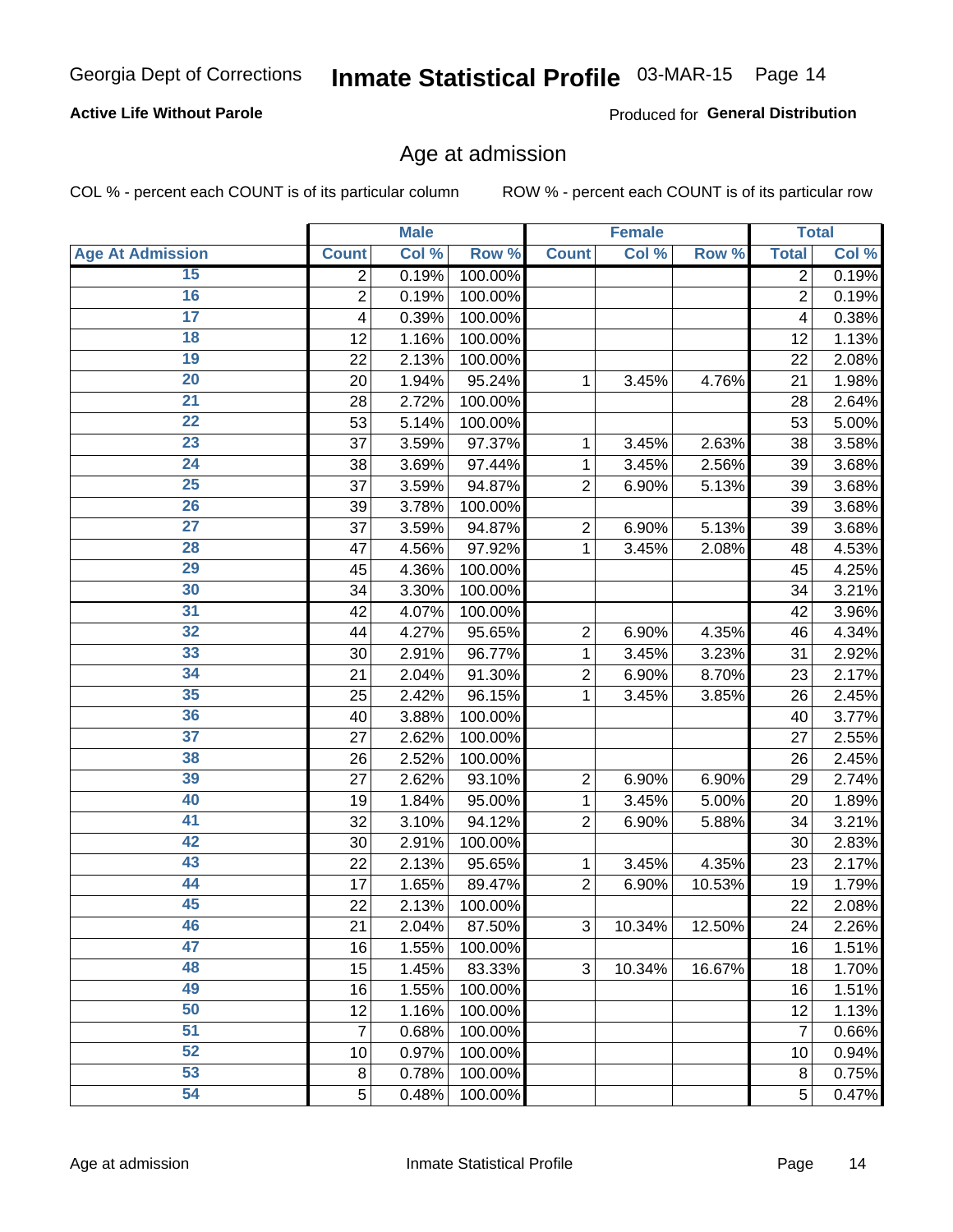## Inmate Statistical Profile 03-MAR-15 Page 15

#### **Active Life Without Parole**

Produced for General Distribution

### Age at admission

COL % - percent each COUNT is of its particular column

|                         |              | <b>Male</b> |         |              | <b>Female</b> |        |                | <b>Total</b> |
|-------------------------|--------------|-------------|---------|--------------|---------------|--------|----------------|--------------|
| <b>Age At Admission</b> | <b>Count</b> | Col %       | Row %   | <b>Count</b> | Col %         | Row %  | <b>Total</b>   | Col %        |
| 55                      | 5            | 0.48%       | 83.33%  |              | 3.45%         | 16.67% | 6              | 0.57%        |
| 56                      | 8            | 0.78%       | 100.00% |              |               |        | 8              | 0.75%        |
| 57                      |              | 0.68%       | 100.00% |              |               |        | 7              | 0.66%        |
| 58                      | 6            | 0.58%       | 100.00% |              |               |        | 6              | 0.57%        |
| 60                      | 2            | 0.19%       | 100.00% |              |               |        | $\overline{2}$ | 0.19%        |
| 62                      |              | 0.10%       | 100.00% |              |               |        |                | 0.09%        |
| 63                      |              | 0.10%       | 100.00% |              |               |        |                | 0.09%        |
| 64                      | 4            | 0.39%       | 100.00% |              |               |        | 4              | 0.38%        |
| 65                      | 2            | 0.19%       | 100.00% |              |               |        | $\overline{2}$ | 0.19%        |
| 66                      |              | 0.10%       | 100.00% |              |               |        |                | 0.09%        |
| 69                      | 2            | 0.19%       | 100.00% |              |               |        | $\overline{2}$ | 0.19%        |
| 71                      |              | 0.10%       | 100.00% |              |               |        |                | 0.09%        |
| <b>Total Reported</b>   | 1,031        | 100%        | 97.26%  | 29           | 100%          | 2.74%  | 1,060          | 100%         |

| <b>Reported</b><br><b>N</b> |                       |           |      |
|-----------------------------|-----------------------|-----------|------|
| <b>otal</b>                 | <b>021</b><br>י כט, י | or.<br>73 | ,060 |

| Mean<br>(average)              | 227<br>JJ.I I | 36.79 | 33.85     |
|--------------------------------|---------------|-------|-----------|
| <b>Median (middle)</b>         | JŁ            | 39    | o.<br>⊾د  |
| <b>Mode</b><br>(most frequent) | ົ<br>LL       | 46    | ne.<br>LL |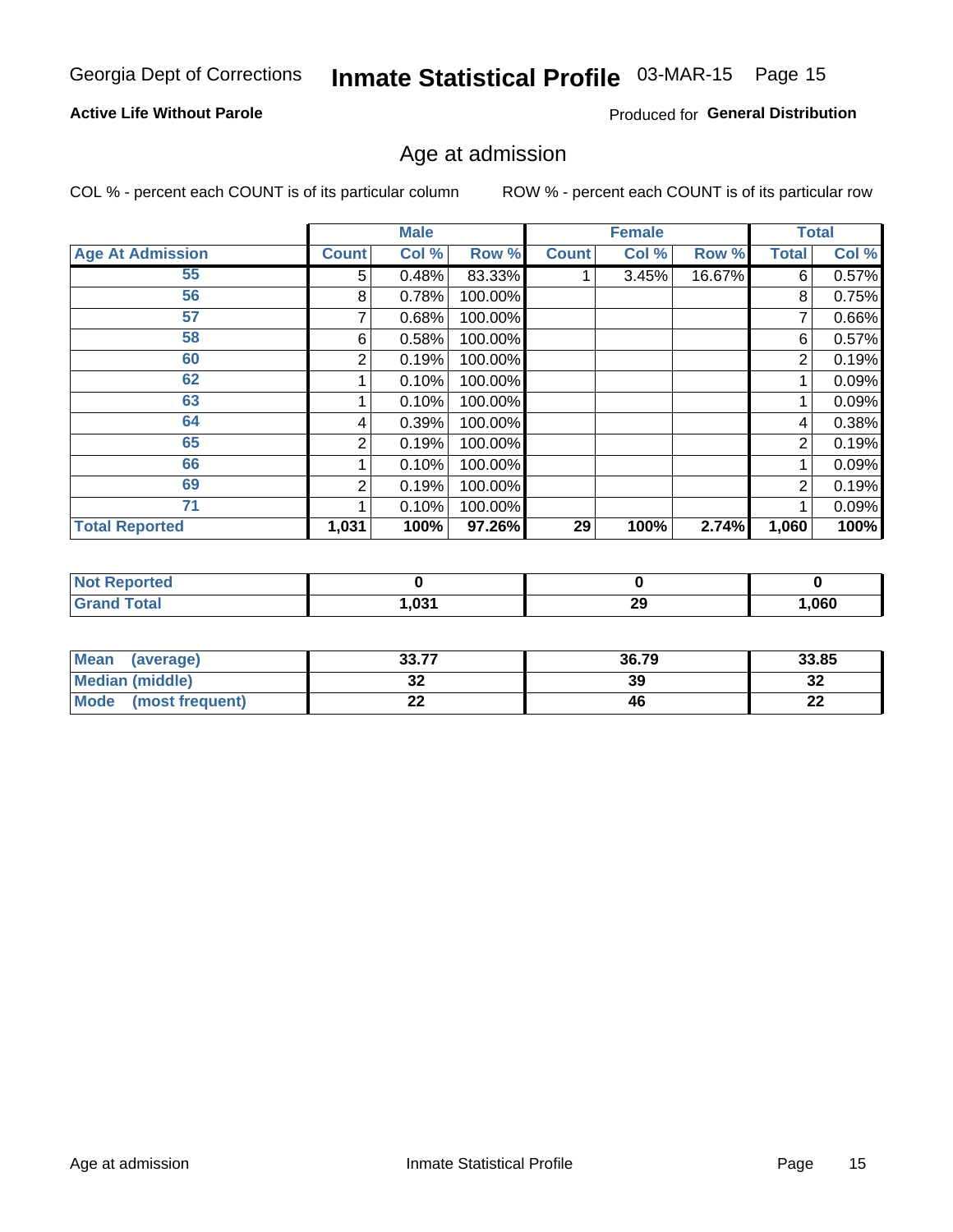#### **Active Life Without Parole**

#### Produced for General Distribution

### Height, measured at entry to prison

COL % - percent each COUNT is of its particular column

|                       |              | <b>Male</b> |           |              | <b>Female</b> |         |         | Total    |
|-----------------------|--------------|-------------|-----------|--------------|---------------|---------|---------|----------|
| <b>Height</b>         | <b>Count</b> | Col %       | Row %     | <b>Count</b> | Col %         | Row %   | Total i | Col %    |
| 4'10"                 |              |             |           |              | 100.00%       | 100.00% |         | $0.38\%$ |
| 5'10''                | 132          | $50.97\%$   | 100.00%   |              |               |         | 132     | 50.77%   |
| 5'11''                | 127          | 49.03%      | 100.00%   |              |               |         | 127     | 48.85%   |
| <b>Total Reported</b> | 259          | 100%        | $99.62\%$ |              | 100%          | 0.38%   | 260     | 100%     |

| <b>Not Reported</b> | ラライ    | 28<br>$\sim$ | 800  |
|---------------------|--------|--------------|------|
| <b>Grand Total</b>  | 031. ا | 29           | ,060 |

| Mean<br>(average)              | 5'10" | 4'10" | 5'10" |
|--------------------------------|-------|-------|-------|
| <b>Median (middle)</b>         | 5'10" | 4'10" | 5'10" |
| <b>Mode</b><br>(most frequent) | 5'10" | 4'10" | 5'10" |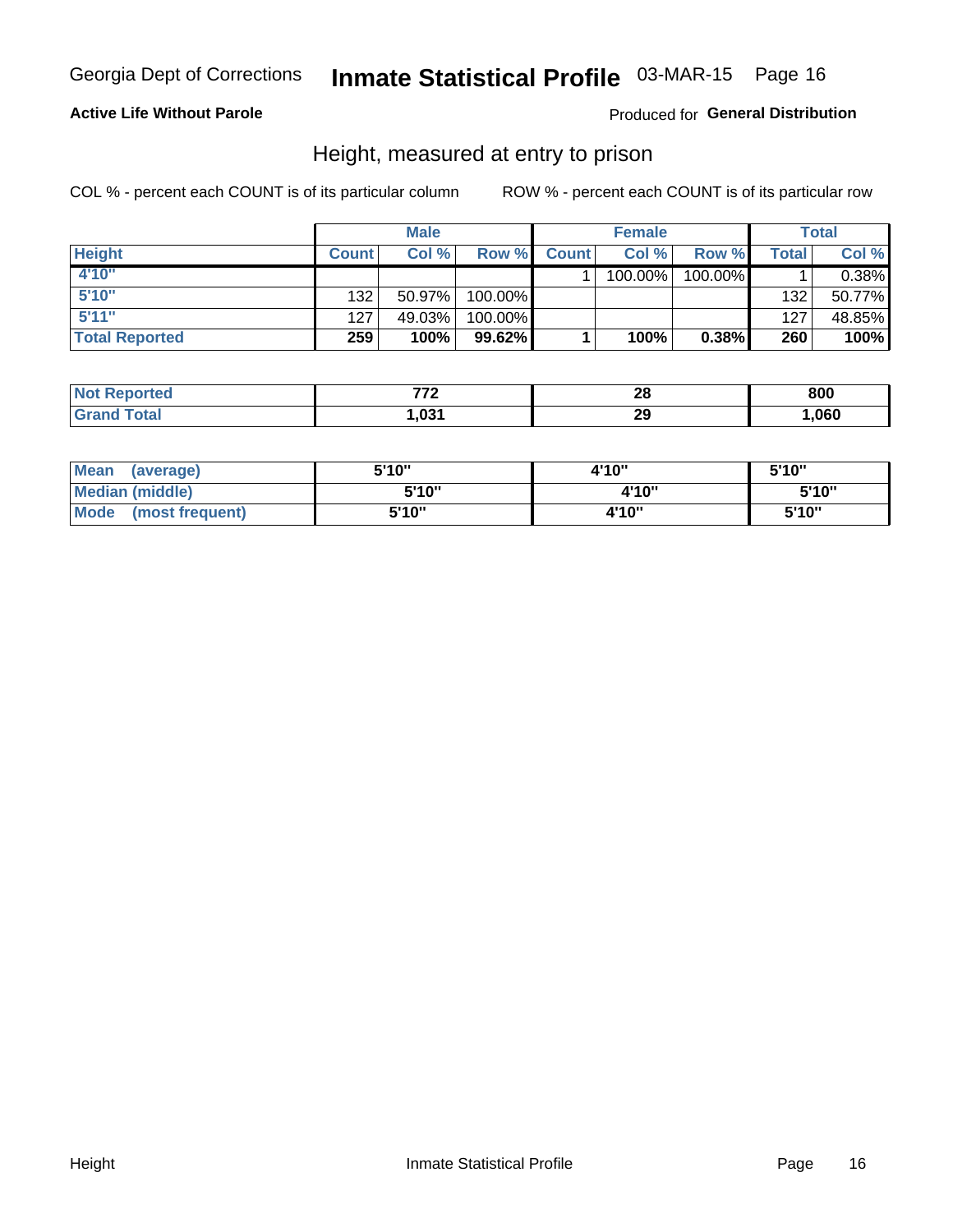#### **Active Life Without Parole**

Produced for General Distribution

### Weight, measured at entry to prison

COL % - percent each COUNT is of its particular column ROW % - percent each COUNT is of its particular row

|                                |                | <b>Male</b> |                 |                         | <b>Female</b> |         |                         | <b>Total</b> |  |
|--------------------------------|----------------|-------------|-----------------|-------------------------|---------------|---------|-------------------------|--------------|--|
| Weight                         | <b>Count</b>   | Col %       | Row %           | <b>Count</b>            | Col %         | Row %   | <b>Total</b>            | Col %        |  |
| 110 - 119 pounds               |                |             |                 | $\overline{2}$          | 6.90%         | 100.00% | $\overline{2}$          | 0.19%        |  |
| 120 - 129 pounds               | 6              | 0.58%       | 85.71%          | $\mathbf{1}$            | 3.45%         | 14.29%  | $\overline{7}$          | 0.66%        |  |
| 130 - 139 pounds               | 27             | 2.62%       | 96.43%          | $\mathbf{1}$            | 3.45%         | 3.57%   | 28                      | 2.64%        |  |
| 140 - 149 pounds               | 64             | 6.21%       | 98.46%          | 1                       | 3.45%         | 1.54%   | 65                      | 6.14%        |  |
| 150 - 159 pounds               | 99             | 9.61%       | 99.00%          | $\mathbf{1}$            | 3.45%         | 1.00%   | 100                     | 9.44%        |  |
| 160 - 169 pounds               | 114            | 11.07%      | 96.61%          | $\overline{\mathbf{4}}$ | 13.79%        | 3.39%   | 118                     | 11.14%       |  |
| 170 - 179 pounds               | 139            | 13.50%      | 97.89%          | $\overline{3}$          | 10.34%        | 2.11%   | 142                     | 13.41%       |  |
| 180 - 189 pounds               | 125            | 12.14%      | 97.66%          | 3                       | 10.34%        | 2.34%   | 128                     | 12.09%       |  |
| 190 - 199 pounds               | 96             | 9.32%       | 97.96%          | $\overline{2}$          | 6.90%         | 2.04%   | 98                      | 9.25%        |  |
| 200 - 209 pounds               | 97             | 9.42%       | 97.00%          | 3                       | 10.34%        | 3.00%   | 100                     | 9.44%        |  |
| 210 - 219 pounds               | 63             | 6.12%       | 92.65%          | 5                       | 17.24%        | 7.35%   | 68                      | 6.42%        |  |
| 220 - 229 pounds               | 62             | 6.02%       | 100.00%         |                         |               |         | 62                      | 5.85%        |  |
| 230 - 239 pounds               | 41             | 3.98%       | 100.00%         |                         |               |         | 41                      | 3.87%        |  |
| 240 - 249 pounds               | 25             | 2.43%       | 100.00%         |                         |               |         | 25                      | 2.36%        |  |
| 250 - 259 pounds               | 25             | 2.43%       | 100.00%         |                         |               |         | 25                      | 2.36%        |  |
| 260 - 269 pounds               | 11             | 1.07%       | 100.00%         |                         |               |         | 11                      | 1.04%        |  |
| 270 - 279 pounds               | 10             | 0.97%       | 100.00%         |                         |               |         | 10                      | 0.94%        |  |
| 280 - 289 pounds               | 8              | 0.78%       | 80.00%          | $\overline{2}$          | 6.90%         | 20.00%  | 10                      | 0.94%        |  |
| 290 - 299 pounds               | 4              | 0.39%       | 100.00%         |                         |               |         | $\overline{\mathbf{4}}$ | 0.38%        |  |
| 300 - 309 pounds               | 2              | 0.19%       | 100.00%         |                         |               |         | $\overline{2}$          | 0.19%        |  |
| 310 - 319 pounds               | $\overline{2}$ | 0.19%       | 100.00%         |                         |               |         | $\overline{2}$          | 0.19%        |  |
| 320 - 329 pounds               | $\overline{5}$ | 0.49%       | 100.00%         |                         |               |         | $\overline{5}$          | 0.47%        |  |
| 330 - 339 pounds               | 3              | 0.29%       | 100.00%         |                         |               |         | 3                       | 0.28%        |  |
| 360 - 369 pounds               | 1              | 0.10%       | 100.00%         |                         |               |         | $\mathbf 1$             | 0.09%        |  |
| 390 - 399 pounds               |                |             |                 | $\mathbf{1}$            | 3.45%         | 100.00% | $\mathbf{1}$            | 0.09%        |  |
| 400 pounds and over            | $\mathbf{1}$   | 0.10%       | 100.00%         |                         |               |         | $\mathbf{1}$            | 0.09%        |  |
| <b>Total Reported</b>          | 1,030          | 100%        | 97.26%          | $\overline{29}$         | 100%          | 2.74%   | 1,059                   | 100%         |  |
|                                |                |             |                 |                         |               |         |                         |              |  |
| <b>Not Reported</b>            |                | 1           |                 |                         | $\mathbf 0$   |         |                         | 1            |  |
| <b>Grand Total</b>             | 1,031          |             | $\overline{29}$ |                         |               |         | 1,060                   |              |  |
|                                |                |             |                 |                         |               |         |                         |              |  |
| <b>Mean</b><br>(average)       |                | 190         |                 |                         | 189           |         |                         | 190          |  |
| <b>Median (middle)</b>         |                | 184.5       |                 |                         | <b>180</b>    |         |                         | 184          |  |
| <b>Mode</b><br>(most frequent) |                | 180         |                 | $\overline{210}$        |               |         | 180                     |              |  |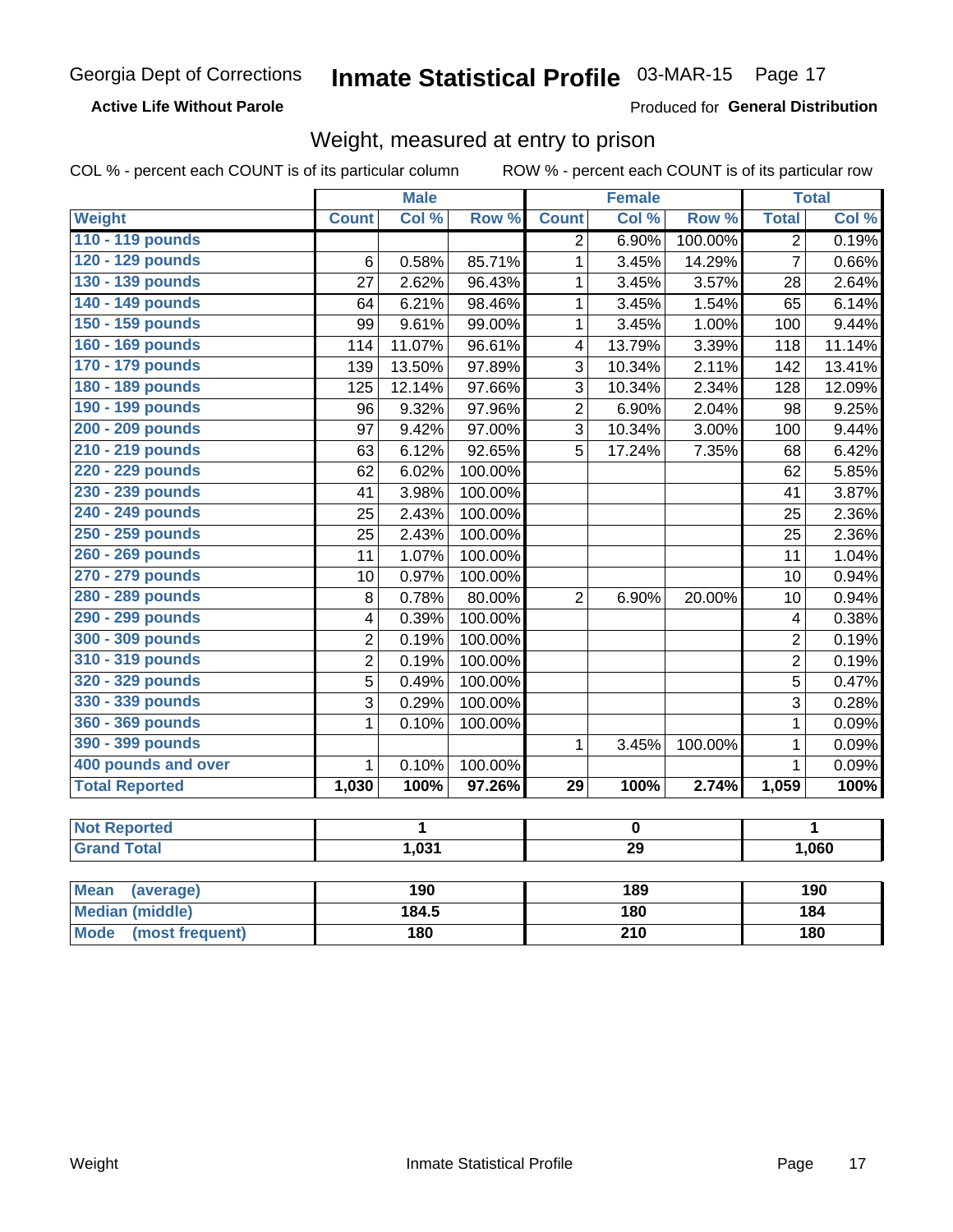## Inmate Statistical Profile 03-MAR-15 Page 18

#### **Active Life Without Parole**

#### Produced for General Distribution

## Veterans validated by Veteran's Administration

COL % - percent each COUNT is of its particular column

|                         |              | <b>Male</b> |             | <b>Female</b> |         |              | <b>Total</b> |
|-------------------------|--------------|-------------|-------------|---------------|---------|--------------|--------------|
| <b>Military service</b> | <b>Count</b> | Col %       | Row % Count | Col %         | Row %   | <b>Total</b> | Col %        |
| <b>Others</b><br>0      | 32           | 50.00%      | 100.00%     |               |         | 32           | 50.00%       |
| <b>Air Force</b>        | 25           | 39.06%      | 100.00%     |               |         | 25           | 39.06%       |
| Army                    |              | 4.69%       | 100.00%     |               |         | 3            | 4.69%        |
| <b>Navy</b><br>3        |              | 1.56% l     | 100.00%     |               |         |              | 1.56%        |
| <b>Coast Guard</b>      |              | $4.69\%$    | 100.00%     |               |         | 3            | 4.69%        |
| <b>Total Reported</b>   | 64           | 100%        | $100.00\%$  |               | $.00\%$ | 64           | 100%         |

| ਾ^rted ਾ<br>N         | 967  | 2C<br>23 | 996  |
|-----------------------|------|----------|------|
| $f \wedge f \wedge f$ | ,031 | ^^<br>23 | ,060 |

| Mo<br><b>Null</b><br>วthers<br>_____<br>____<br>____ |
|------------------------------------------------------|
|------------------------------------------------------|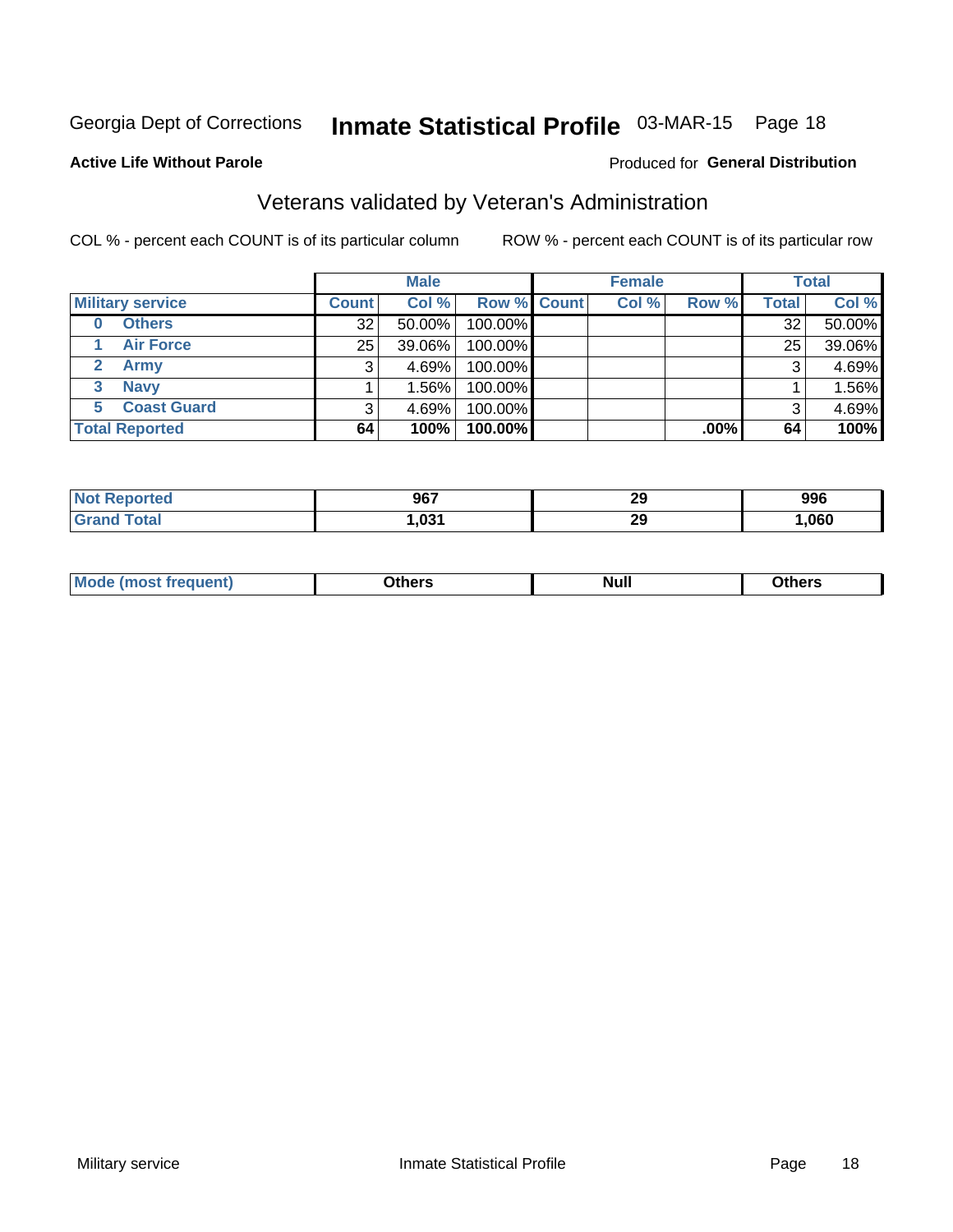## Inmate Statistical Profile 03-MAR-15 Page 19

**Active Life Without Parole** 

Produced for General Distribution

### Type of admission to prison

COL % - percent each COUNT is of its particular column

|                                      |              | <b>Male</b> |                    |    | <b>Female</b> |       |              | <b>Total</b> |
|--------------------------------------|--------------|-------------|--------------------|----|---------------|-------|--------------|--------------|
| <b>Type of Admission</b>             | <b>Count</b> | Col %       | <b>Row % Count</b> |    | Col %         | Row % | <b>Total</b> | Col %        |
| <b>New Sentence</b><br>52            | 989          | 95.93%      | 97.15%             | 29 | 100.00%       | 2.85% | 1,018        | 96.04%       |
| <b>Probation Rev Partial</b><br>53   | 2            | .19%        | 100.00%            |    |               |       |              | .19%         |
| <b>Probation Rev Remainder</b><br>54 | 6            | .58%        | 100.00%            |    |               |       | 6            | $.57\%$      |
| <b>Parole Rev New Sentence</b><br>55 | 13           | 1.26%       | 100.00%            |    |               |       | 13           | 1.23%        |
| 56 Parole Rev No New                 | 8            | .78%        | 100.00%            |    |               |       | 8            | .75%         |
| <b>Sentence</b>                      |              |             |                    |    |               |       |              |              |
| <b>Life W/O Parole</b><br>70         | 13           | 1.26%       | 100.00%            |    |               |       | 13           | 1.23%        |
| <b>Total Reported</b>                | 1,031        | 100%        | 97.26%             | 29 | 100%          | 2.74% | 1,060        | 100%         |

| Reported<br>' NOT                |      |           |      |
|----------------------------------|------|-----------|------|
| <b>Total</b><br>$\mathbf{v}$ and | ,031 | nr<br>- - | ,060 |

| <b>Mode (most frequent)</b> | <b>New Sentence</b> | <b>New Sentence</b> | <b>New Sentence</b> |
|-----------------------------|---------------------|---------------------|---------------------|
|                             |                     |                     |                     |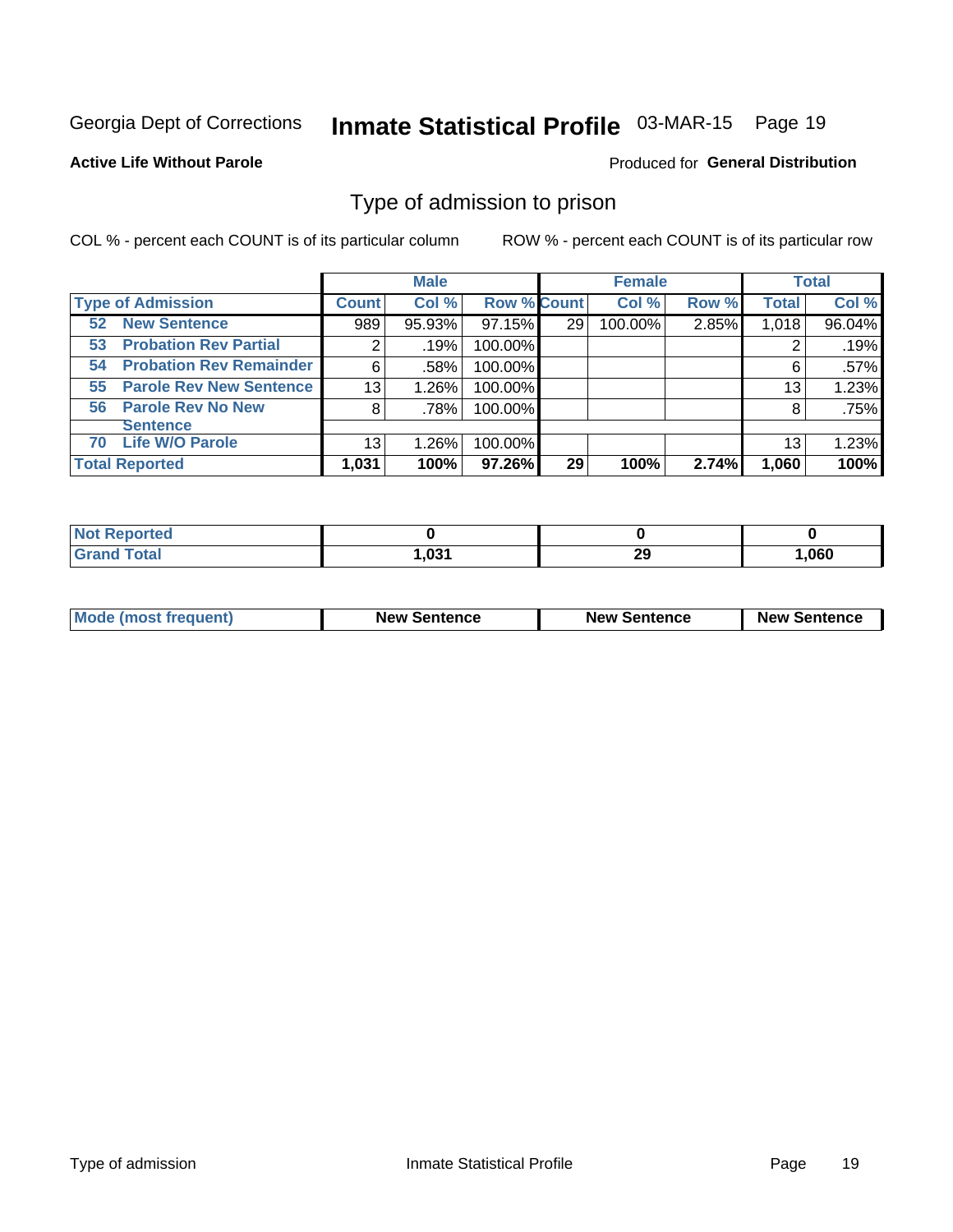## Inmate Statistical Profile 03-MAR-15 Page 20

**Active Life Without Parole** 

#### Produced for General Distribution

## Current / last type of institution

COL % - percent each COUNT is of its particular column

|                            |              | <b>Male</b> |                    |    | <b>Female</b> |       |        | <b>Total</b> |
|----------------------------|--------------|-------------|--------------------|----|---------------|-------|--------|--------------|
| <b>Type of Institution</b> | <b>Count</b> | Col %       | <b>Row % Count</b> |    | Col %         | Row % | Total⊤ | Col %        |
| <b>State Prison</b>        | 0.030        | $99.90\%$   | 97.26%             | 29 | 100.00%       | 2.74% | .059   | 99.91%       |
| <b>Transitional Center</b> |              | .10% l      | 100.00%            |    |               |       |        | .09% l       |
| <b>Total Reported</b>      | 1,031        | 100%        | 97.26%             | 29 | 100%          | 2.74% | 1,060  | 100%         |

| المنتقب المتعارف<br>τeα |      |    |       |
|-------------------------|------|----|-------|
| <b>otal</b>             | .031 | 29 | 1,060 |

| <b>Mode</b><br>: (most frequent) | State Prison | <b>State Prison</b> | sonl<br>State |
|----------------------------------|--------------|---------------------|---------------|
|                                  |              |                     |               |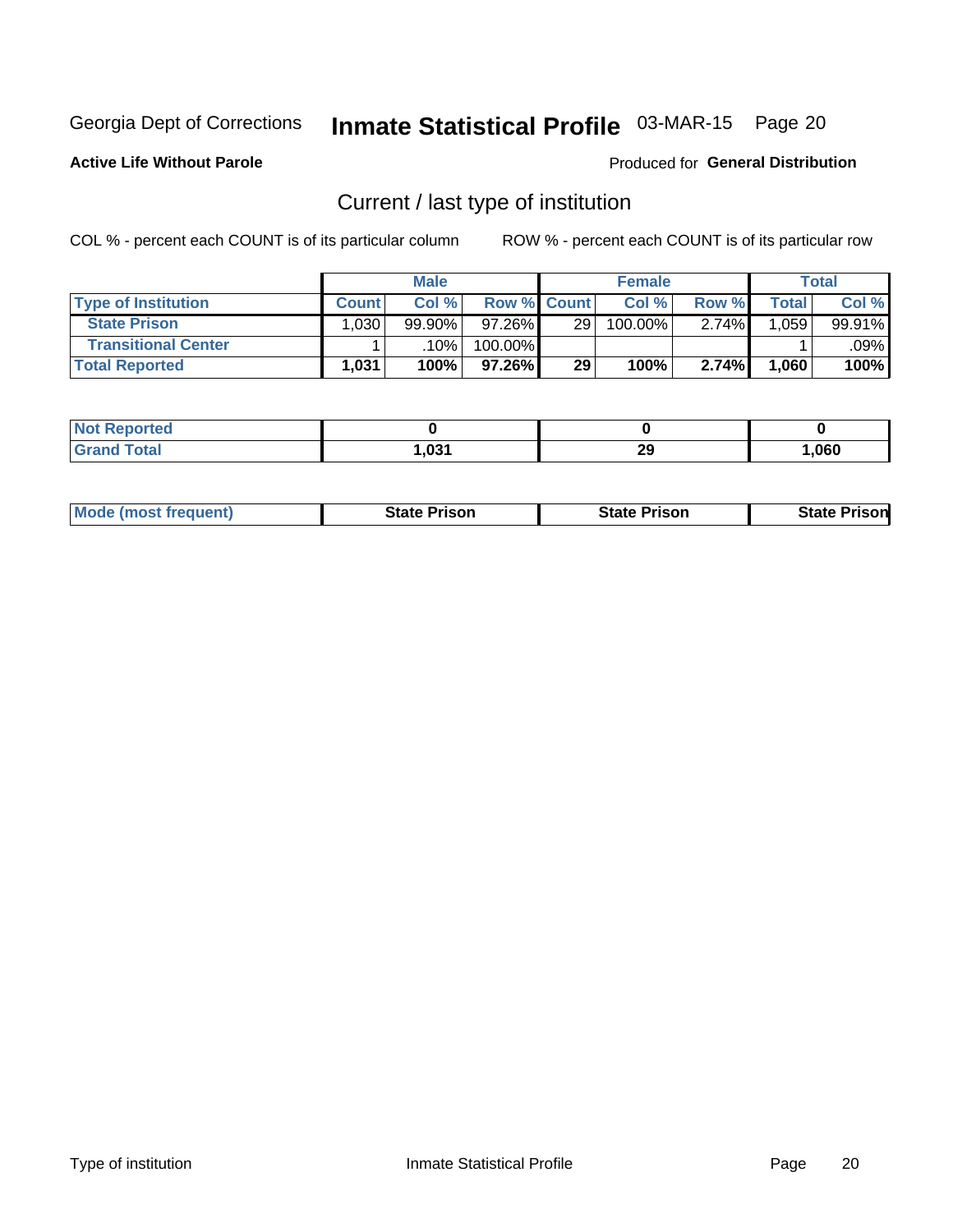## Inmate Statistical Profile 03-MAR-15 Page 21

#### **Active Life Without Parole**

#### **Produced for General Distribution**

## Institution type - transitional centers

COL % - percent each COUNT is of its particular column

|                                          |              | <b>Male</b> |                    | <b>Female</b> |       |              | <b>Total</b> |
|------------------------------------------|--------------|-------------|--------------------|---------------|-------|--------------|--------------|
| <b>Institution Type - Trans. Centers</b> | <b>Count</b> | Col%        | <b>Row % Count</b> | Col%          | Row % | <b>Total</b> | Col %        |
| <b>Clayton Tc</b>                        |              | 100.00%     | 100.00%            |               |       |              | 100.00%      |
| <b>Total Reported</b>                    |              | $100\%$     | 100%               |               | %     |              | 100%         |

| <b>Not Reported</b>    |  |  |
|------------------------|--|--|
| <b>Total</b><br>re e d |  |  |

| Mode (most frequent) | <b>Clayton Tc</b> | <b>Null</b> | <b>Clayton Tc</b> |
|----------------------|-------------------|-------------|-------------------|
|                      |                   |             |                   |
|                      |                   |             |                   |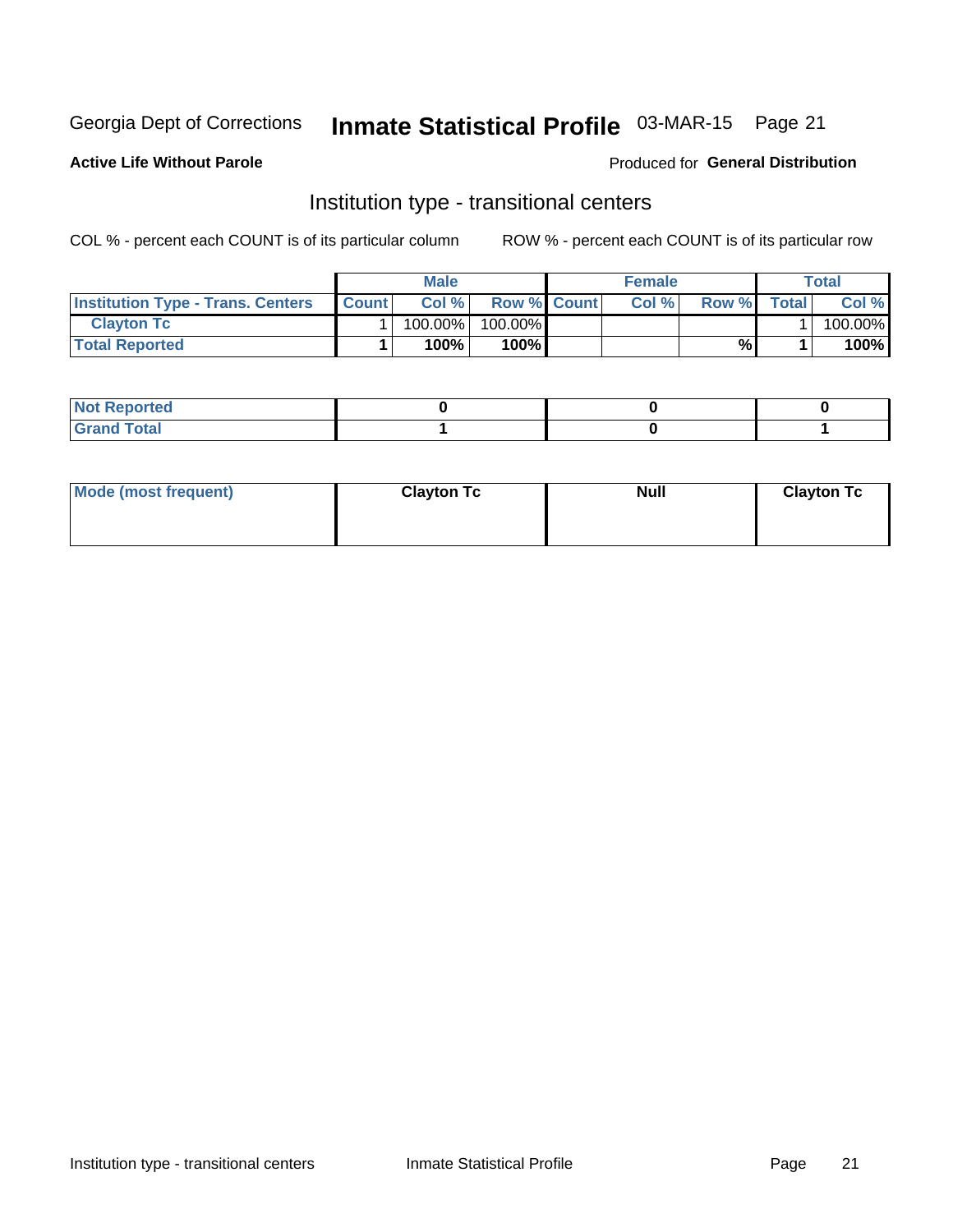## Inmate Statistical Profile 03-MAR-15 Page 22

**Active Life Without Parole** 

Produced for General Distribution

### Institution type - county prisons

COL % - percent each COUNT is of its particular column

|                                                    | <b>Male</b> |  | <b>Female</b>            |             | <b>Total</b> |
|----------------------------------------------------|-------------|--|--------------------------|-------------|--------------|
| <b>Institution Type - County Prisons   Count  </b> | Col %       |  | <b>Row % Count Col %</b> | Row % Total | Col %        |
| <b>Total Reported</b>                              |             |  |                          |             |              |

| <b>Not</b><br>: Reported<br> |  |  |
|------------------------------|--|--|
| <b>Total</b><br>---          |  |  |

| Mode (most frequent) | <b>Null</b> | <b>Null</b><br><b>Null</b> |
|----------------------|-------------|----------------------------|
|                      |             |                            |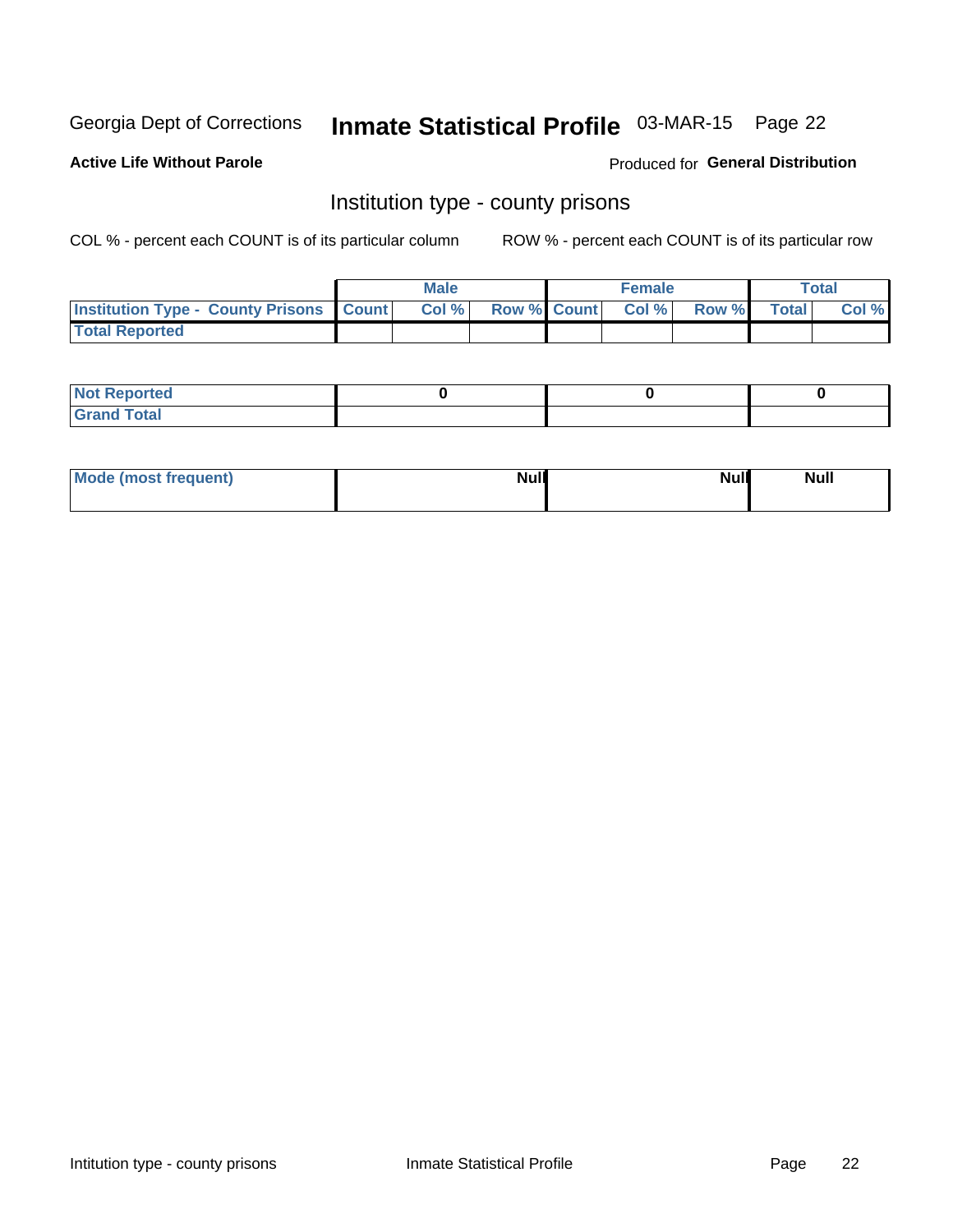## Inmate Statistical Profile 03-MAR-15 Page 23

#### **Active Life Without Parole**

#### Produced for General Distribution

### Institution type - state prisons

COL % - percent each COUNT is of its particular column ROW % - percent each COUNT is of its particular row

|                                         | <b>Male</b>               |        |         | <b>Female</b>                 |        |                                     | <b>Total</b>    |        |
|-----------------------------------------|---------------------------|--------|---------|-------------------------------|--------|-------------------------------------|-----------------|--------|
| <b>Institution Type - State Prisons</b> | <b>Count</b>              | Col %  | Row %   | <b>Count</b>                  | Col %  | Row %                               | <b>Total</b>    | Col %  |
| <b>Arrendale State Prison</b>           |                           |        |         | 16                            | 55.17% | 100.00%                             | $\overline{16}$ | 1.51%  |
| <b>Augusta State Med. Prison</b>        | 63                        | 6.12%  | 100.00% |                               |        |                                     | 63              | 5.95%  |
| <b>Baldwin State Prison</b>             | 25                        | 2.43%  | 100.00% |                               |        |                                     | 25              | 2.36%  |
| <b>Burruss Correctional Training</b>    | 1                         | .10%   | 100.00% |                               |        |                                     | 1               | .09%   |
| <b>Ctr</b>                              |                           |        |         |                               |        |                                     |                 |        |
| <b>Calhoun State Prison</b>             | 1                         | .10%   | 100.00% |                               |        |                                     | 1               | .09%   |
| <b>Central State Prison</b>             | 3                         | .29%   | 100.00% |                               |        |                                     | 3               | .28%   |
| <b>Coastal State Prison</b>             | $\overline{2}$            | .19%   | 100.00% |                               |        |                                     | $\overline{2}$  | .19%   |
| <b>Dooly State Prison</b>               | 4                         | .39%   | 100.00% |                               |        |                                     | 4               | .38%   |
| <b>Ga Diag Class Prison</b>             | 69                        | 6.70%  | 100.00% |                               |        |                                     | 69              | 6.52%  |
| <b>Ga State Prison</b>                  | 26                        | 2.52%  | 100.00% |                               |        |                                     | 26              | 2.46%  |
| <b>Hancock State Prison</b>             | 106                       | 10.29% | 100.00% |                               |        |                                     | 106             | 10.01% |
| <b>Hays State Prison</b>                | 108                       | 10.49% | 100.00% |                               |        |                                     | 108             | 10.20% |
| <b>Macon State Prison</b>               | 172                       | 16.70% | 100.00% |                               |        |                                     | 172             | 16.24% |
| <b>Phillips State Prison</b>            | 18                        | 1.75%  | 100.00% |                               |        |                                     | 18              | 1.70%  |
| <b>Pulaski State Prison</b>             |                           |        |         | 13                            | 44.83% | 100.00%                             | 13              | 1.23%  |
| <b>Smith State Prison</b>               | 128                       | 12.43% | 100.00% |                               |        |                                     | 128             | 12.09% |
| <b>Telfair State Prison</b>             | 121                       | 11.75% | 100.00% |                               |        |                                     | 121             | 11.43% |
| <b>Valdosta State Prison</b>            | 92                        | 8.93%  | 100.00% |                               |        |                                     | 92              | 8.69%  |
| <b>Ware State Prison</b>                | 90                        | 8.74%  | 100.00% |                               |        |                                     | 90              | 8.50%  |
| <b>Wilcox State Prison</b>              | 1                         | .10%   | 100.00% |                               |        |                                     | 1               | .09%   |
| <b>Total Reported</b>                   | 1,030                     | 100%   | 97.26%  | 29                            | 100%   | 2.74%                               | 1,059           | 100%   |
| <b>Not Reported</b>                     | 0                         |        |         | $\bf{0}$                      |        |                                     | $\bf{0}$        |        |
| <b>Grand Total</b>                      |                           | 1,030  |         | 29                            |        |                                     |                 | 1,059  |
| <b>Mode (most frequent)</b>             | <b>Macon State Prison</b> |        |         | <b>Arrendale State Prison</b> |        | <b>Macon State</b><br><b>Prison</b> |                 |        |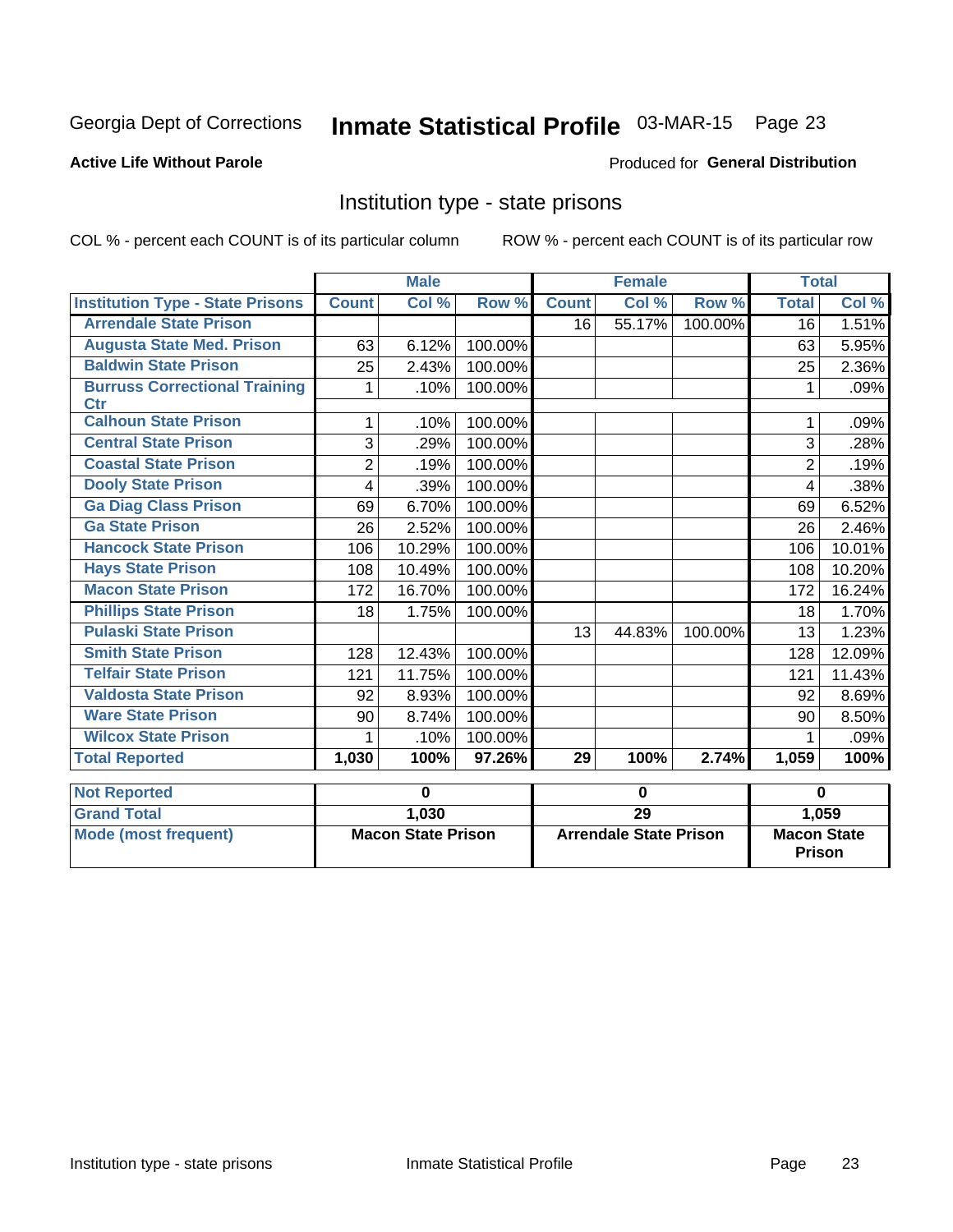## Inmate Statistical Profile 03-MAR-15 Page 24

**Active Life Without Parole** 

#### Produced for General Distribution

### Institution type - private prisons

COL % - percent each COUNT is of its particular column

|                                                 | <b>Male</b> |       |                    | <b>Female</b> |       |             | Total |       |
|-------------------------------------------------|-------------|-------|--------------------|---------------|-------|-------------|-------|-------|
| <b>Institution Type - Private Prisons Count</b> |             | Col % | <b>Row % Count</b> |               | Col % | Row % Total |       | Col % |
| <b>Total Reported</b>                           |             |       |                    |               |       |             |       |       |

| Not Reported           |  |  |
|------------------------|--|--|
| <b>Cotal</b><br>______ |  |  |

| <b>Mo</b><br><b><i>Channel Market</i></b><br>ו זונים | N I I I<br><b>Null</b> | <b>Null</b> | . .<br>_____ |
|------------------------------------------------------|------------------------|-------------|--------------|
|                                                      |                        |             |              |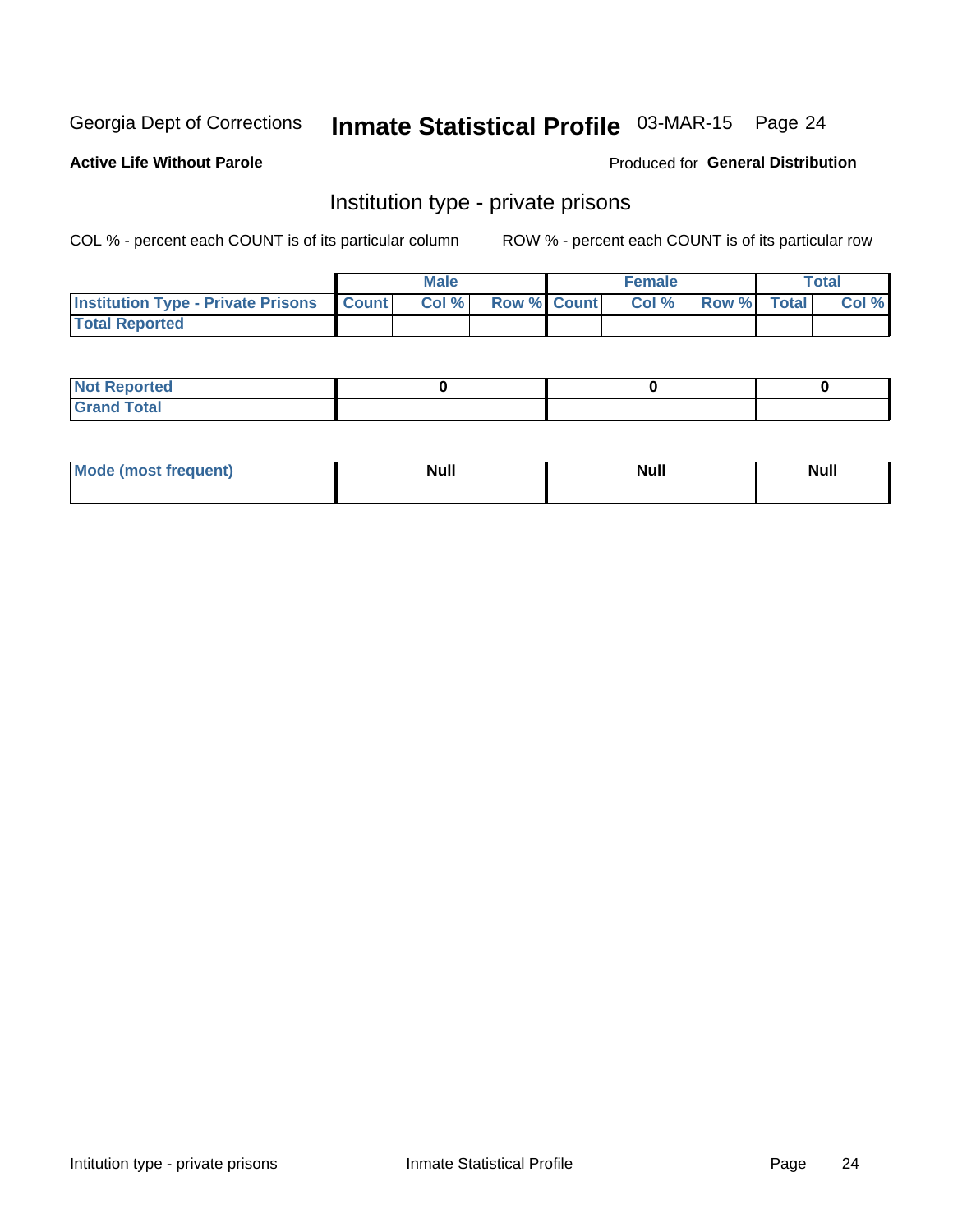## Inmate Statistical Profile 03-MAR-15 Page 25

#### **Active Life Without Parole**

#### **Produced for General Distribution**

## Institution type - inmate boot camp

COL % - percent each COUNT is of its particular column

|                                      | <b>Male</b>  |       |  | <b>Female</b> |      |             | Total |       |
|--------------------------------------|--------------|-------|--|---------------|------|-------------|-------|-------|
| <b>Institution Type - Boot Camps</b> | <b>Count</b> | Col % |  | Row % Count   | Col% | Row % Total |       | Col % |
| <b>Total Rported</b>                 |              |       |  |               |      |             |       |       |

| <b>Not Reported</b> |  |  |
|---------------------|--|--|
| <b>Total</b><br>Cro |  |  |

| Mod<br>uamo | Nul.<br>$- - - - - -$ | <b>Null</b> | . .<br>uu.<br>------ |
|-------------|-----------------------|-------------|----------------------|
|             |                       |             |                      |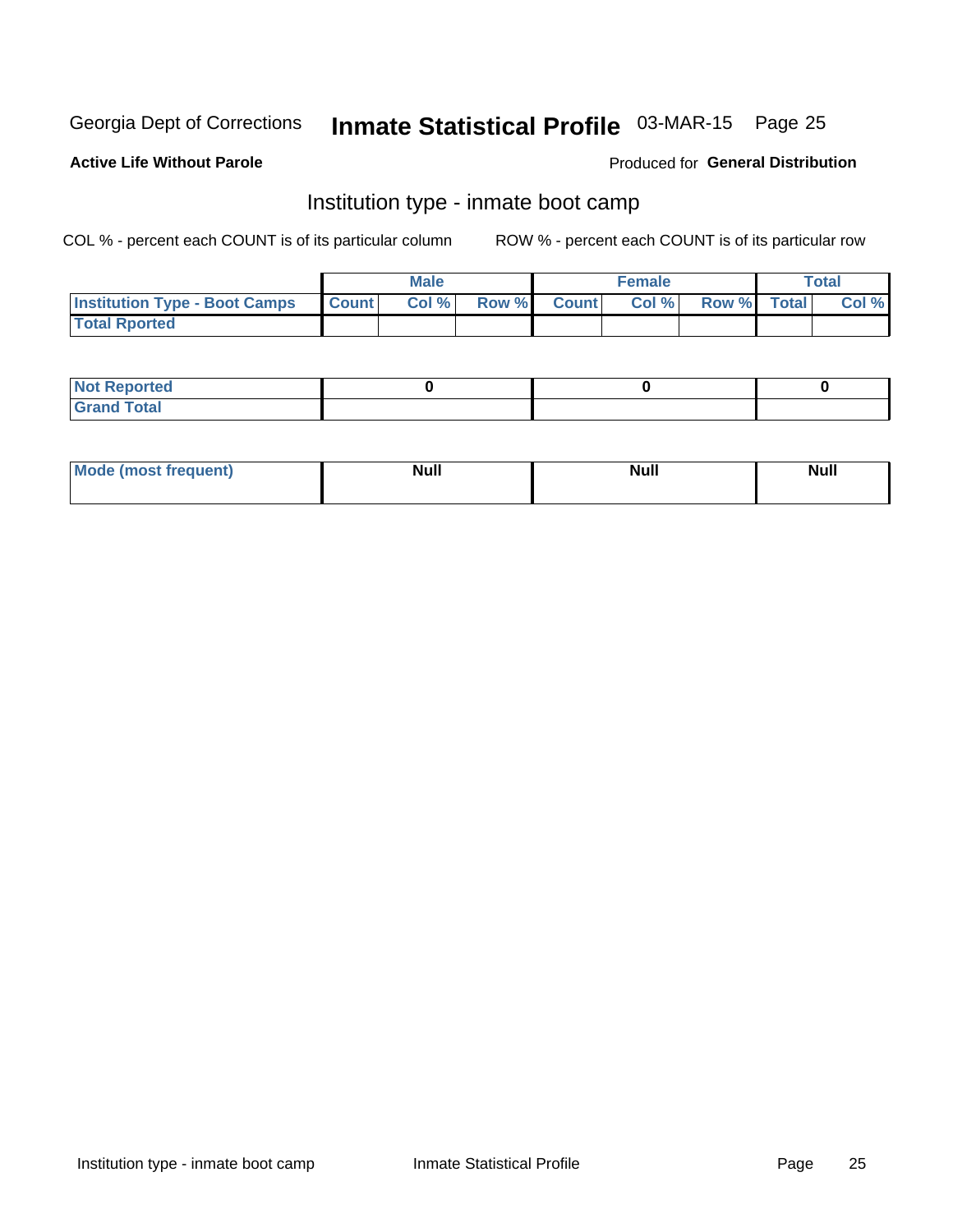## Inmate Statistical Profile 03-MAR-15 Page 26

#### **Active Life Without Parole**

#### Produced for General Distribution

### Number of disciplinary reports

COL % - percent each COUNT is of its particular column

|                                       | <b>Male</b>  |          |             | <b>Female</b> |        |          | <b>Total</b> |        |
|---------------------------------------|--------------|----------|-------------|---------------|--------|----------|--------------|--------|
| <b>Number of Disciplinary Reports</b> | <b>Count</b> | Col %    | Row % Count |               | Col %  | Row %    | <b>Total</b> | Col %  |
|                                       | 258          | 25.02%   | 95.91%      | 11            | 37.93% | 4.09%    | 269          | 25.38% |
|                                       | 138          | 13.39%   | 97.18%      | 4             | 13.79% | 2.82%    | 142          | 13.40% |
| 2                                     | 100          | $9.70\%$ | 95.24%      | 5             | 17.24% | 4.76%    | 105          | 9.91%  |
| 3                                     | 74           | 7.18%    | 96.10%      | 3             | 10.34% | $3.90\%$ | 77           | 7.26%  |
|                                       | 58           | 5.63%    | 100.00%     |               |        |          | 58           | 5.47%  |
| 5                                     | 53           | 5.14%    | 100.00%     |               |        |          | 53           | 5.00%  |
| <b>More Than 5</b>                    | 350          | 33.95%   | 98.31%      | 6             | 20.69% | 1.69%    | 356          | 33.58% |
| <b>Total Reported</b>                 | 1,031        | 100%     | 97.26%      | 29            | 100%   | 2.74%    | 1,060        | 100%   |

| NO<br>тео. |      |    |      |
|------------|------|----|------|
| Гоtal      | ,031 | 29 | ,060 |

| Mean (average)       | E 94<br>ວ.∠ ເ | 7.70 |
|----------------------|---------------|------|
| Median (middle)      |               |      |
| Mode (most frequent) |               |      |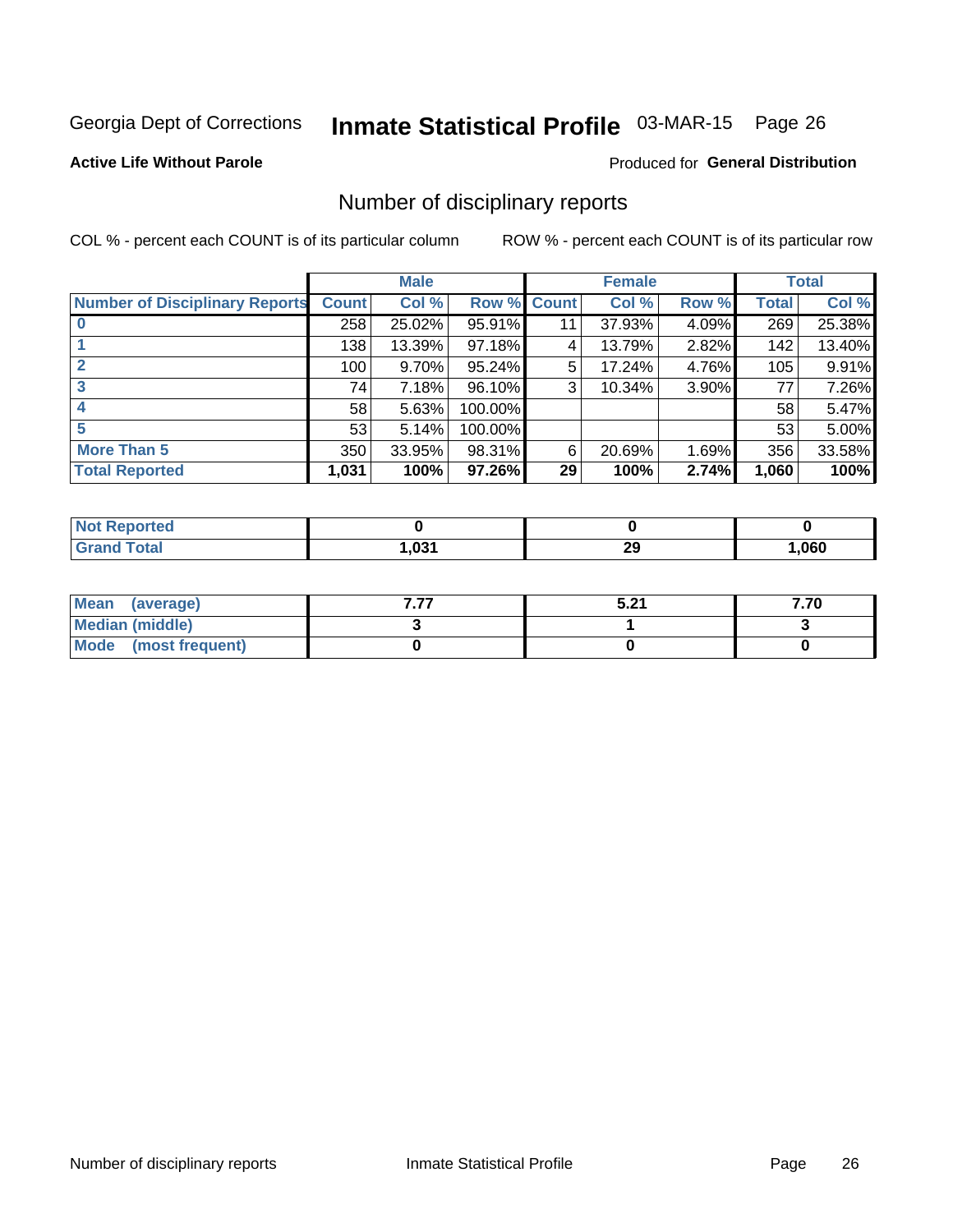## Inmate Statistical Profile 03-MAR-15 Page 27

#### **Active Life Without Parole**

#### **Produced for General Distribution**

## Number of transfers

COL % - percent each COUNT is of its particular column

|                            | <b>Male</b> |        |           | <b>Female</b> |        |        | <b>Total</b> |        |
|----------------------------|-------------|--------|-----------|---------------|--------|--------|--------------|--------|
| <b>Number of Transfers</b> | Count l     | Col %  | Row %     | <b>Count</b>  | Col %  | Row %  | <b>Total</b> | Col %  |
|                            | 45          | 4.36%  | $90.00\%$ | 5             | 17.24% | 10.00% | 50           | 4.72%  |
|                            | 14          | 1.36%  | 100.00%   |               |        |        | 14           | 1.32%  |
|                            | 238         | 23.08% | 94.44%    | 14            | 48.28% | 5.56%  | 252          | 23.77% |
| 3                          | 65          | 6.30%  | 100.00%   |               |        |        | 65           | 6.13%  |
|                            | 132         | 12.80% | 97.78%    | 3             | 10.34% | 2.22%  | 135          | 12.74% |
| 5                          | 56          | 5.43%  | 98.25%    |               | 3.45%  | 1.75%  | 57           | 5.38%  |
| <b>More Than 5</b>         | 481         | 46.65% | 98.77%    | 6             | 20.69% | 1.23%  | 487          | 45.94% |
| <b>Total Reported</b>      | 1,031       | 100%   | 97.26%    | 29            | 100%   | 2.74%  | 1,060        | 100%   |

| <b>Not Reported</b> |      |          |      |
|---------------------|------|----------|------|
| ⊺otal               | ,031 | 20<br>29 | ,060 |

| Mean (average)       | 7.54 | רי מ | 7.42 |
|----------------------|------|------|------|
| Median (middle)      |      |      |      |
| Mode (most frequent) |      |      |      |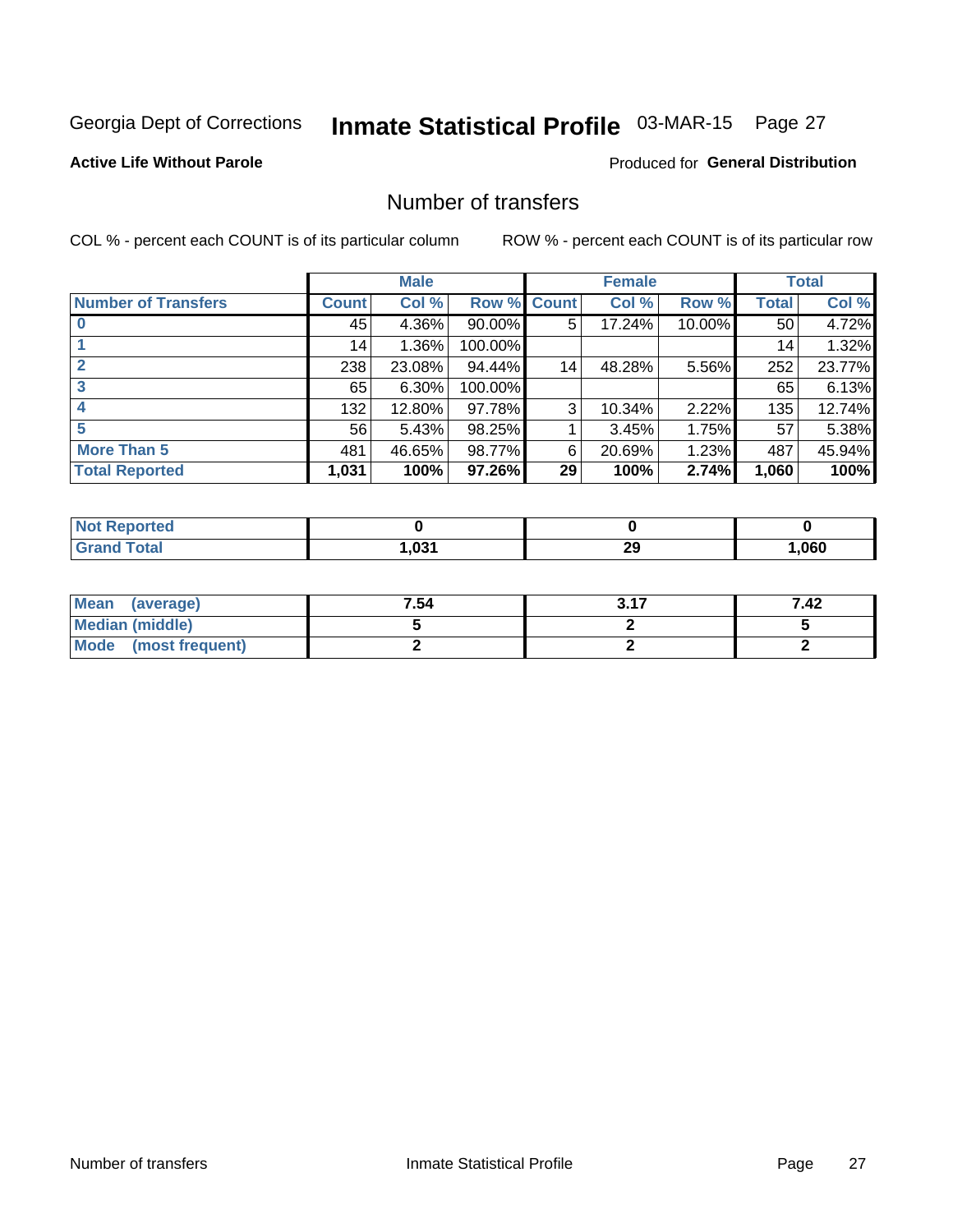## Inmate Statistical Profile 03-MAR-15 Page 28

**Active Life Without Parole** 

Produced for General Distribution

## Number of escapes

COL % - percent each COUNT is of its particular column

|                          | <b>Male</b>  |           |                    | <b>Female</b> |            |          | Total |        |
|--------------------------|--------------|-----------|--------------------|---------------|------------|----------|-------|--------|
| <b>Number of Escapes</b> | <b>Count</b> | Col %     | <b>Row % Count</b> |               | Col %      | Row %    | Total | Col %  |
|                          | ا 1.026      | $99.52\%$ | $97.25\%$          | 29            | $100.00\%$ | $2.75\%$ | 1,055 | 99.53% |
|                          |              | 0.29%     | 100.00%            |               |            |          |       | 0.28%  |
|                          |              | 0.19%     | $100.00\%$         |               |            |          |       | 0.19%  |
| <b>Total Reported</b>    | 1,031        | 100%      | $97.26\%$          | 29            | 100%       | 2.74%    | 1,060 | 100%   |

| <b>Not Reported</b> |      |    |      |
|---------------------|------|----|------|
| <b>Grand Total</b>  | .031 | 29 | 060, |

| Mean (average)       |  | ּט. |
|----------------------|--|-----|
| Median (middle)      |  |     |
| Mode (most frequent) |  |     |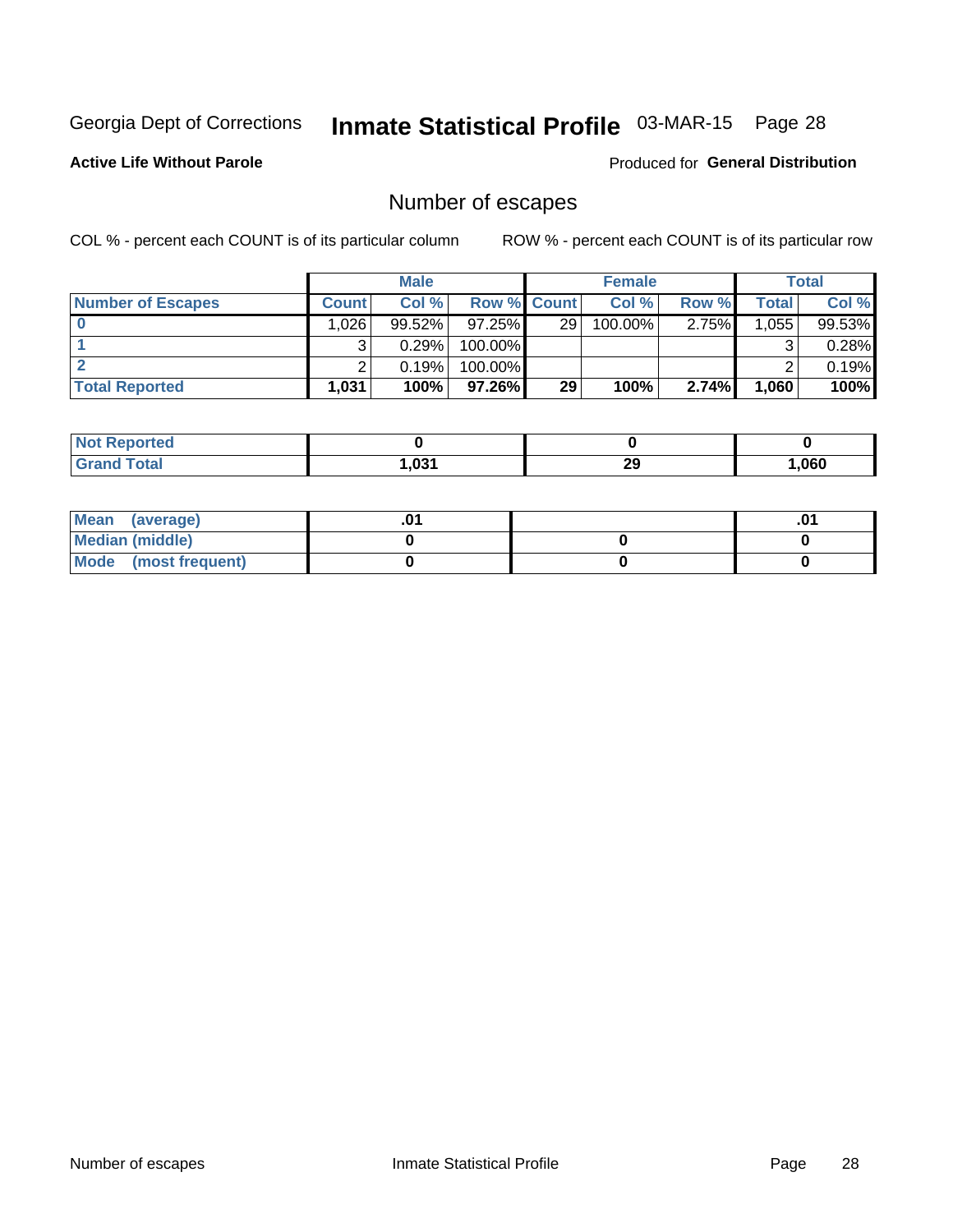#### **Active Life Without Parole**

#### **Produced for General Distribution**

### Time served in current (or last) institution

COL % - percent each COUNT is of its particular column

|                              |              | <b>Male</b> |         |                | <b>Female</b> |       |              | <b>Total</b> |
|------------------------------|--------------|-------------|---------|----------------|---------------|-------|--------------|--------------|
| <b>Time In Institution</b>   | <b>Count</b> | Col %       | Row %   | <b>Count</b>   | Col %         | Row % | <b>Total</b> | Col %        |
| 0 to 3 months                | 133          | 12.90%      | 97.79%  | 3              | 10.34%        | 2.21% | 136          | 12.83%       |
| 3.01 to 6 months             | 85           | 8.24%       | 97.70%  | 2              | 6.90%         | 2.30% | 87           | 8.21%        |
| 6.01 to 9 months             | 73           | 7.08%       | 98.65%  | 1              | 3.45%         | 1.35% | 74           | 6.98%        |
| 9.01 to 12 months            | 72           | 6.98%       | 97.30%  | $\overline{2}$ | 6.90%         | 2.70% | 74           | 6.98%        |
| 12.01 to 18 months           | 82           | 7.95%       | 97.62%  | $\overline{2}$ | 6.90%         | 2.38% | 84           | 7.92%        |
| <b>18.01 to 24 months</b>    | 115          | 11.15%      | 95.83%  | 5              | 17.24%        | 4.17% | 120          | 11.32%       |
| $2.01$ to 3 years            | 135          | 13.09%      | 97.83%  | 3              | 10.34%        | 2.17% | 138          | 13.02%       |
| $3.01$ to 4 years            | 91           | 8.83%       | 91.00%  | 9              | 31.03%        | 9.00% | 100          | 9.43%        |
| $4.01$ to 5 years            | 59           | 5.72%       | 100.00% |                |               |       | 59           | 5.57%        |
| $\overline{5.01}$ to 6 years | 48           | 4.66%       | 100.00% |                |               |       | 48           | 4.53%        |
| 6.01 to 7 years              | 41           | 3.98%       | 100.00% |                |               |       | 41           | 3.87%        |
| 7.01 to 8 years              | 16           | 1.55%       | 100.00% |                |               |       | 16           | 1.51%        |
| 8.01 to 9 years              | 21           | 2.04%       | 100.00% |                |               |       | 21           | 1.98%        |
| 9.01 to 10 years             | 15           | 1.45%       | 100.00% |                |               |       | 15           | 1.42%        |
| Over 10 years                | 45           | 4.36%       | 95.74%  | $\overline{2}$ | 6.90%         | 4.26% | 47           | 4.43%        |
| <b>Total Reported</b>        | 1,031        | 100%        | 97.26%  | 29             | 100%          | 2.74% | 1,060        | 100%         |

| <b>Not Reported</b>   |      |           |      |
|-----------------------|------|-----------|------|
| <b>Total</b><br>Grand | .031 | nr.<br>49 | ,060 |

| <b>Mean</b><br>(average) | 34 months | 32 months | 34 months |
|--------------------------|-----------|-----------|-----------|
| Median (middle)          | 21 months | 23 months | 22 months |
| Mode (most frequent)     | 5 months  | 2 months  | 1 months  |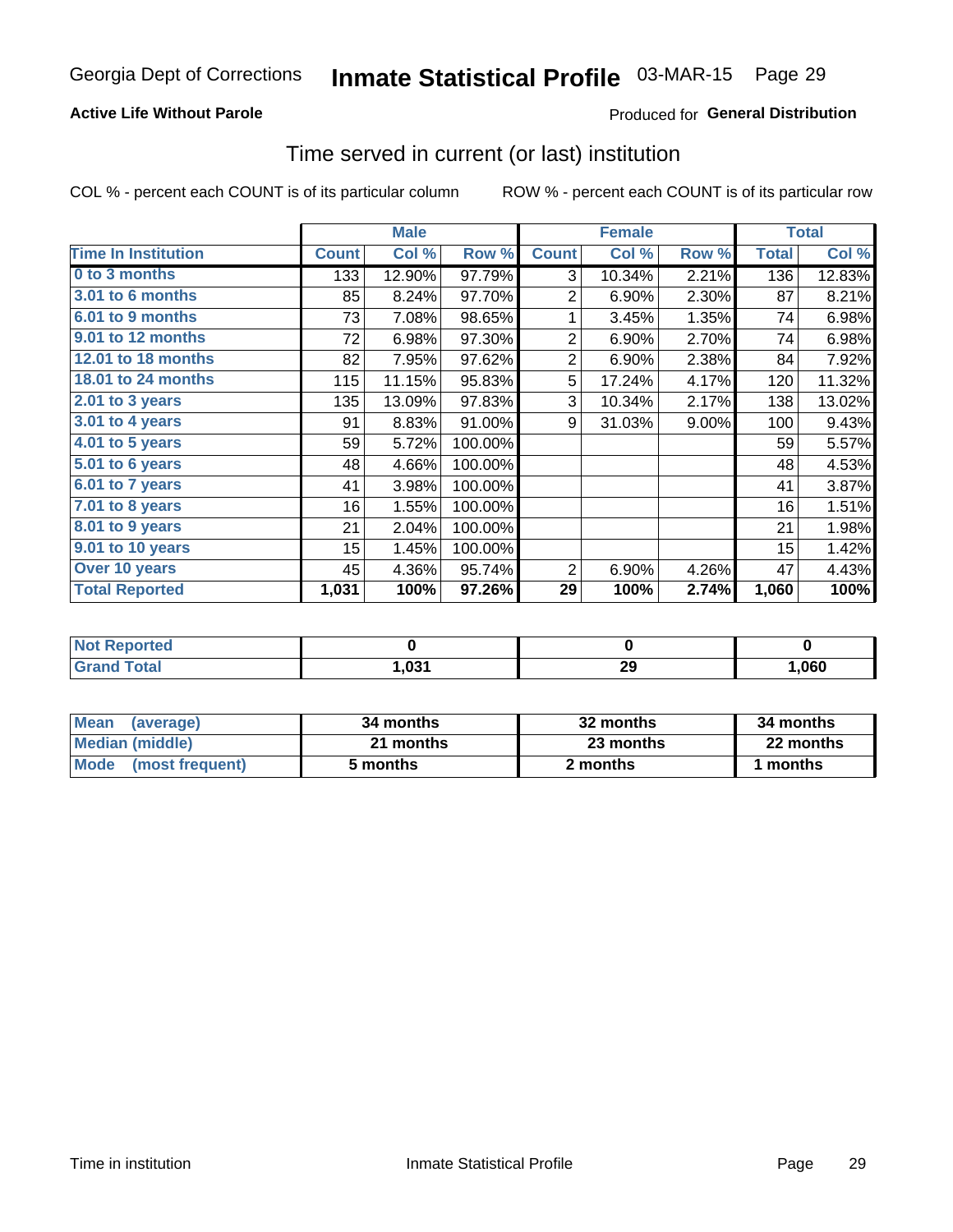## Inmate Statistical Profile 03-MAR-15 Page 30

#### **Active Life Without Parole**

#### Produced for General Distribution

### Highest grade level attained

COL % - percent each COUNT is of its particular column

|                              |                | <b>Male</b> |         |                 | <b>Female</b> |        |                | <b>Total</b> |
|------------------------------|----------------|-------------|---------|-----------------|---------------|--------|----------------|--------------|
| <b>Grade Level</b>           | <b>Count</b>   | Col %       | Row %   | <b>Count</b>    | Col %         | Row %  | <b>Total</b>   | Col %        |
| No school at all             | 1.             | 0.10%       | 100.00% |                 |               |        | 1              | 0.10%        |
| Grade 1                      | 2              | 0.20%       | 100.00% |                 |               |        | $\overline{2}$ | 0.20%        |
| <b>Grade 2</b>               | 1              | 0.10%       | 100.00% |                 |               |        | $\mathbf{1}$   | 0.10%        |
| Grade 3                      | $\overline{2}$ | 0.20%       | 100.00% |                 |               |        | $\overline{c}$ | 0.20%        |
| Grade 4                      | 5              | 0.51%       | 100.00% |                 |               |        | 5              | 0.49%        |
| Grade 5                      | $\overline{2}$ | 0.20%       | 100.00% |                 |               |        | $\overline{2}$ | 0.20%        |
| Grade 6                      | 6              | 0.61%       | 100.00% |                 |               |        | 6              | 0.59%        |
| Grade 7                      | 28             | 2.84%       | 100.00% |                 |               |        | 28             | 2.76%        |
| Grade 8                      | 57             | 5.78%       | 100.00% |                 |               |        | 57             | 5.62%        |
| Grade 9                      | 111            | 11.26%      | 97.37%  | 3               | 10.71%        | 2.63%  | 114            | 11.24%       |
| Grade 10                     | 161            | 16.33%      | 97.58%  | 4               | 14.29%        | 2.42%  | 165            | 16.27%       |
| Grade 11                     | 145            | 14.71%      | 97.97%  | 3               | 10.71%        | 2.03%  | 148            | 14.60%       |
| <b>Grade 12 or GED</b>       | 320            | 32.45%      | 96.97%  | 10              | 35.71%        | 3.03%  | 330            | 32.54%       |
| Some tech school             | 8              | 0.81%       | 88.89%  | 1               | 3.57%         | 11.11% | 9              | 0.89%        |
| <b>Completed tech school</b> | 10             | 1.01%       | 90.91%  | 1               | 3.57%         | 9.09%  | 11             | 1.08%        |
| College, 1 year              | 33             | 3.35%       | 97.06%  | 1               | 3.57%         | 2.94%  | 34             | 3.35%        |
| College, 2 year              | 46             | 4.67%       | 93.88%  | 3               | 10.71%        | 6.12%  | 49             | 4.83%        |
| College, 3 year              | 18             | 1.83%       | 100.00% |                 |               |        | 18             | 1.78%        |
| <b>Bachelor's degree</b>     | 19             | 1.93%       | 90.48%  | $\overline{2}$  | 7.14%         | 9.52%  | 21             | 2.07%        |
| <b>Master's degree</b>       | 6              | 0.61%       | 100.00% |                 |               |        | 6              | 0.59%        |
| Ph.D. degree                 | 1              | 0.10%       | 100.00% |                 |               |        | 1              | 0.10%        |
| Law degree                   | 3              | 0.30%       | 100.00% |                 |               |        | 3              | 0.30%        |
| <b>Medical degree</b>        |                | 0.10%       | 100.00% |                 |               |        | 1              | 0.10%        |
| <b>Total Reported</b>        | 986            | 100%        | 97.24%  | $\overline{28}$ | 100%          | 2.76%  | 1,014          | 100%         |

| <u>rreo </u> | - -<br>$\cdots$<br>∼ |          | 46   |
|--------------|----------------------|----------|------|
| <b>otal</b>  | ∌ מח                 | 20<br>23 | .060 |

| Mean<br>(average)              | 11.03           | 11.93           | 11.05             |
|--------------------------------|-----------------|-----------------|-------------------|
| Median (middle)                | Grade 11        | Grade 12 or GED | Grade 11          |
| <b>Mode</b><br>(most frequent) | Grade 12 or GED | Grade 12 or GED | I Grade 12 or GED |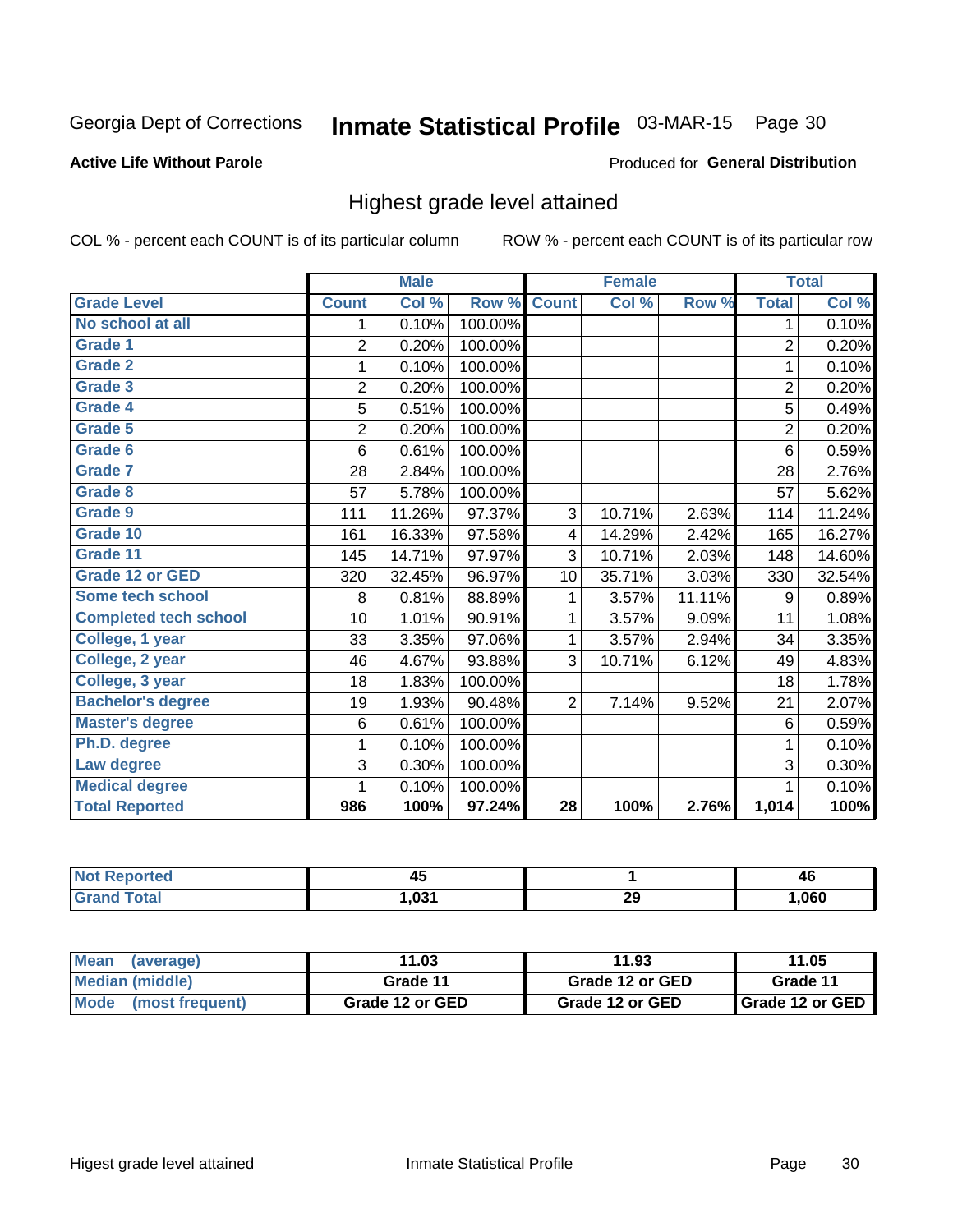## Inmate Statistical Profile 03-MAR-15 Page 31

#### **Active Life Without Parole**

#### **Produced for General Distribution**

## Culture fair IQ scores

COL % - percent each COUNT is of its particular column

|                       |              | <b>Male</b> |                    |                | <b>Female</b> |          |              | <b>Total</b> |
|-----------------------|--------------|-------------|--------------------|----------------|---------------|----------|--------------|--------------|
| <b>IQ Scores</b>      | <b>Count</b> | Col %       | <b>Row % Count</b> |                | Col %         | Row %    | <b>Total</b> | Col %        |
| $60 - 69$             | 14           | 2.89%       | 100.00%            |                |               |          | 14           | 2.78%        |
| $70 - 79$             | 36           | 7.44%       | 97.30%             |                | 5.26%         | 2.70%    | 37           | 7.36%        |
| $80 - 89$             | 59           | 12.19%      | 92.19%             | 5              | 26.32%        | 7.81%    | 64           | 12.72%       |
| $90 - 99$             | 147          | 30.37%      | 95.45%             | 7              | 36.84%        | 4.55%    | 154          | 30.62%       |
| $100 - 109$           | 131          | 27.07%      | 98.50%             | $\overline{2}$ | 10.53%        | 1.50%    | 133          | 26.44%       |
| $110 - 119$           | 84           | 17.36%      | 97.67%             | 2              | 10.53%        | $2.33\%$ | 86           | 17.10%       |
| $120 - 129$           | 13           | 2.69%       | 86.67%             | 2              | 10.53%        | 13.33%   | 15           | 2.98%        |
| <b>Total Reported</b> | 484          | 100%        | 96.22%             | 19             | 100.0%        | 3.78%    | 503          | 100%         |

| <b>Not Reported</b>         | 541    |    | 548   |
|-----------------------------|--------|----|-------|
| <b>Not Valid (under 60)</b> |        |    |       |
| <b>Grand Total</b>          | 031. ا | 29 | 1,060 |

| <b>Mean</b><br>(average) | 98 |    | 98 |
|--------------------------|----|----|----|
| <b>Median (middle)</b>   | 99 | 92 | 99 |
| Mode<br>(most frequent)  | 99 |    | 99 |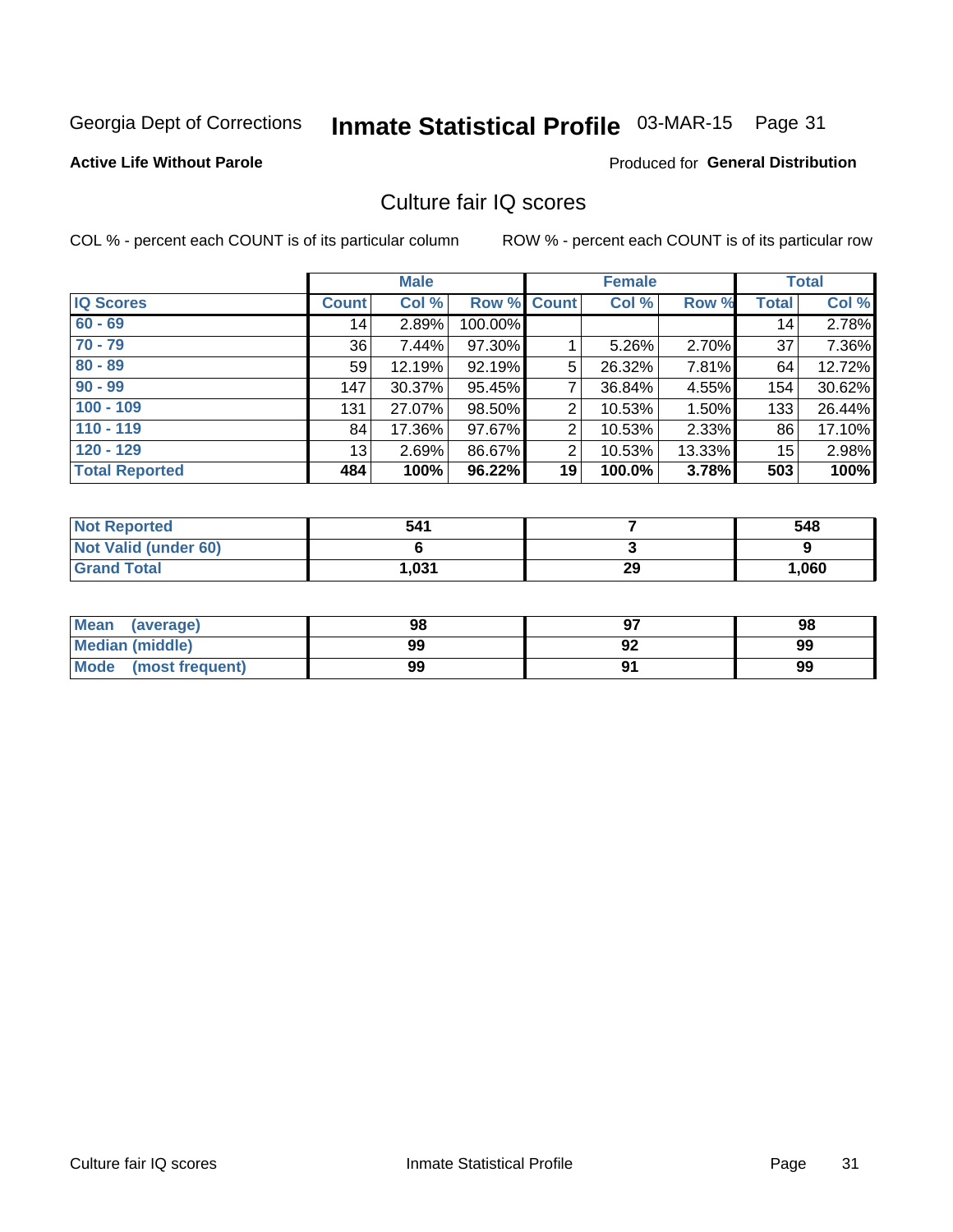## Inmate Statistical Profile 03-MAR-15 Page 32

#### **Active Life Without Parole**

#### Produced for General Distribution

## Wide Range Achievement Test (WRAT) reading score

COL % - percent each COUNT is of its particular column

|                           |                 | <b>Male</b> |         |              | <b>Female</b> |       |              | <b>Total</b> |
|---------------------------|-----------------|-------------|---------|--------------|---------------|-------|--------------|--------------|
| <b>WRAT Reading Score</b> | <b>Count</b>    | Col %       | Row %   | <b>Count</b> | Col %         | Row % | <b>Total</b> | Col %        |
| $0.1$ to $0.9$            | 12 <sub>2</sub> | 2.43%       | 100.00% |              |               |       | 12           | 2.33%        |
| 1.0 to 1.9                | 4               | 0.81%       | 100.00% |              |               |       | 4            | 0.78%        |
| 2.0 to 2.9                | 8               | 1.62%       | 100.00% |              |               |       | 8            | 1.55%        |
| 3.0 to 3.9                | $30$            | 6.07%       | 90.91%  | 3            | 13.64%        | 9.09% | 33           | 6.40%        |
| 4.0 to 4.9                | 44              | 8.91%       | 93.62%  | 3            | 13.64%        | 6.38% | 47           | 9.11%        |
| 5.0 to 5.9                | 43              | 8.70%       | 97.73%  | 1            | 4.55%         | 2.27% | 44           | 8.53%        |
| 6.0 to 6.9                | 53              | 10.73%      | 98.15%  | 1            | 4.55%         | 1.85% | 54           | 10.47%       |
| 7.0 to 7.9                | 11              | 2.23%       | 100.00% |              |               |       | 11           | 2.13%        |
| 8.0 to 8.9                | 39              | 7.89%       | 100.00% |              |               |       | 39           | 7.56%        |
| 9.0 to 9.9                | 23              | 4.66%       | 100.00% |              |               |       | 23           | 4.46%        |
| 10.0 to 10.9              | 29              | 5.87%       | 96.67%  | 1            | 4.55%         | 3.33% | 30           | 5.81%        |
| 11.0 to 11.9              | 63              | 12.75%      | 94.03%  | 4            | 18.18%        | 5.97% | 67           | 12.98%       |
| 12.0 to 12.9              | 133             | 26.92%      | 93.66%  | 9            | 40.91%        | 6.34% | 142          | 27.52%       |
| 13                        | 2               | 0.40%       | 100.00% |              |               |       | 2            | 0.39%        |
| <b>Total Reported</b>     | 494             | 100%        | 95.74%  | 22           | 100.0%        | 4.26% | 516          | 100.0%       |

| <b>NOT</b><br>≺eportea | ドゥフ<br>ວວ∙ |    | 544  |
|------------------------|------------|----|------|
| 'otal<br>$\mathbf{v}$  | .031       | 29 | ,060 |

| Mean (average)         | 8.70 | 9.39 | 8.73 |
|------------------------|------|------|------|
| <b>Median (middle)</b> | 9.6  | 11.4 | 9.6  |
| Mode (most frequent)   | 12.9 | 12.9 | 12.9 |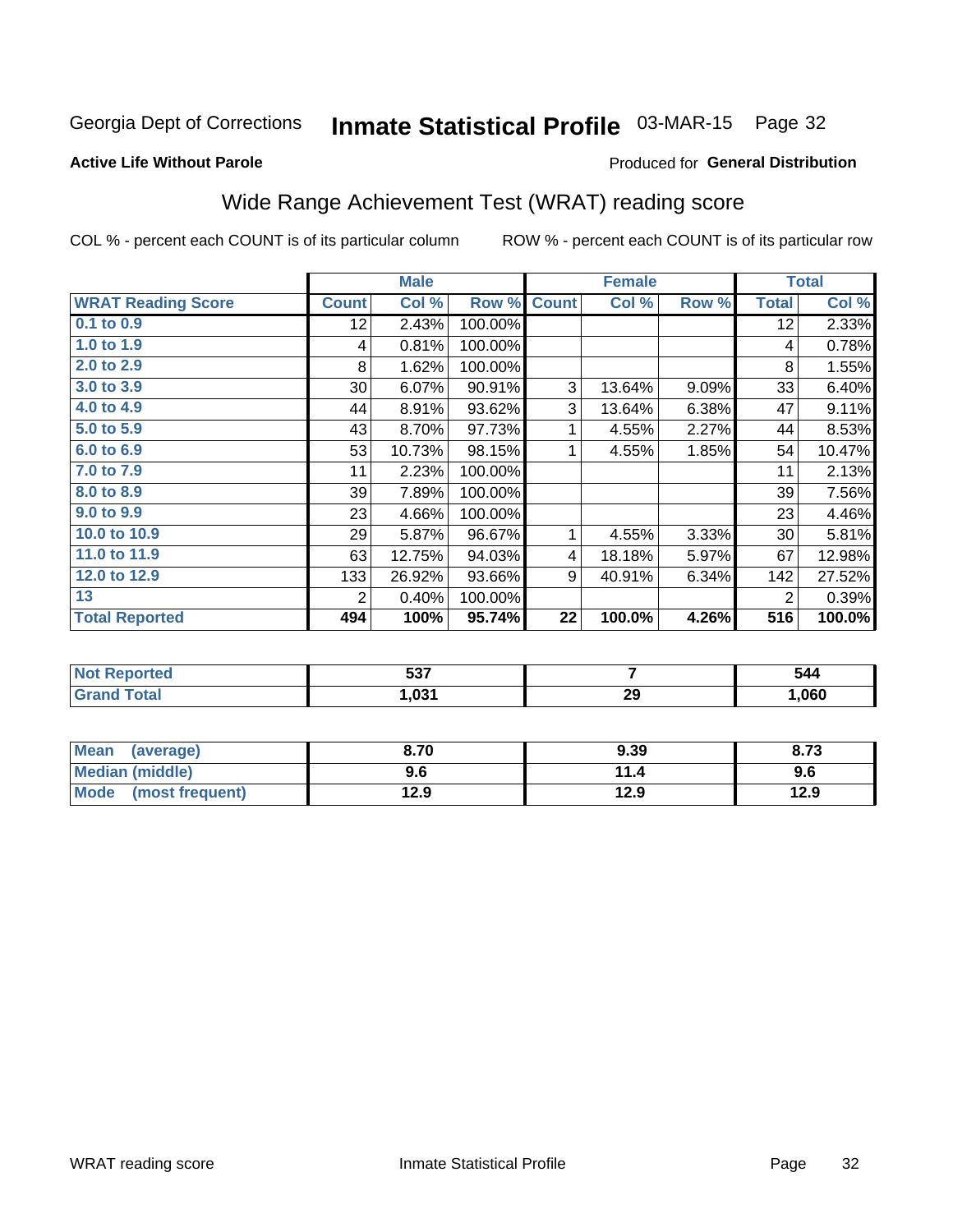## Inmate Statistical Profile 03-MAR-15 Page 33

#### **Active Life Without Parole**

#### **Produced for General Distribution**

## Wide Range Achievement Test (WRAT) math score

COL % - percent each COUNT is of its particular column

|                              |              | <b>Male</b> |         |                | <b>Female</b> |        |              | <b>Total</b> |
|------------------------------|--------------|-------------|---------|----------------|---------------|--------|--------------|--------------|
| <b>WRAT Mathematic Score</b> | <b>Count</b> | Col %       | Row %   | <b>Count</b>   | Col %         | Row %  | <b>Total</b> | Col %        |
| $0.1$ to $0.9$               |              | 0.20%       | 100.00% |                |               |        |              | 0.19%        |
| 1.0 to 1.9                   | 3            | 0.61%       | 100.00% |                |               |        | 3            | 0.58%        |
| 2.0 to 2.9                   | 6            | 1.21%       | 85.71%  |                | 4.55%         | 14.29% | 7            | 1.36%        |
| 3.0 to 3.9                   | 19           | 3.85%       | 90.48%  | 2              | 9.09%         | 9.52%  | 21           | 4.07%        |
| 4.0 to 4.9                   | 62           | 12.55%      | 96.88%  | $\overline{c}$ | 9.09%         | 3.13%  | 64           | 12.40%       |
| 5.0 to 5.9                   | 67           | 13.56%      | 97.10%  | 2              | 9.09%         | 2.90%  | 69           | 13.37%       |
| 6.0 to 6.9                   | 111          | 22.47%      | 96.52%  | 4              | 18.18%        | 3.48%  | 115          | 22.29%       |
| 7.0 to 7.9                   | 35           | 7.09%       | 94.59%  | $\overline{2}$ | 9.09%         | 5.41%  | 37           | 7.17%        |
| 8.0 to 8.9                   | 58           | 11.74%      | 98.31%  |                | 4.55%         | 1.69%  | 59           | 11.43%       |
| 9.0 to 9.9                   | 28           | 5.67%       | 96.55%  |                | 4.55%         | 3.45%  | 29           | 5.62%        |
| 10.0 to 10.9                 |              | 0.20%       | 100.00% |                |               |        | 1            | 0.19%        |
| 11.0 to 11.9                 | 14           | 2.83%       | 100.00% |                |               |        | 14           | 2.71%        |
| 12.0 to 12.9                 | 89           | 18.02%      | 92.71%  | 7              | 31.82%        | 7.29%  | 96           | 18.60%       |
| <b>Total Reported</b>        | 494          | 100%        | 95.74%  | 22             | 100.0%        | 4.26%  | 516          | 100%         |

| にって<br>၁၁ ၊ |    | $\cdot$ |
|-------------|----|---------|
| .031        | 29 | .060    |

| <b>Mean</b><br>(average)       | 7.65 | 8.05 | 7.67 |
|--------------------------------|------|------|------|
| Median (middle)                | 6.9  | 7.15 | 6.9  |
| <b>Mode</b><br>(most frequent) | 12.9 | 12.9 | 12.9 |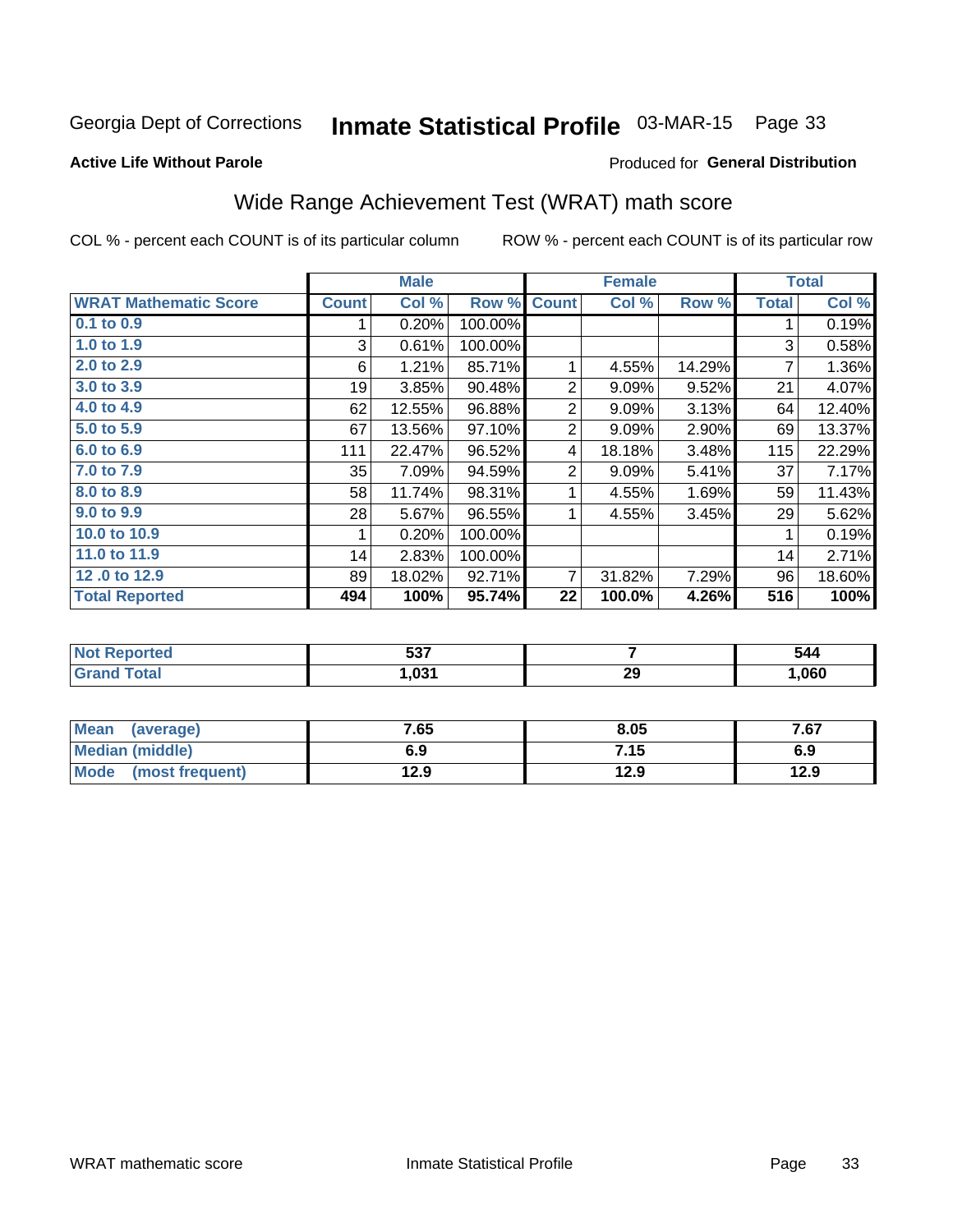#### Inmate Statistical Profile 03-MAR-15 Page 34

#### **Active Life Without Parole**

#### Produced for General Distribution

## Wide Range Achievement Test (WRAT) spelling score

COL % - percent each COUNT is of its particular column

|                            |                 | <b>Male</b> |         | <b>Female</b>  |        |       | <b>Total</b> |          |
|----------------------------|-----------------|-------------|---------|----------------|--------|-------|--------------|----------|
| <b>WRAT Spelling Score</b> | <b>Count</b>    | Col %       | Row %   | <b>Count</b>   | Col %  | Row % | <b>Total</b> | Col %    |
| $0.1$ to $0.9$             | 10 <sup>1</sup> | 2.02%       | 100.00% |                |        |       | 10           | 1.94%    |
| 1.0 to 1.9                 | 8               | 1.62%       | 100.00% |                |        |       | 8            | 1.55%    |
| 2.0 to 2.9                 | 14              | 2.83%       | 93.33%  | 1              | 4.55%  | 6.67% | 15           | 2.91%    |
| 3.0 to 3.9                 | 24              | 4.86%       | 92.31%  | $\overline{2}$ | 9.09%  | 7.69% | 26           | 5.04%    |
| 4.0 to 4.9                 | 24              | 4.86%       | 100.00% |                |        |       | 24           | 4.65%    |
| 5.0 to 5.9                 | 68              | 13.77%      | 100.00% |                |        |       | 68           | 13.18%   |
| 6.0 to 6.9                 | 41              | 8.30%       | 100.00% |                |        |       | 41           | 7.95%    |
| 7.0 to 7.9                 | 50              | 10.12%      | 92.59%  | 4              | 18.18% | 7.41% | 54           | 10.47%   |
| 8.0 to 8.9                 | 47              | 9.51%       | 97.92%  | 1              | 4.55%  | 2.08% | 48           | $9.30\%$ |
| 9.0 to 9.9                 | 18              | 3.64%       | 100.00% |                |        |       | 18           | 3.49%    |
| 10.0 to 10.9               | 19              | 3.85%       | 100.00% |                |        |       | 19           | 3.68%    |
| 11.0 to 11.9               | 31              | 6.28%       | 93.94%  | $\overline{2}$ | 9.09%  | 6.06% | 33           | 6.40%    |
| 12.0 to 12.9               | 139             | 28.14%      | 92.05%  | 12             | 54.55% | 7.95% | 151          | 29.26%   |
| 13                         | 1               | 0.20%       | 100.00% |                |        |       | 1            | 0.19%    |
| <b>Total Reported</b>      | 494             | 100%        | 95.74%  | 22             | 100.0% | 4.26% | 516          | 100.0%   |
|                            |                 |             |         |                |        |       |              |          |

| <b>Not Reported</b>    | ドゥフ<br>ີວວາ |    | 544  |
|------------------------|-------------|----|------|
| <b>Total</b><br>'Grand | 031,ا       | 29 | ,060 |

| <b>Mean</b><br>(average)       | 8.46 | 10.20        | 8.53 |
|--------------------------------|------|--------------|------|
| <b>Median (middle)</b>         | 8.3  | 127<br>I 4.I | ი.ა  |
| <b>Mode</b><br>(most frequent) | 12.9 | 12.9         | 12.9 |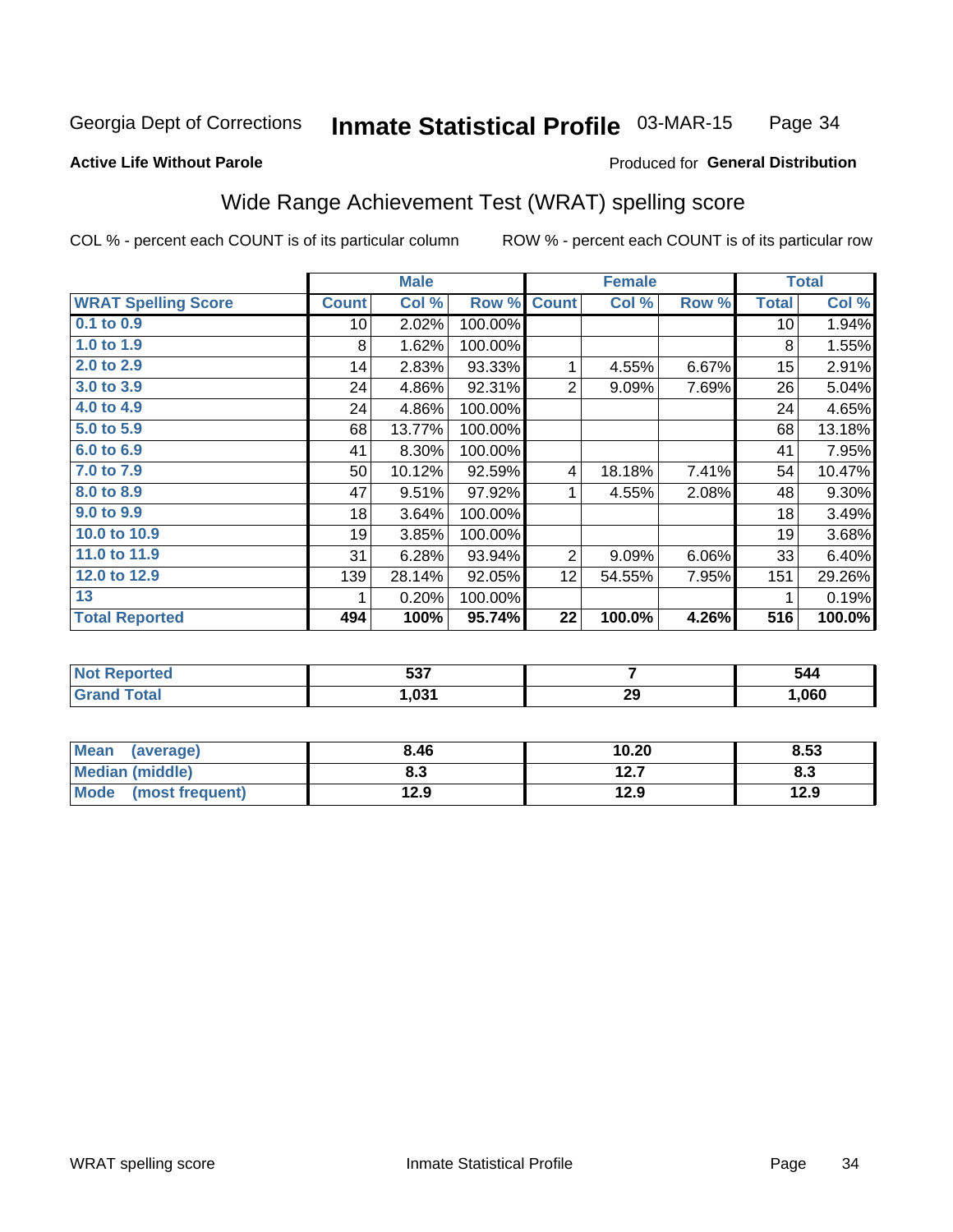## Inmate Statistical Profile 03-MAR-15 Page 35

#### **Active Life Without Parole**

#### **Produced for General Distribution**

## Current / last mental health treatment level

COL % - percent each COUNT is of its particular column

|                                    |              | <b>Male</b> |           | <b>Female</b> |        |          | <b>Total</b> |        |
|------------------------------------|--------------|-------------|-----------|---------------|--------|----------|--------------|--------|
| <b>Mental Health Treatment Lev</b> | <b>Count</b> | Col%        | Row %     | <b>Count</b>  | Col %  | Row %    | Total        | Col %  |
| 1 No problem at current time       | 196          | 42.52%      | $97.51\%$ | 5             | 20.83% | 2.49%    | 201          | 41.44% |
| 2 Receiving outpatient             | 193          | 41.87%      | 92.34%    | 16            | 66.67% | 7.66%    | 209          | 43.09% |
| Treatment                          |              |             |           |               |        |          |              |        |
| 3 Inpatient, moderate              | 57           | 12.36%      | 95.00%    | 3             | 12.50% | $5.00\%$ | 60           | 12.37% |
| Treatment                          |              |             |           |               |        |          |              |        |
| 4 Inpatient, intensive             | $15\,$       | 3.25%       | 100.00%   |               |        |          | 15           | 3.09%  |
| Treatment                          |              |             |           |               |        |          |              |        |
| <b>Total Evaluated</b>             | 461          | 100%        | 95.05%    | 24            | 100%   | 4.95%    | 485          | 100%   |

| Never had MH evaluation | 570   |           | ---<br>J1 J |
|-------------------------|-------|-----------|-------------|
| Total                   | 031.، | nr<br>∠ਖ਼ | ,060        |

| <b>Median (middle)</b>         | <b>Receiving outpatient</b><br>treatment | <b>Receiving outpatient</b><br>treatment | <b>Receiving</b><br>outpatient<br>treatment |  |
|--------------------------------|------------------------------------------|------------------------------------------|---------------------------------------------|--|
| <b>Mode</b><br>(most frequent) | No problem at current time               | <b>Receiving outpatient</b><br>treatment | <b>Receiving</b><br>outpatient<br>treatment |  |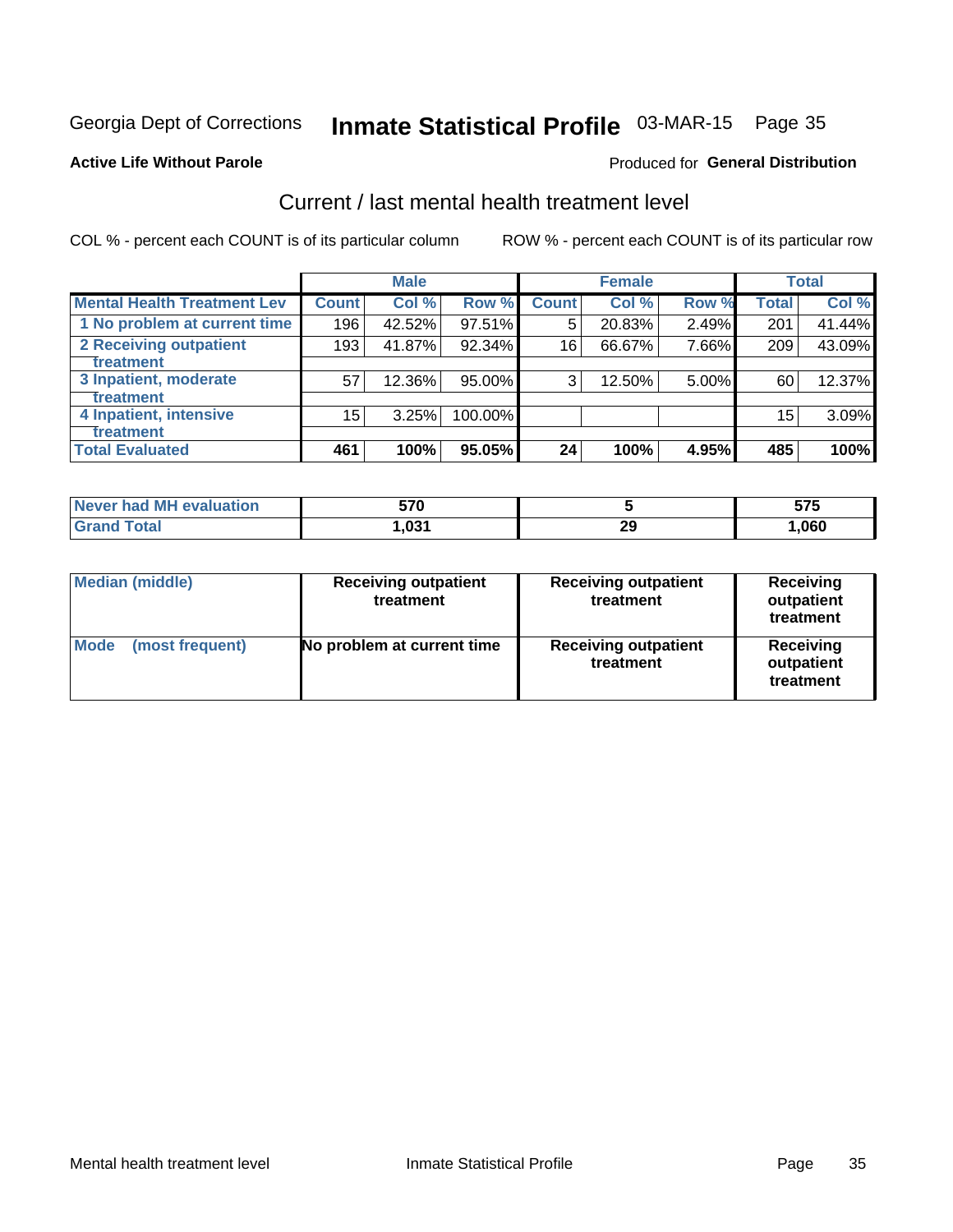#### Inmate Statistical Profile 03-MAR-15 Page 36

#### **Active Life Without Parole**

#### Produced for General Distribution

## PULHESDWIT medical scale - 'P' overall condition ('P'hysical)

COL % - percent each COUNT is of its particular column

|                                  |                | <b>Male</b> |             |                 | <b>Female</b> |       |              | <b>Total</b> |
|----------------------------------|----------------|-------------|-------------|-----------------|---------------|-------|--------------|--------------|
| 'P' Overall Condition            | Count l        | Col %       | Row % Count |                 | Col %         | Row % | <b>Total</b> | Col %        |
| 1 No medical illness             | 690            | 72.63%      | 98.57%      | 10 <sub>1</sub> | 34.48%        | 1.43% | 700          | 71.50%       |
| 2 Well-controlled chronic        | 236            | 24.84%      | 92.55%      | 19              | 65.52%        | 7.45% | 255          | 26.05%       |
| <b>illness</b>                   |                |             |             |                 |               |       |              |              |
| 3 Poorly-controlled chronic      | 22             | 2.32%       | 100.00%     |                 |               |       | 22           | 2.25%        |
| <b>illness</b>                   |                |             |             |                 |               |       |              |              |
| 4 Significant problems requiring | 2 <sub>1</sub> | 0.21%       | 100.00%     |                 |               |       | 2            | 0.20%        |
| special housing                  |                |             |             |                 |               |       |              |              |
| <b>Total Reported</b>            | 950            | 100%        | 97.04%      | 29              | 100%          | 2.96% | 979          | 100%         |

| tec  |      |           | 04<br>o |
|------|------|-----------|---------|
| υιαι | .021 | nr.<br>~~ | ,060    |

| <b>Mode</b> | (most frequent) | 1 No medical illness | 2 Well-controlled chronic<br>illness | 1 No medical<br>illness |
|-------------|-----------------|----------------------|--------------------------------------|-------------------------|
|-------------|-----------------|----------------------|--------------------------------------|-------------------------|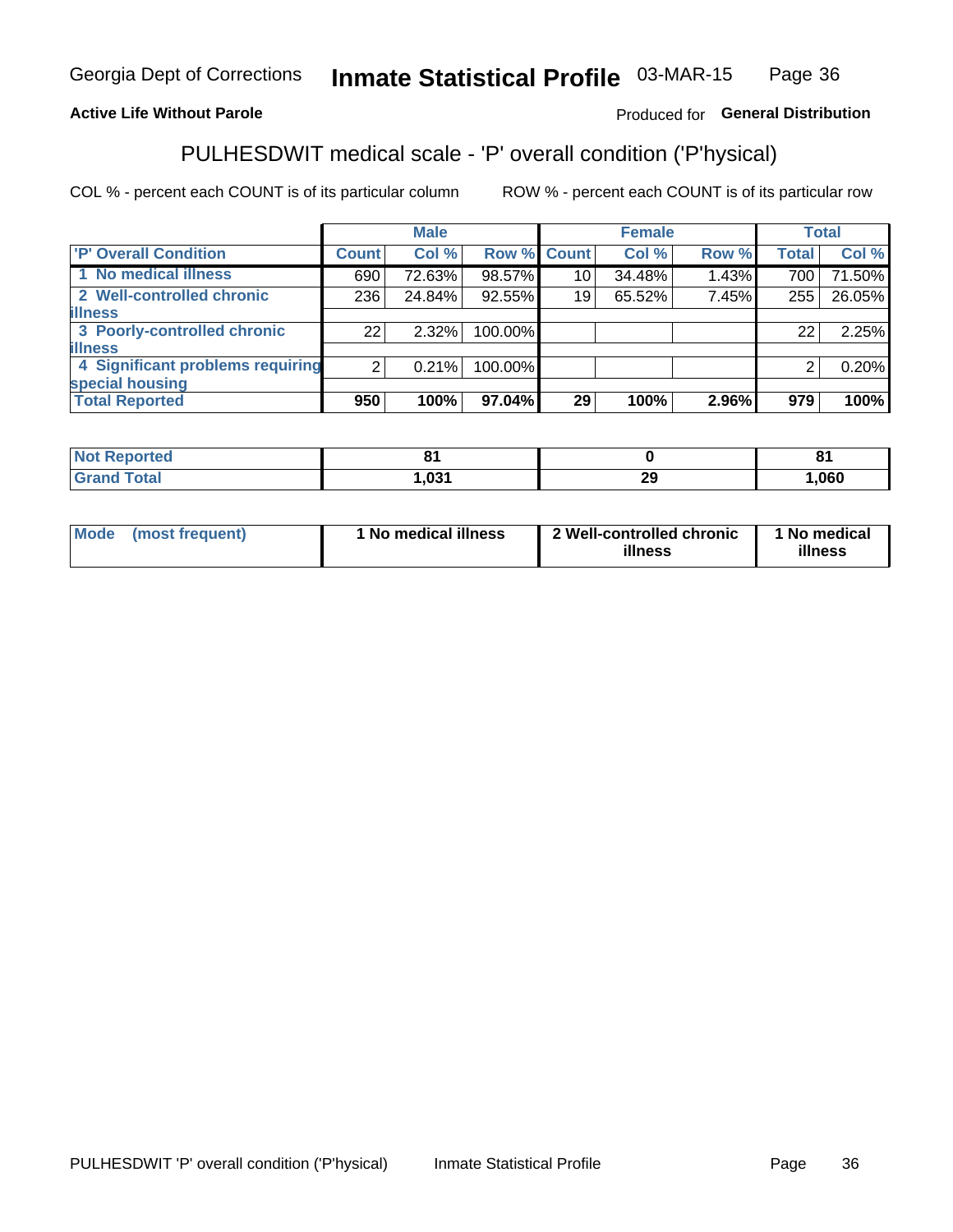#### **Active Life Without Parole**

#### Produced for General Distribution

## PULHESDWIT medical scale - 'U' upper body

COL % - percent each COUNT is of its particular column

|                              |              | <b>Male</b> |         |              | <b>Female</b> |       |              | <b>Total</b> |
|------------------------------|--------------|-------------|---------|--------------|---------------|-------|--------------|--------------|
| <b>'U' Upper Body</b>        | <b>Count</b> | Col %       | Row %   | <b>Count</b> | Col %         | Row % | <b>Total</b> | Col %        |
| 1 Upper bones, joints,       | 891          | 94.09%      | 97.06%  | 27           | 93.10%        | 2.94% | 918          | 94.06%       |
| muscles all OK               |              |             |         |              |               |       |              |              |
| 2 One or both arms minimally | 48           | 5.07%       | 96.00%  | 2            | 6.90%         | 4.00% | 50           | 5.12%        |
| limited                      |              |             |         |              |               |       |              |              |
| 3 One or both arms           | 7            | 0.74%       | 100.00% |              |               |       |              | 0.72%        |
| <b>moderately limited</b>    |              |             |         |              |               |       |              |              |
| 4 One arm disabled,          |              | 0.11%       | 100.00% |              |               |       |              | 0.10%        |
| paralyzed, or amputated      |              |             |         |              |               |       |              |              |
| <b>Total Reported</b>        | 947          | 100%        | 97.03%  | 29           | 100%          | 2.97% | 976          | 100%         |

| <b>Not Reported</b> | O4   |          | oε   |
|---------------------|------|----------|------|
| <b>Total</b>        | ,031 | າເ<br>23 | ,060 |

| Mode | (most frequent) | 1 Upper bones, joints,<br>muscles all OK | 1 Upper bones, joints,<br>muscles all OK | 1 Upper bones,<br>ljoints, muscles all<br>OK |
|------|-----------------|------------------------------------------|------------------------------------------|----------------------------------------------|
|------|-----------------|------------------------------------------|------------------------------------------|----------------------------------------------|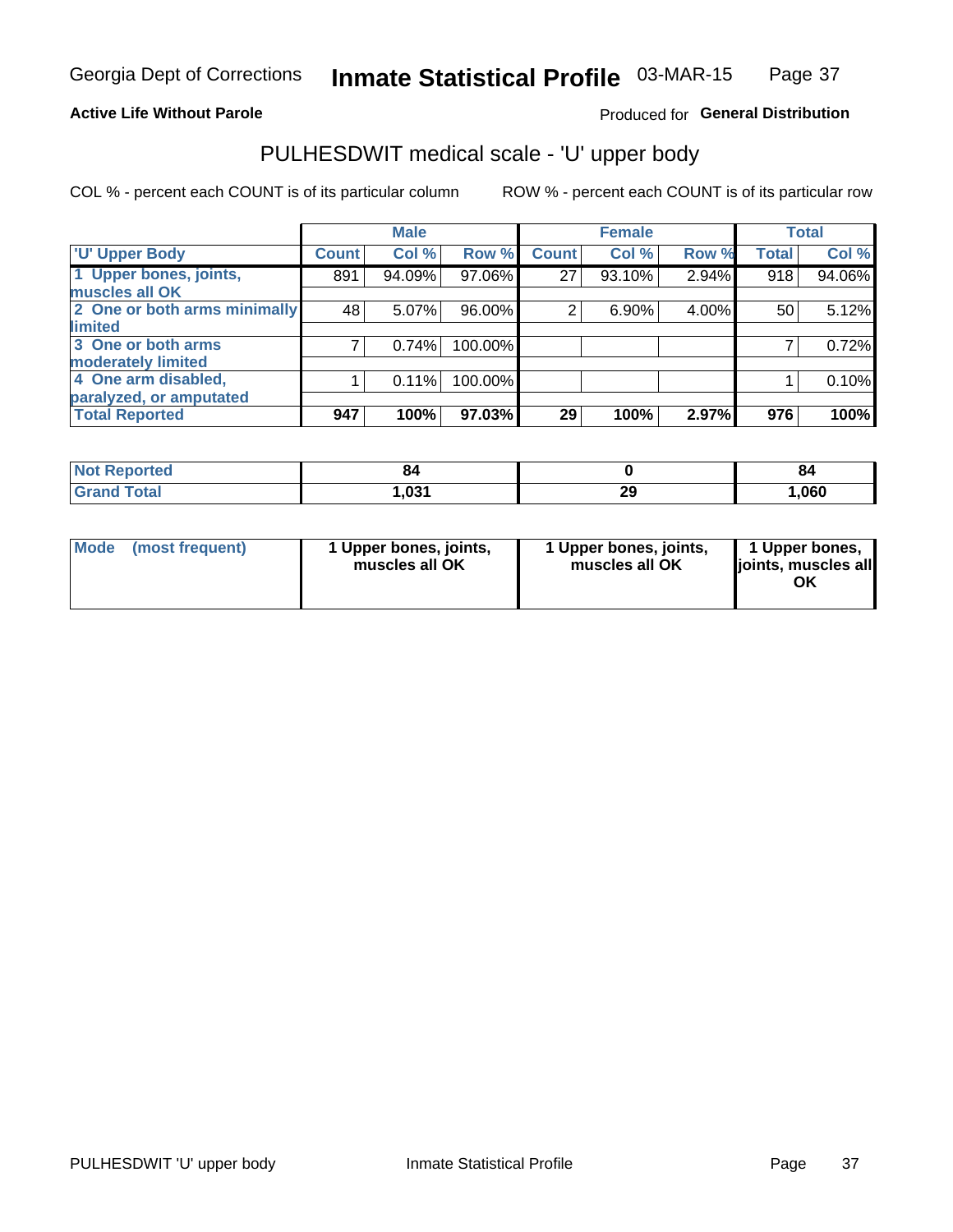#### **Active Life Without Parole**

#### Produced for General Distribution

## PULHESDWIT medical scale - 'L' lower body

COL % - percent each COUNT is of its particular column

|                                     | <b>Male</b> |              | <b>Female</b>                                             |       |                 | <b>Total</b> |
|-------------------------------------|-------------|--------------|-----------------------------------------------------------|-------|-----------------|--------------|
| <b>Count</b>                        | Col %       | <b>Count</b> | Col %                                                     | Row % | <b>Total</b>    | Col %        |
| 824                                 | 87.10%      | 26           | 89.66%                                                    | 3.06% | 850             | 87.18%       |
|                                     |             |              |                                                           |       |                 |              |
| 2 One or both legs minimally<br>106 | 11.21%      | 3            | 10.34%                                                    | 2.75% | 109             | 11.18%       |
|                                     |             |              |                                                           |       |                 |              |
| $15\,$                              | 1.59%       |              |                                                           |       | 15 <sub>1</sub> | 1.54%        |
|                                     |             |              |                                                           |       |                 |              |
| 4 One leg disabled, paralyzed,      | 0.11%       |              |                                                           |       |                 | 0.10%        |
|                                     |             |              |                                                           |       |                 |              |
| 946                                 | 100%        | 29           | 100%                                                      | 2.97% | 975             | 100%         |
|                                     |             |              | Row %<br>96.94%<br>97.25%<br>100.00%<br>100.00%<br>97.03% |       |                 |              |

| <b>Not Reported</b> | nг<br>uj |          | ОΙ<br>o. |
|---------------------|----------|----------|----------|
| <b>Total</b>        | ,031     | າເ<br>23 | ,060     |

| Mode | (most frequent) | 1 Lower bones, joints,<br>muscles all OK | 1 Lower bones, joints,<br>muscles all OK | 1 Lower bones,<br>ljoints, muscles all<br>ΟK |
|------|-----------------|------------------------------------------|------------------------------------------|----------------------------------------------|
|------|-----------------|------------------------------------------|------------------------------------------|----------------------------------------------|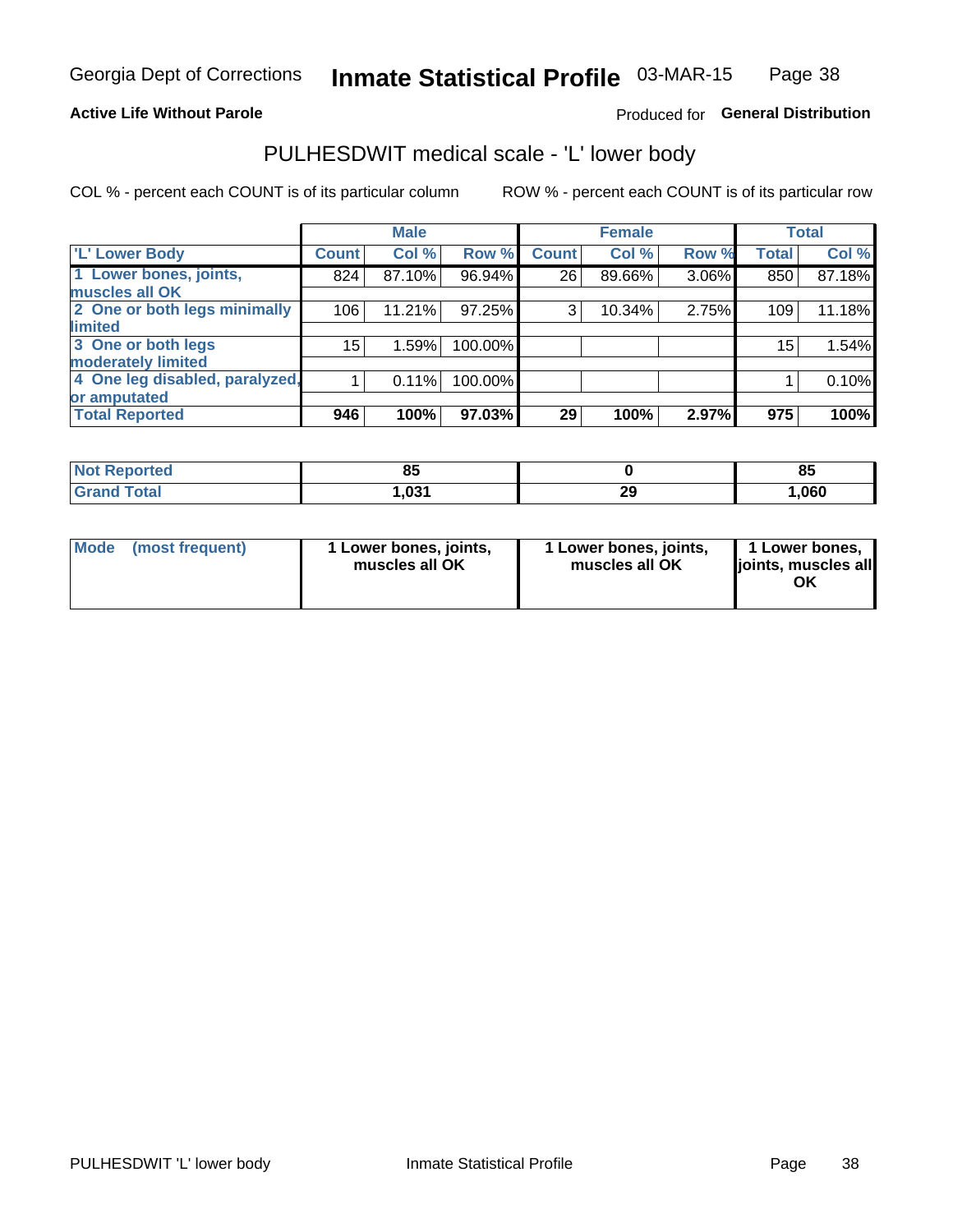#### **Active Life Without Parole**

Produced for General Distribution

### PULHESDWIT medical scale - 'H' hearing

COL % - percent each COUNT is of its particular column

|                                                               |                 | <b>Male</b> |             |    | <b>Female</b> |       | <b>Total</b>    |          |
|---------------------------------------------------------------|-----------------|-------------|-------------|----|---------------|-------|-----------------|----------|
| <b>H'</b> Hearing                                             | <b>Count</b>    | Col %       | Row % Count |    | Col%          | Row % | <b>Total</b>    | Col %    |
| 1 Normal hearing both ears                                    | 931             | 98.62%      | 96.98%      | 29 | 100.00%       | 3.02% | 960             | 98.66%   |
| 2 Some loss in one ear with<br>other OK, or mild loss in both | 10 <sup>1</sup> | 1.06%       | 100.00%     |    |               |       | 10 <sub>1</sub> | 1.03%    |
| 3 Total loss in one ear with<br>mild loss in other            | 3               | 0.32%       | 100.00%     |    |               |       | 3               | $0.31\%$ |
| <b>Total Reported</b>                                         | 944             | 100%        | 97.02%      | 29 | 100%          | 2.98% | 973             | 100%     |

| <b>Reported</b><br><b>Not</b> | ~-  |           | 07<br>$\mathbf{u}$ |
|-------------------------------|-----|-----------|--------------------|
| <b>Total</b>                  | 021 | nr<br>- - | ,060               |

| Mode (most frequent) | 1 Normal hearing both ears 1 Normal hearing both ears 1 Normal hearing |           |
|----------------------|------------------------------------------------------------------------|-----------|
|                      |                                                                        | both ears |
|                      |                                                                        |           |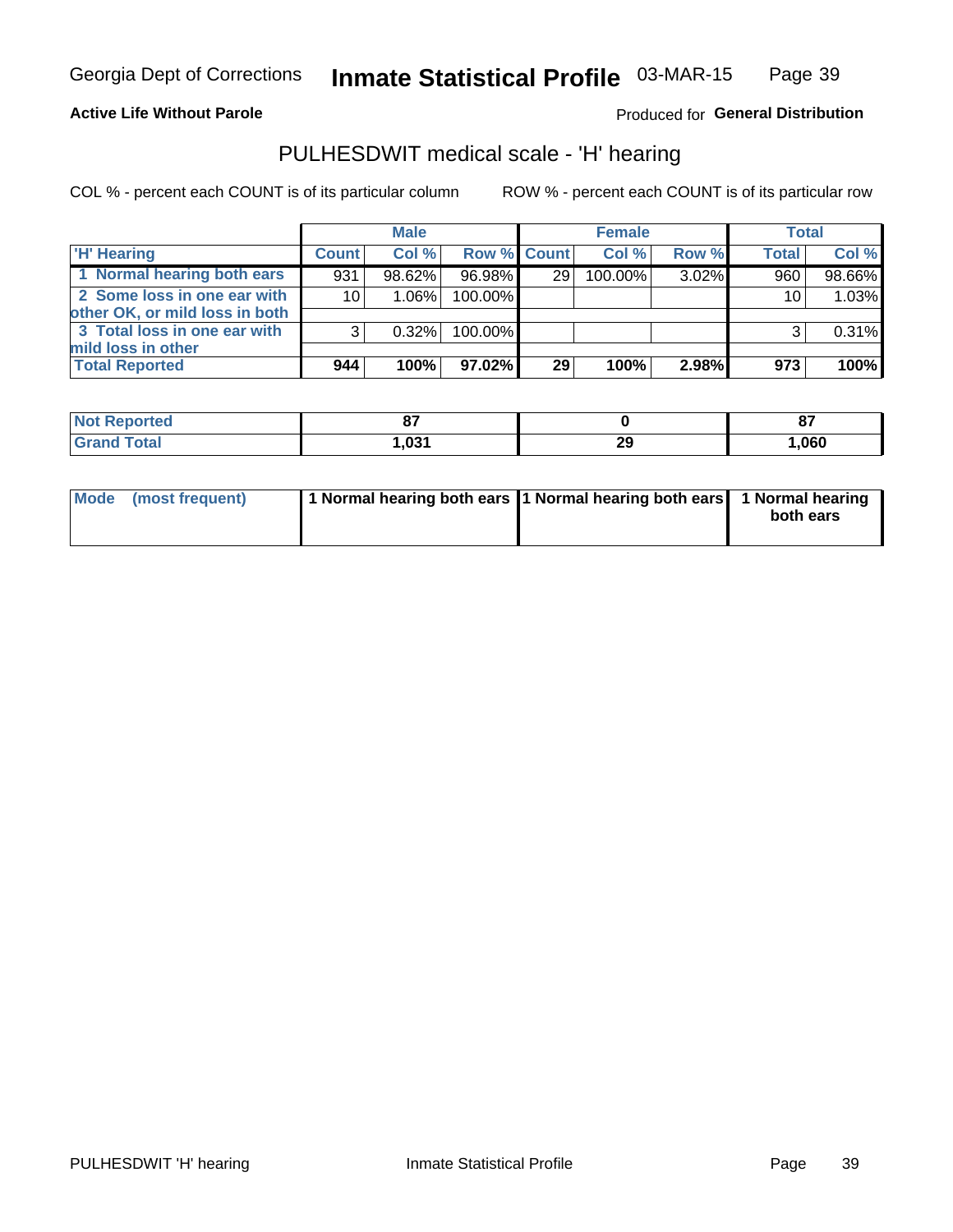#### **Active Life Without Parole**

#### Produced for General Distribution

### PULHESDWIT medical scale - 'E' vision

COL % - percent each COUNT is of its particular column

|                                |              | <b>Male</b> |        |                 | <b>Female</b> |        |              | <b>Total</b> |
|--------------------------------|--------------|-------------|--------|-----------------|---------------|--------|--------------|--------------|
| <b>E' Vision</b>               | <b>Count</b> | Col %       | Row %  | <b>Count</b>    | Col %         | Row %  | <b>Total</b> | Col %        |
| 1 Correctable to 20/40 in both | 683          | 75.89%      | 98.41% | 11              | 39.29%        | 1.59%  | 694          | 74.78%       |
| eyes                           |              |             |        |                 |               |        |              |              |
| 2 Correctable to 20/70 in one  | 190          | 21.11%      | 93.60% | 13 <sub>1</sub> | 46.43%        | 6.40%  | 203          | 21.88%       |
| eye, may be blind in other     |              |             |        |                 |               |        |              |              |
| 3 Correctable to 20/200 in one | 23           | 2.56%       | 88.46% | 3               | 10.71%        | 11.54% | 26           | 2.80%        |
| eye, may be blind in other     |              |             |        |                 |               |        |              |              |
| 4 One eye not correctable to   | 4            | 0.44%       | 80.00% |                 | 3.57%         | 20.00% | 5            | 0.54%        |
| 20/200, other may be blind     |              |             |        |                 |               |        |              |              |
| <b>Total Reported</b>          | 900          | 100%        | 96.98% | 28              | 100%          | 3.02%  | 928          | 100%         |

| <b>Not Reported</b> | . פ<br>שו |          | 420<br>IJZ |
|---------------------|-----------|----------|------------|
| Total               | 031,ا     | nr<br>43 | ,060       |

| Mode (most frequent) | 1 Correctable to 20/40 in both 2 Correctable to 20/70 in one 1 Correctable to<br>eves | eye, may be blind in other 120/40 in both eyes |  |
|----------------------|---------------------------------------------------------------------------------------|------------------------------------------------|--|
|                      |                                                                                       |                                                |  |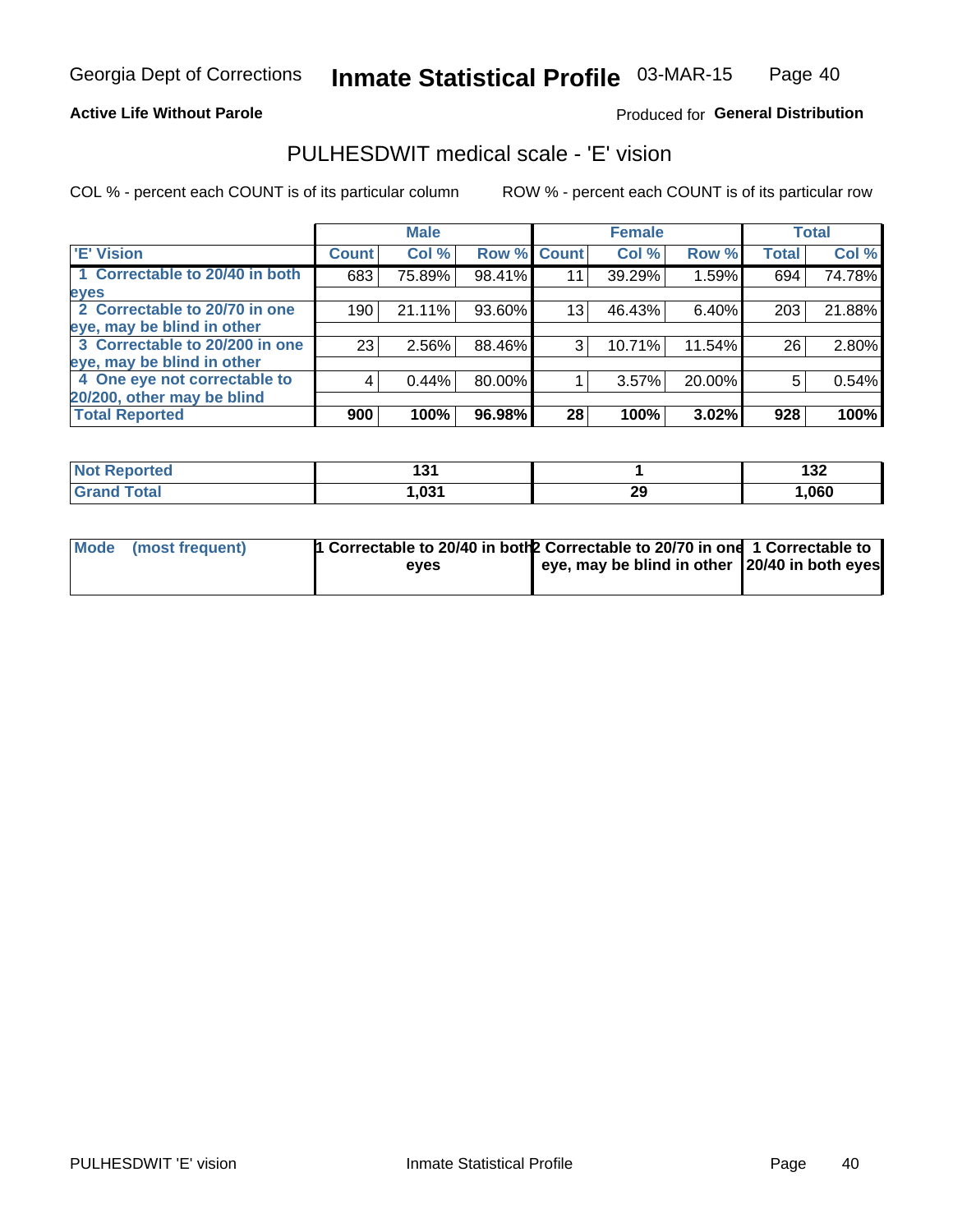#### **Active Life Without Parole**

#### Produced for General Distribution

## PULHESDWIT medical scale - 'S' pSychiatric

COL % - percent each COUNT is of its particular column

|                                        |              | <b>Male</b> |         |             | <b>Female</b> |       |              | <b>Total</b> |
|----------------------------------------|--------------|-------------|---------|-------------|---------------|-------|--------------|--------------|
| 'S' pSychiatric                        | <b>Count</b> | Col %       |         | Row % Count | Col %         | Row % | <b>Total</b> | Col %        |
| 1 No impairment or disorders           | 758          | 80.21%      | 98.96%  | 8           | 42.11%        | 1.04% | 766          | 79.46%       |
| 2 Stable, or in remission, or          | 135          | 14.29%      | 93.10%  | 10          | 52.63%        | 6.90% | 145          | 15.04%       |
| mild impairment or retardation         |              |             |         |             |               |       |              |              |
| 3 Requires moderate inpatient          | 42           | 4.44%       | 97.67%  |             | 5.26%         | 2.33% | 43           | 4.46%        |
| treatment                              |              |             |         |             |               |       |              |              |
| 4 Requires intensive inpatient         | 9            | 0.95%       | 100.00% |             |               |       | 9            | 0.93%        |
| treatment                              |              |             |         |             |               |       |              |              |
| <b>5 Requires Crisis Stabilization</b> |              | 0.11%       | 100.00% |             |               |       |              | 0.10%        |
| Unit (CSU) inpatient care              |              |             |         |             |               |       |              |              |
| <b>Total Reported</b>                  | 945          | 100%        | 98.03%  | 19          | 100%          | 1.97% | 964          | 100%         |

| <b>Not Reported</b> | 86   |          | 96   |
|---------------------|------|----------|------|
| <b>Grand Total</b>  | ,031 | ാറ<br>29 | ,060 |

| Mode (most frequent) | <b>1 No impairment or disorders 2 Stable, or in remission, 1 No impairment or</b> |                       |           |
|----------------------|-----------------------------------------------------------------------------------|-----------------------|-----------|
|                      |                                                                                   | or mild impairment or | disorders |
|                      |                                                                                   | retardation           |           |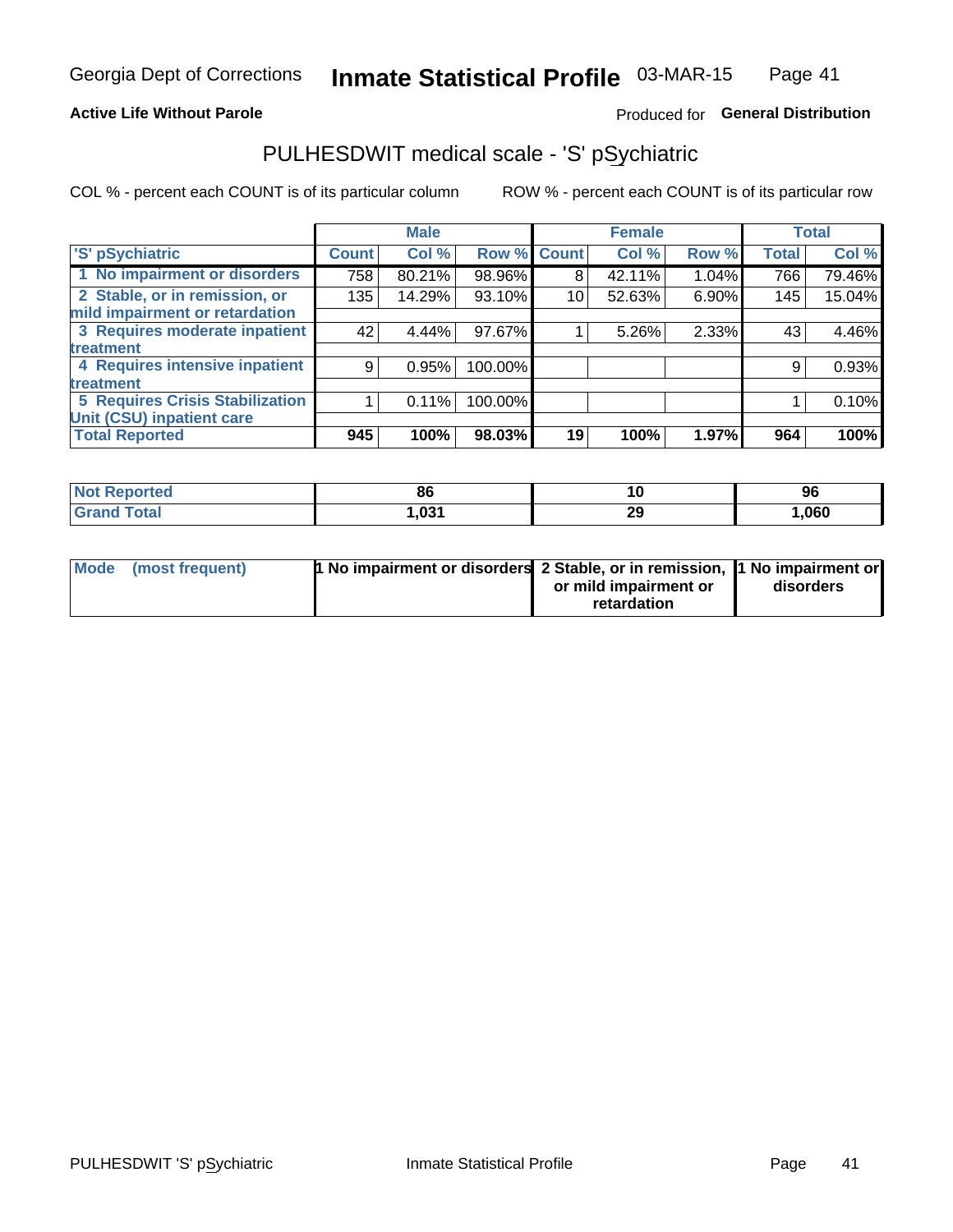**Active Life Without Parole** 

Produced for General Distribution

## PULHESDWIT medical scale - 'D' dental

COL % - percent each COUNT is of its particular column

|                                 |              | <b>Male</b> |                    |    | <b>Female</b> |       |              | <b>Total</b> |
|---------------------------------|--------------|-------------|--------------------|----|---------------|-------|--------------|--------------|
| 'D' Dental                      | <b>Count</b> | Col %       | <b>Row % Count</b> |    | Col %         | Row % | <b>Total</b> | Col %        |
| 1 Minimal routine dental health | 660          | 75.09%      | 97.49%             | 17 | 80.95%        | 2.51% | 677          | 75.22%       |
| <b>needs</b>                    |              |             |                    |    |               |       |              |              |
| 2 Moderate cavities and/or gum  | 188          | 21.39%      | 97.92%             |    | 19.05%        | 2.08% | 192          | 21.33%       |
| disease                         |              |             |                    |    |               |       |              |              |
| 3 Extensive gum disease         | 31           | 3.53%       | 100.00%            |    |               |       | 31           | 3.44%        |
| and/or widespread decay         |              |             |                    |    |               |       |              |              |
| <b>Total Reported</b>           | 879          | 100%        | 97.67%             | 21 | 100%          | 2.33% | 900          | 100%         |

| prtea<br><b>NOT</b><br>. | 152<br>IJZ |          | 160  |
|--------------------------|------------|----------|------|
| <b>Total</b>             | ,031       | sc<br>23 | ,060 |

| <b>Mode</b>     | Minimal routine dental | 1 Minimal routine dental 1 Minimal routine | dental health |
|-----------------|------------------------|--------------------------------------------|---------------|
| (most frequent) | health needs           | health needs                               | needs         |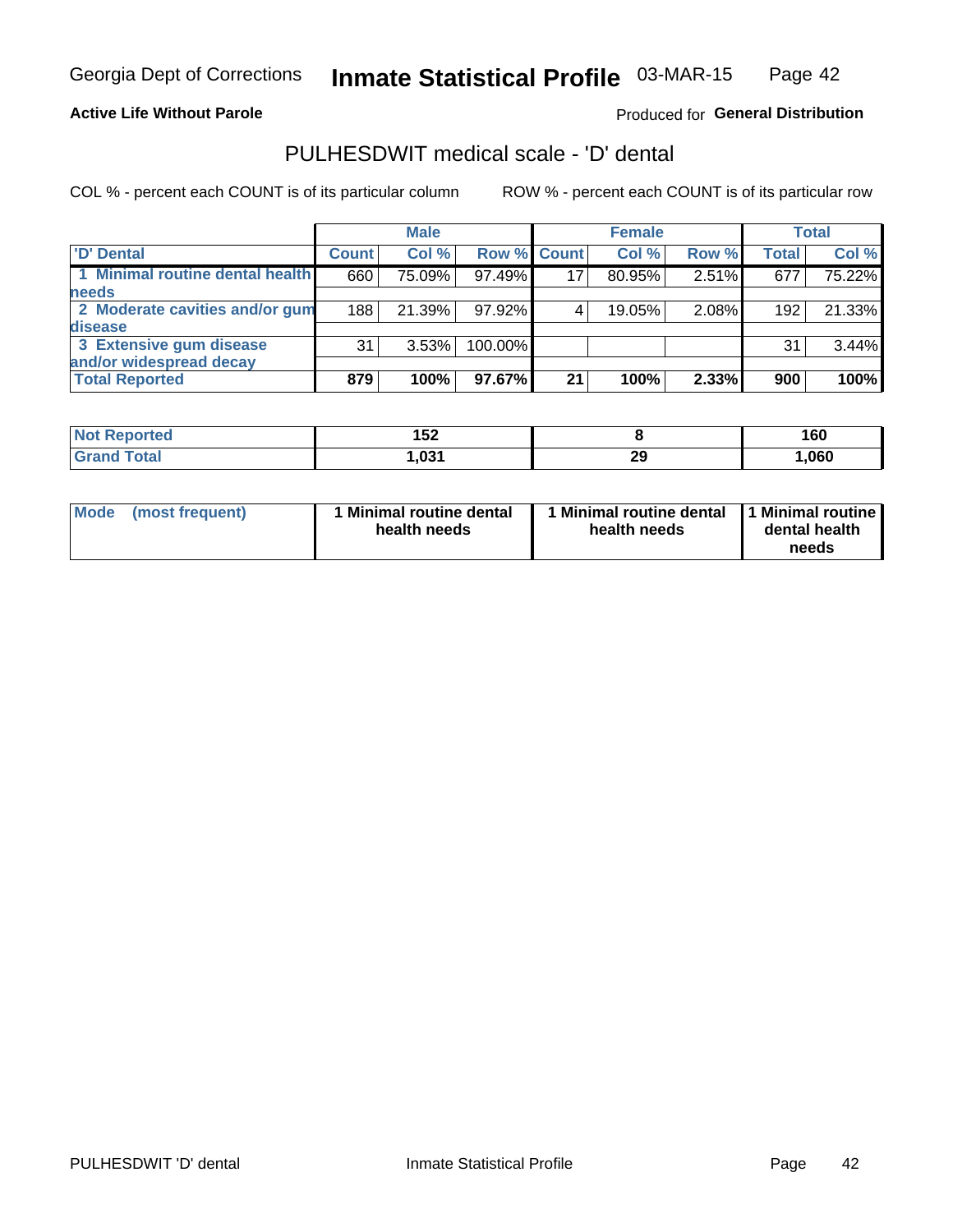#### **Active Life Without Parole**

#### Produced for General Distribution

### PULHESDWIT medical scale - 'W' work ability

COL % - percent each COUNT is of its particular column

|                                 |              | <b>Male</b> |         |             | <b>Female</b> |       |              | <b>Total</b> |
|---------------------------------|--------------|-------------|---------|-------------|---------------|-------|--------------|--------------|
| <b>W' work ability</b>          | <b>Count</b> | Col %       |         | Row % Count | Col %         | Row % | <b>Total</b> | Col %        |
| 1 Unrestricted work or activity | 773          | 81.63%      | 97.85%  | 17          | 58.62%        | 2.15% | 790          | 80.94%       |
| 2 Minor restrictions on type of | 133          | 14.04%      | 91.72%  | 12          | 41.38%        | 8.28% | 145          | 14.86%       |
| <b>work</b>                     |              |             |         |             |               |       |              |              |
| 3 Moderate restrictions on type | 32           | $3.38\%$    | 100.00% |             |               |       | 32           | 3.28%        |
| lof work                        |              |             |         |             |               |       |              |              |
| 4 Major restrictions on type of | 6            | 0.63%       | 100.00% |             |               |       | 6            | 0.61%        |
| <b>work</b>                     |              |             |         |             |               |       |              |              |
| 5 Cannot work under any         | 3            | 0.32%       | 100.00% |             |               |       | 3            | 0.31%        |
| <b>circumstances</b>            |              |             |         |             |               |       |              |              |
| <b>Total Reported</b>           | 947          | 100%        | 97.03%  | 29          | 100%          | 2.97% | 976          | 100%         |

| <b>Not Reported</b> | o.   |          | ŏ4   |
|---------------------|------|----------|------|
| <b>Grand Total</b>  | ,031 | ኅሮ<br>LJ | ,060 |

| <b>Mode</b> | (most frequent) | 1 Unrestricted work or<br>activity | 1 Unrestricted work or<br>activity | 1 Unrestricted<br>work or activity |
|-------------|-----------------|------------------------------------|------------------------------------|------------------------------------|
|-------------|-----------------|------------------------------------|------------------------------------|------------------------------------|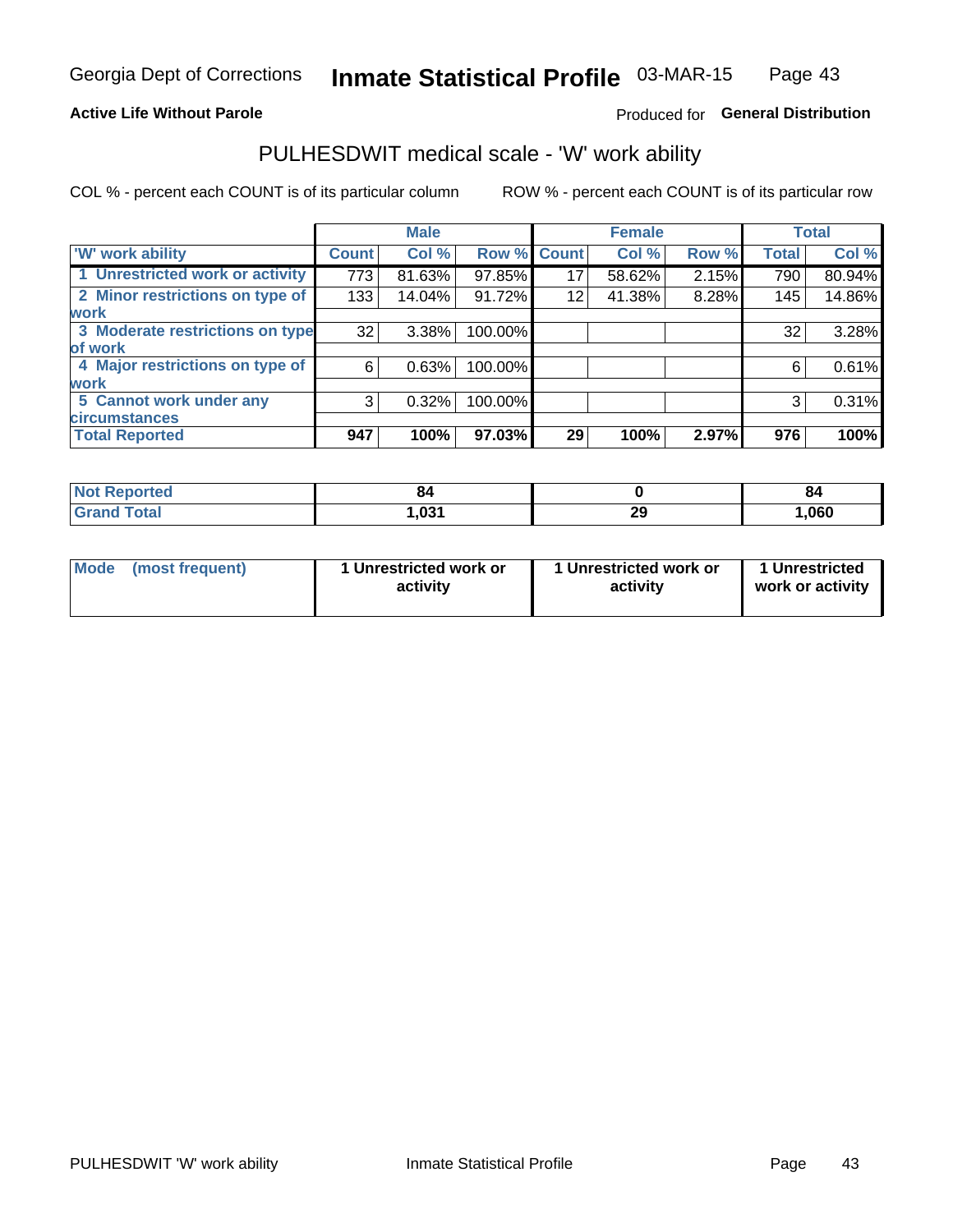#### **Active Life Without Parole**

#### Produced for General Distribution

## PULHESDWIT medical scale - 'I' impairment

COL % - percent each COUNT is of its particular column ROW % - percent each COUNT is of its particular row

|                                                              |              | <b>Male</b> |             |    | <b>Female</b> |       | <b>Total</b> |        |
|--------------------------------------------------------------|--------------|-------------|-------------|----|---------------|-------|--------------|--------|
| <b>T' Impairment</b>                                         | <b>Count</b> | Col %       | Row % Count |    | Col %         | Row % | <b>Total</b> | Col %  |
| 1 No impairments or<br>disabilities                          | 935          | 98.84%      | 96.99%      | 29 | 100.00%       | 3.01% | 964          | 98.87% |
| 2 Wheelchair-bound but<br>otherwise OK                       |              | 0.74%       | 100.00%     |    |               |       |              | 0.72%  |
| <b>3 Needs low-level Assisted</b><br>Living (level I)        |              | 0.11%       | 100.00%     |    |               |       |              | 0.10%  |
| 4 Needs moderate Assisted<br><b>Living (level II)</b>        |              | 0.11%       | 100.00%     |    |               |       |              | 0.10%  |
| <b>5 Needs maximal Assisted</b><br><b>Living (level III)</b> | 2            | 0.21%       | 100.00%     |    |               |       | 2            | 0.21%  |
| <b>Total Reported</b>                                        | 946          | 100%        | 97.03%      | 29 | 100%          | 2.97% | 975          | 100%   |

| ----          | $\alpha$     |          | $\sim$ |
|---------------|--------------|----------|--------|
| meo           | ၀၁           |          | οJ     |
| <b>i</b> otal | ו מח<br>- טי | 2C<br>23 | 1,060  |

| Mode | (most frequent) | 1 No impairments or<br>disabilities | 1 No impairments or<br>disabilities | 1 No impairments<br>or disabilities |
|------|-----------------|-------------------------------------|-------------------------------------|-------------------------------------|
|------|-----------------|-------------------------------------|-------------------------------------|-------------------------------------|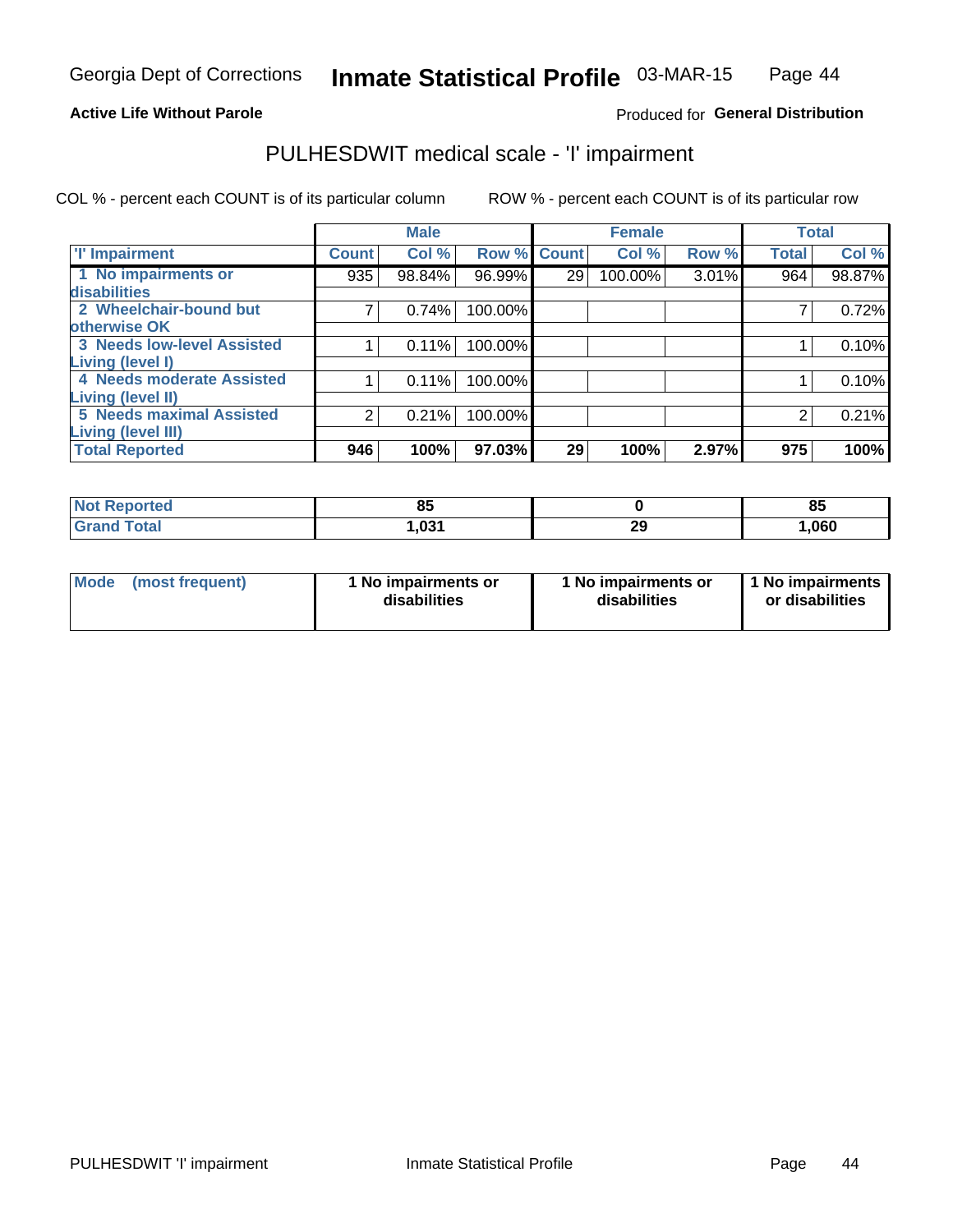#### **Active Life Without Parole**

#### Produced fo General Distribution

## PULHESDWIT medical scale - 'T' transportability

COL % - percent each COUNT is of its particular column

|                             |              | <b>Male</b> |             |    | <b>Female</b> |       |              | <b>Total</b> |
|-----------------------------|--------------|-------------|-------------|----|---------------|-------|--------------|--------------|
| <b>T' Transportability</b>  | <b>Count</b> | Col %       | Row % Count |    | Col %         | Row % | <b>Total</b> | Col %        |
| 1 Can be transported in any | 944          | 99.26%      | 97.02%      | 29 | 100.00%       | 2.98% | 973          | 99.29%       |
| ordinary approved vehicle   |              |             |             |    |               |       |              |              |
| 2 Wheelchair-bound, not     |              | 0.11%       | 100.00%     |    |               |       |              | 0.10%        |
| needing special vehicle     |              |             |             |    |               |       |              |              |
| 5 Requires ambulance        | 6            | 0.63%       | 100.00%     |    |               |       |              | 0.61%        |
| transport                   |              |             |             |    |               |       |              |              |
| <b>Total Reported</b>       | 951          | 100%        | 97.04%      | 29 | 100%          | 2.96% | 980          | 100%         |

| orted       | 80   |          | 80   |
|-------------|------|----------|------|
| <b>otal</b> | .031 | ^^<br>LJ | ,060 |

| Mode (most frequent) | 1 Can be transported in any 1 Can be transported in any | ordinary approved vehicle   ordinary approved vehicle   transported in any | 1 Can be<br>ordinary approved<br>vehicle |
|----------------------|---------------------------------------------------------|----------------------------------------------------------------------------|------------------------------------------|
|                      |                                                         |                                                                            |                                          |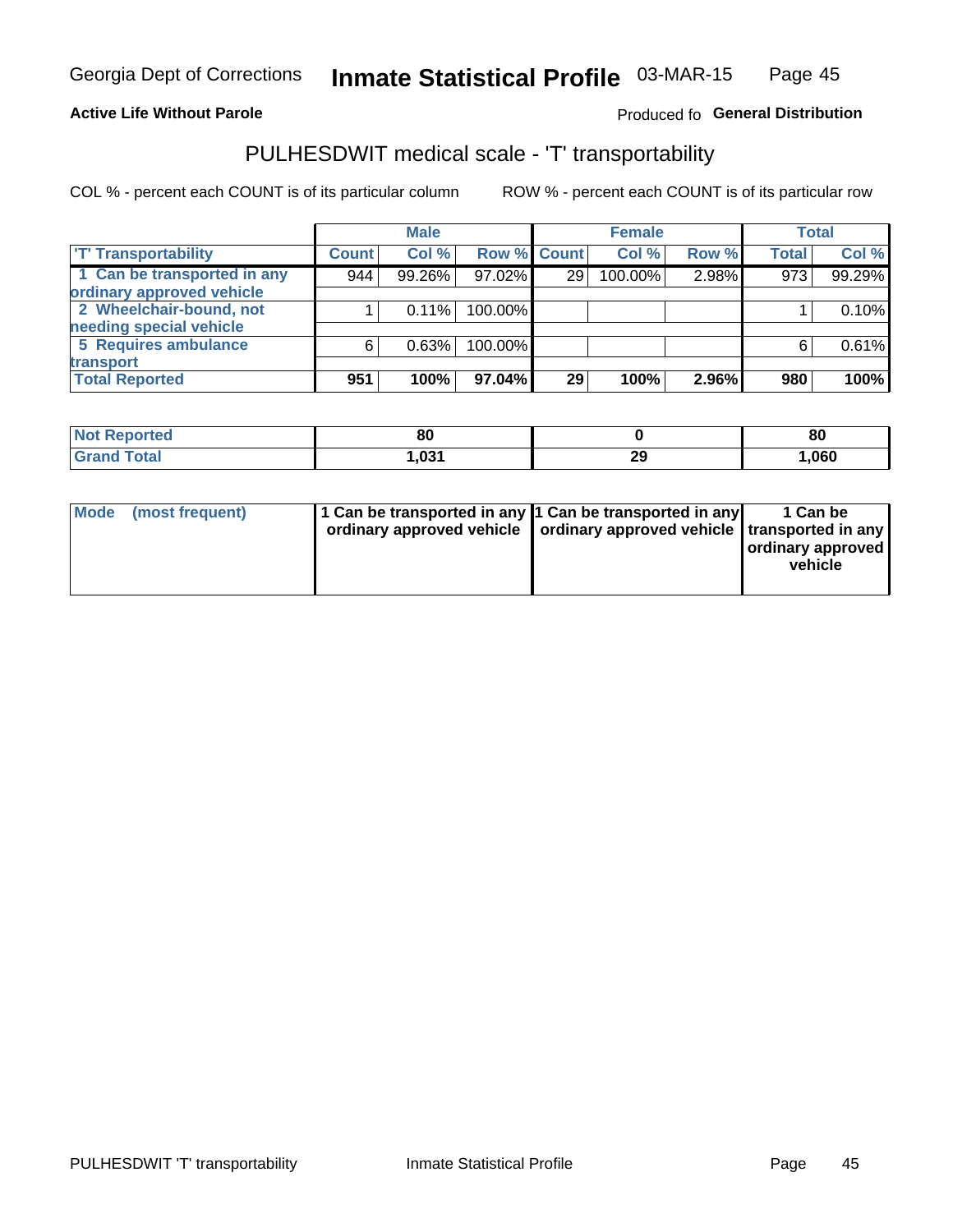## Inmate Statistical Profile 03-MAR-15 Page 46

#### **Active Life Without Parole**

#### **Produced for General Distribution**

### Number of prior Georgia incarcerations

COL % - percent each COUNT is of its particular column

|                                       |                 | <b>Male</b> |                    |    | <b>Female</b> | <b>Total</b> |       |        |
|---------------------------------------|-----------------|-------------|--------------------|----|---------------|--------------|-------|--------|
| <b>Num of Prior GA Incarcerations</b> | <b>Count</b>    | Col %       | <b>Row % Count</b> |    | Col %         | Row %        | Total | Col %  |
|                                       | 525             | 50.92%      | 95.98%             | 22 | 75.86%        | 4.02%        | 547   | 51.60% |
|                                       | 196             | 19.01%      | 98.99%             | 2  | 6.90%         | 1.01%        | 198   | 18.68% |
|                                       | 120             | 11.64%      | 98.36%             | 2  | 6.90%         | 1.64%        | 122   | 11.51% |
| 3                                     | 89              | 8.63%       | 97.80%             | 2  | 6.90%         | 2.20%        | 91    | 8.58%  |
| 4                                     | 51              | 4.95%       | 100.00%            |    |               |              | 51    | 4.81%  |
| 5                                     | 30 <sup>°</sup> | 2.91%       | 100.00%            |    |               |              | 30    | 2.83%  |
| <b>More Than 5</b>                    | 20 <sub>1</sub> | 1.94%       | 95.24%             |    | 3.45%         | 4.76%        | 21    | 1.98%  |
| <b>Total Reported</b>                 | 1,031           | 100%        | 97.26%             | 29 | 100.0%        | 2.74%        | 1,060 | 100%   |

| orted<br>NO               |      |           |      |
|---------------------------|------|-----------|------|
| Total<br>$\mathbf{v}$ and | .031 | n,<br>- - | ,060 |

| Mean (average)       | 1.15 | .66 | 1.14 |
|----------------------|------|-----|------|
| Median (middle)      |      |     |      |
| Mode (most frequent) |      |     |      |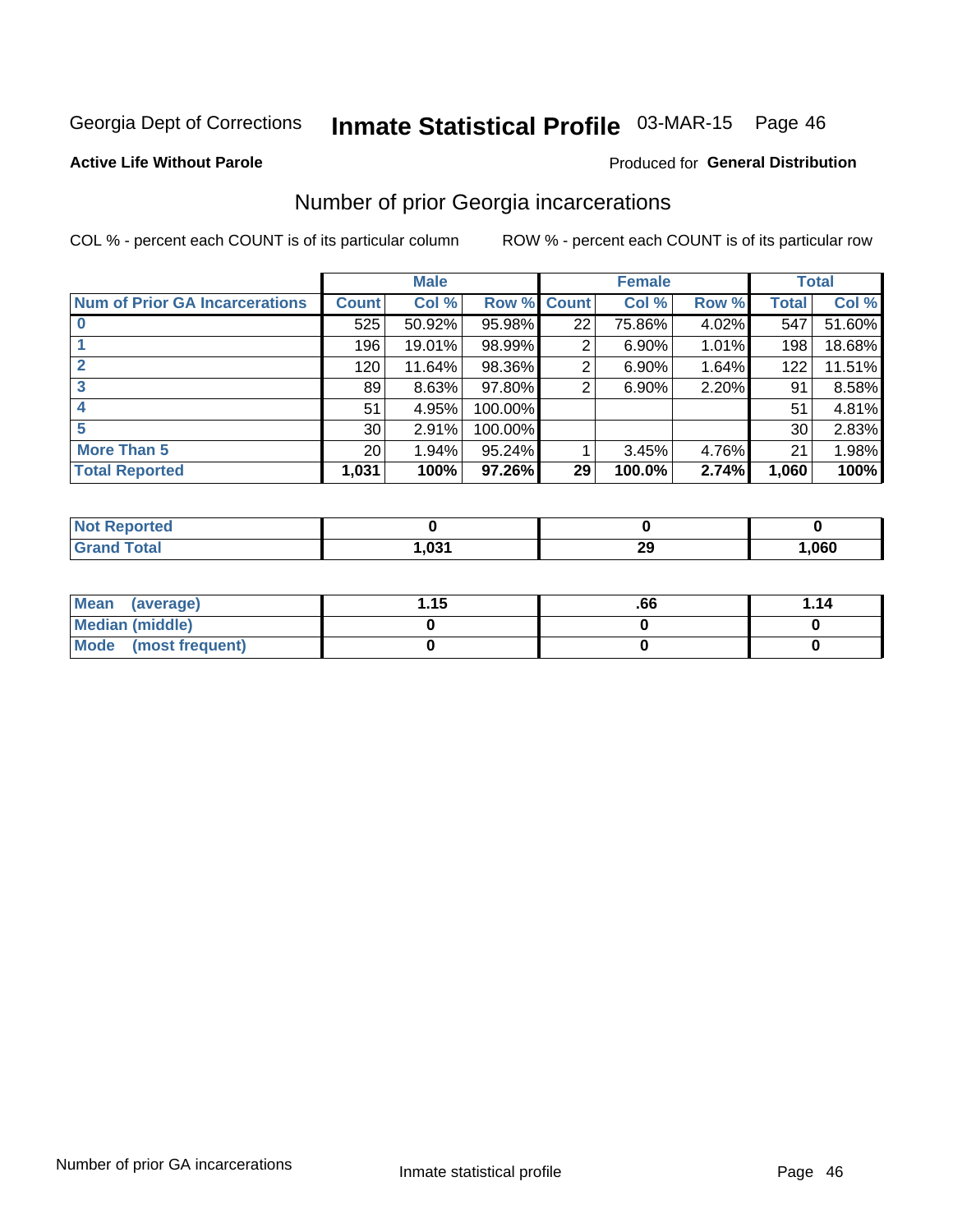## Inmate Statistical Profile 03-MAR-15 Page 47

**Active Life Without Parole** 

Produced for General Distribution

### Prison sentence in years

COL % - percent each COUNT is of its particular column

ROW % - percent each COUNT is of its particular row

|                                 | <b>Male</b>  |        |                    | <b>Female</b> |         |          | <b>Total</b> |        |
|---------------------------------|--------------|--------|--------------------|---------------|---------|----------|--------------|--------|
| <b>Prison Sentence In Years</b> | <b>Count</b> | Col %  | <b>Row % Count</b> |               | Col %   | Row %    | Total        | Col %  |
| Life Without Parole             | 1,023        | 99.22% | $97.24\%$          | 29            | 100.00% | $2.76\%$ | 1,052        | 99.25% |
| <b>Death</b>                    |              | 0.68%  | 100.00%            |               |         |          |              | 0.66%  |
| <b>Youthful Offenders</b>       |              | 0.10%  | 100.00%            |               |         |          |              | 0.09%  |
| <b>Total Reported</b>           | 1,031        | 100%   | 97.26%             | 29            | 100%    | 2.74%    | 1.060        | 100%   |

| oorted<br>NOT |       |          |        |
|---------------|-------|----------|--------|
| <b>ota</b>    | 031.ا | 20<br>23 | 060, ا |

#### **Determinate (numeric) sentences only**

**Mean** (average)

All sentences (including determinate), with life, life without parole, and death sentences figured at 45 years

| l Mea | --     | --     |  |
|-------|--------|--------|--|
| апе   | $\sim$ | $\sim$ |  |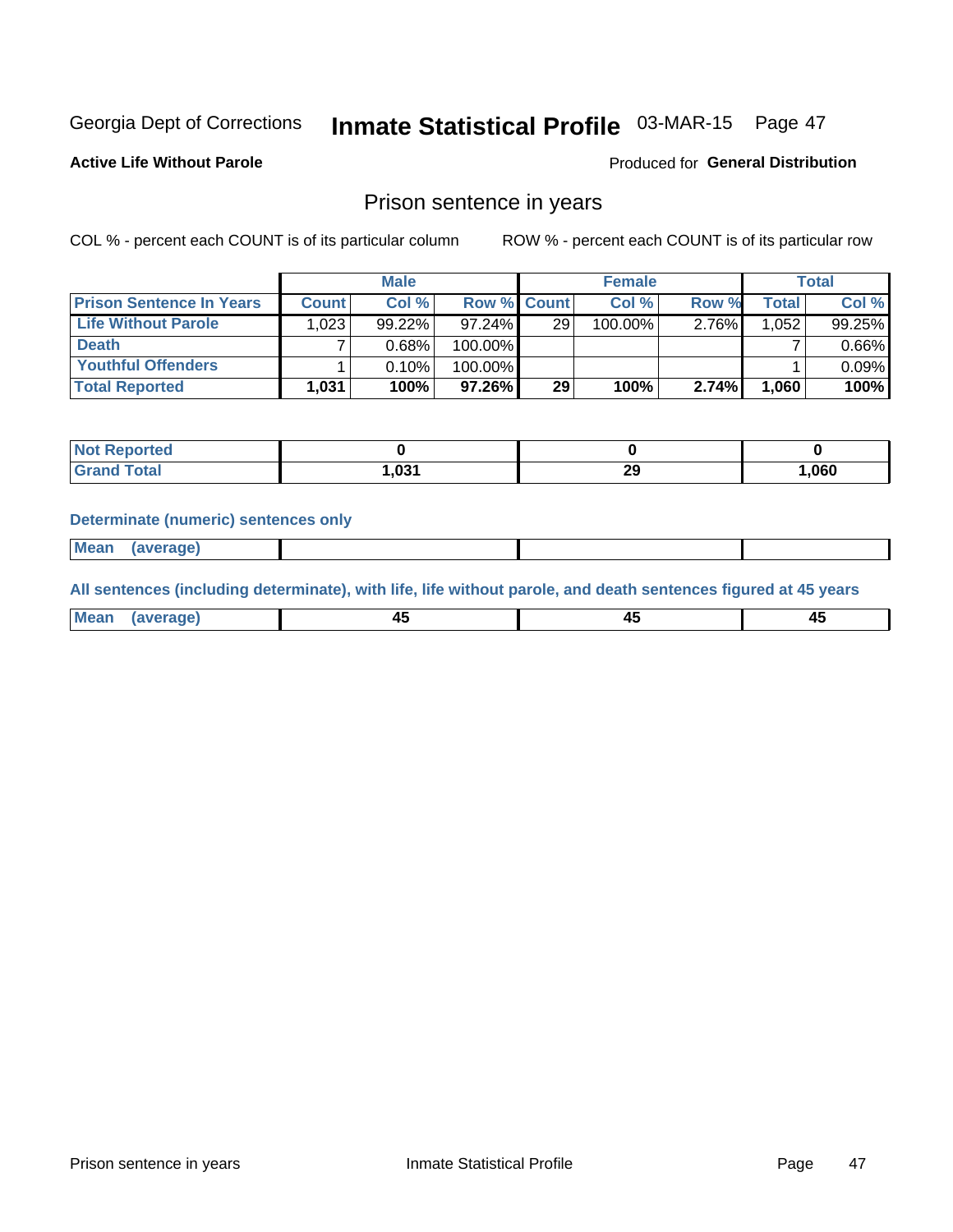#### Inmate Statistical Profile 03-MAR-15 Page 48 Georgia Dept of Corrections

#### **Active Life Without Parole**

#### Produced for General Distribution

### Primary offense, broken out into felonies vs misdemeanors

COL % - percent each COUNT is of its particular column

|                                  |              | <b>Male</b> |                    |                 | <b>Female</b> |          |                    | Total   |
|----------------------------------|--------------|-------------|--------------------|-----------------|---------------|----------|--------------------|---------|
| <b>Felonies and Misdemeanors</b> | <b>Count</b> | Col%        | <b>Row % Count</b> |                 | Col%          | Row %    | Total <sub>1</sub> | Col %   |
| <b>Felonies</b>                  | 1,031        | 100.00%     | 97.26%             | 29 <sub>1</sub> | 100.00%       | $2.74\%$ | 1.060              | 100.00% |
| <b>Total Reported</b>            | 1.031        | $100\%$     | $97.26\%$          | 29              | 100%          | 2.74%    | 1,060              | 100%    |

| <b>Not Reported</b> |      |      |      |
|---------------------|------|------|------|
| <b>Grand Total</b>  | ,031 | ,031 | ,060 |

| $Mc$<br>equent)<br>нез<br>$\sim$<br>. | onies<br>. | <b>onies</b><br>. |
|---------------------------------------|------------|-------------------|
|---------------------------------------|------------|-------------------|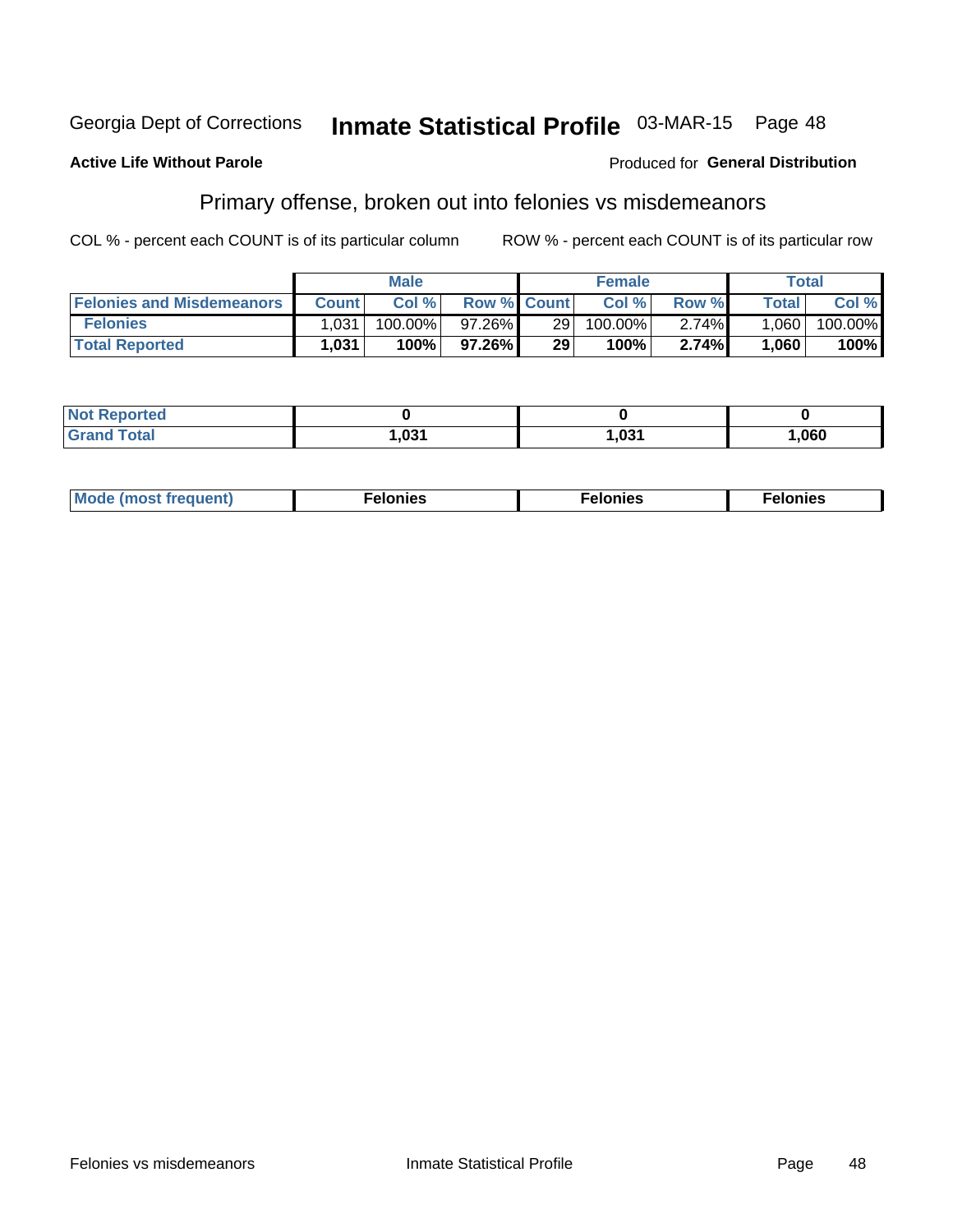## Inmate Statistical Profile 03-MAR-15 Page 49

#### **Active Life Without Parole**

#### **Produced for General Distribution**

### Primary offense, broken out into six broad crime categories

COL % - percent each COUNT is of its particular column

|                         |                 | <b>Male</b> |             |    | <b>Female</b> |       |              | <b>Total</b> |
|-------------------------|-----------------|-------------|-------------|----|---------------|-------|--------------|--------------|
| <b>Crime Categories</b> | <b>Count</b>    | Col %       | Row % Count |    | Col %         | Row % | <b>Total</b> | Col %        |
| <b>Violent</b>          | 801             | 77.69%      | 96.86%      | 26 | 89.66%        | 3.14% | 827          | 78.02%       |
| <b>Sex Crime</b>        | 131             | 12.71%      | 100.00%     |    | .00%          |       | 131          | 12.36%       |
| 3<br><b>Property</b>    | 43              | 4.17%       | 95.56%      |    | $6.90\%$      | 4.44% | 45           | 4.25%        |
| <b>Drug</b><br>4        | 38              | 3.69%       | $97.44\%$   |    | 3.45%         | 2.56% | 39           | 3.68%        |
| <b>Other</b><br>6       | 18 <sub>1</sub> | 1.75%       | 100.00%     |    | .00%          |       | 18           | 1.70%        |
| <b>Total Reported</b>   | 1,031           | 100%        | 97.26%      | 29 | 100%          | 2.74% | 1,060        | 100%         |

| <b>Not Reported</b> |      |           |        |
|---------------------|------|-----------|--------|
| <b>Grand Total</b>  | ,031 | ה ה<br>∠খ | 060, ا |

| М | ,,, | - -- -<br>וחו | m |
|---|-----|---------------|---|
|   |     |               |   |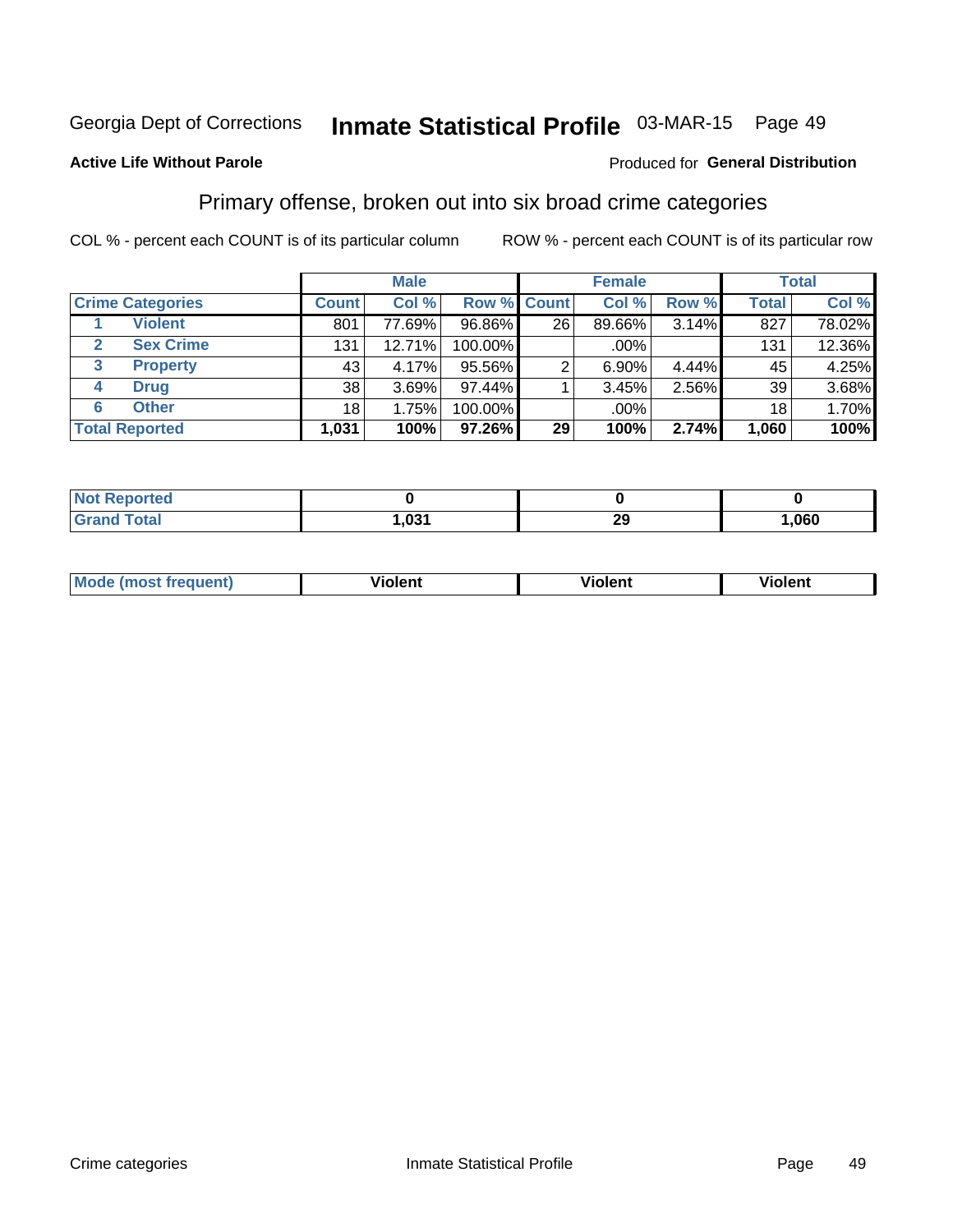## Inmate Statistical Profile 03-MAR-15 Page 50

#### **Active Life Without Parole**

#### Produced for General Distribution

### Primary offense, detailed offense code

COL % - percent each COUNT is of its particular column

|                                            |                | <b>Male</b> |         |              | <b>Female</b> |        |                         | <b>Total</b> |
|--------------------------------------------|----------------|-------------|---------|--------------|---------------|--------|-------------------------|--------------|
| <b>Primary Offense</b>                     | <b>Count</b>   | Col %       | Row %   | <b>Count</b> | Col %         | Row %  | <b>Total</b>            | Col %        |
| <b>Abandonment Of Child (2852)</b>         | 1              | .10%        | 100.00% |              |               |        | 1                       | .09%         |
| <b>Aggrav Assault (1302)</b>               | 33             | 3.20%       | 100.00% |              |               |        | 33                      | 3.11%        |
| <b>Aggrav Battery (1305)</b>               | 3              | .29%        | 100.00% |              |               |        | 3                       | .28%         |
| <b>Aggrav Child Molestation (2021)</b>     | 22             | 2.13%       | 100.00% |              |               |        | 22                      | 2.08%        |
| <b>Aggrav Sexual Battery (2009)</b>        | 4              | .39%        | 100.00% |              |               |        | $\overline{\mathbf{4}}$ | .38%         |
| <b>Aggrav Sodomy (2003)</b>                | 7              | .68%        | 100.00% |              |               |        | $\overline{7}$          | .66%         |
| <b>Aggrav Stalking (1321)</b>              | 1              | .10%        | 100.00% |              |               |        | $\mathbf{1}$            | .09%         |
| <b>Armed Robbery (1902)</b>                | 123            | 11.93%      | 99.19%  | 1            | 3.45%         | .81%   | 124                     | 11.70%       |
| Arson 1st Degree (1401)                    | 2              | .19%        | 100.00% |              |               |        | 2                       | .19%         |
| <b>Atmpt Armed Robbery (1992)</b>          | 1              | .10%        | 100.00% |              |               |        | $\mathbf{1}$            | .09%         |
| <b>Atmpt Escape (2590)</b>                 | 1              | .10%        | 100.00% |              |               |        | 1                       | .09%         |
| <b>Att/Consprcy Commt C/S/Of</b><br>(4134) | 1              | .10%        | 100.00% |              |               |        | 1                       | .09%         |
| <b>Burg Bef 7/1/12 (1601)</b>              | 20             | 1.94%       | 95.24%  | 1            | 3.45%         | 4.76%  | 21                      | 1.98%        |
| <b>Carry Weapon At School (2915)</b>       | 1              | .10%        | 100.00% |              |               |        | 1                       | .09%         |
| <b>Child Molestation (2019)</b>            | 5              | .48%        | 100.00% |              |               |        | 5                       | .47%         |
| <b>Crmnl Interfere Govt Prop (2613)</b>    | $\mathbf 1$    | .10%        | 100.00% |              |               |        | $\mathbf{1}$            | .09%         |
| <b>Cruelty To Children (2801)</b>          | 2              | .19%        | 100.00% |              |               |        | $\overline{2}$          | .19%         |
| <b>Escape (2501)</b>                       | 1              | .10%        | 100.00% |              |               |        | 1                       | .09%         |
| <b>False Imprisonment (1308)</b>           | 3              | .29%        | 100.00% |              |               |        | 3                       | .28%         |
| <b>False Statements Govt (2408)</b>        | 1              | .10%        | 100.00% |              |               |        | 1                       | .09%         |
| <b>Family Violence Battery (1301)</b>      | 1              | .10%        | 100.00% |              |               |        | 1                       | .09%         |
| Forg 1st Bef 7/1/12 (1701)                 | 8              | .78%        | 88.89%  | 1            | 3.45%         | 11.11% | 9                       | .85%         |
| <b>Hijacking Motor Vehicle (1911)</b>      | 1              | .10%        | 100.00% |              |               |        | 1                       | .09%         |
| <b>Incest (2006)</b>                       | 1              | .10%        | 100.00% |              |               |        | $\mathbf{1}$            | .09%         |
| <b>Involuntary Manslaughter (1103)</b>     | 1              | .10%        | 100.00% |              |               |        | $\mathbf{1}$            | .09%         |
| Kidnapping (1311)                          | 73             | 7.08%       | 100.00% |              |               |        | 73                      | 6.89%        |
| <b>Murder (1101)</b>                       | 542            | 52.57%      | 95.76%  | 24           | 82.76%        | 4.24%  | 566                     | 53.40%       |
| <b>Obstr Of Law Enf Officer (2314)</b>     | 5              | .48%        | 100.00% |              |               |        | 5                       | .47%         |
| <b>Poss Dep Stim Cntrf Drugs</b><br>(4007) | 1              | .10%        | 100.00% |              |               |        | 1                       | .09%         |
| Poss Firearm 1st Offender (2913)           | $\mathbf{1}$   | .10%        | 100.00% |              |               |        | 1                       | .09%         |
| <b>Poss Firearm Convct Felon</b><br>(2914) | 5 <sup>1</sup> | .48%        | 100.00% |              |               |        | 5                       | .47%         |
| Poss Methamphetamine (4031)                | $\overline{2}$ | .19%        | 100.00% |              |               |        | $\overline{2}$          | .19%         |
| <b>Poss Narcotics Opiates (4006)</b>       | $\mathbf 1$    | .10%        | 50.00%  | $\mathbf{1}$ | 3.45%         | 50.00% | $\overline{2}$          | .19%         |
| <b>Poss Of Cocaine (4022)</b>              | 5              | .48%        | 100.00% |              |               |        | 5                       | .47%         |
| <b>Poss Of Firearm Dur Crime</b><br>(2910) | $\overline{2}$ | .19%        | 100.00% |              |               |        | $\overline{2}$          | .19%         |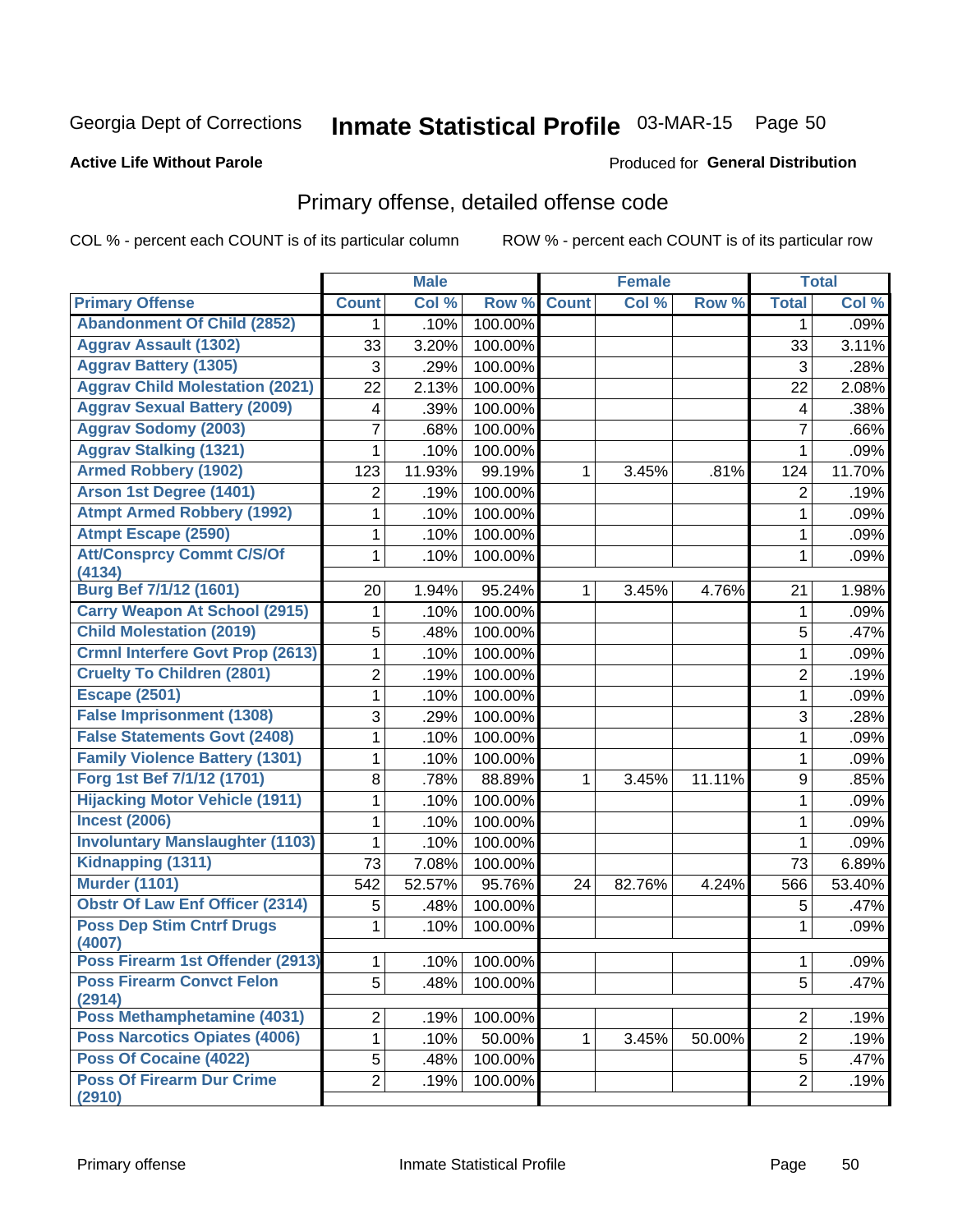## Inmate Statistical Profile 03-MAR-15 Page 51

#### **Active Life Without Parole**

#### Produced for General Distribution

## Primary offense, detailed offense code

COL % - percent each COUNT is of its particular column

|                                            |                | <b>Male</b> |         |              | <b>Female</b> |        |                | <b>Total</b> |
|--------------------------------------------|----------------|-------------|---------|--------------|---------------|--------|----------------|--------------|
| <b>Primary Offense</b>                     | <b>Count</b>   | Col %       | Row %   | <b>Count</b> | Col %         | Row %  | <b>Total</b>   | Col %        |
| Poss Of Marijuana (4009)                   | 5              | .48%        | 100.00% |              |               |        | 5              | .47%         |
| Poss Tools Commit Crime (1602)             | 1              | .10%        | 100.00% |              |               |        | 1              | .09%         |
| Poss W Int Dist Cocaine (4050)             | 3              | .29%        | 100.00% |              |               |        | 3              | .28%         |
| Rape (2001)                                | 86             | 8.34%       | 100.00% |              |               |        | 86             | 8.11%        |
| Robbery (1901)                             | 4              | .39%        | 100.00% |              |               |        | 4              | .38%         |
| <b>Robbery By Force (1903)</b>             | 4              | .39%        | 100.00% |              |               |        | 4              | .38%         |
| <b>Robbery By Intimidation (1904)</b>      |                | .10%        | 100.00% |              |               |        | 1              | .09%         |
| <b>Robbery By Sudden Snatch</b>            | 1              | .10%        | 100.00% |              |               |        | 1              | .09%         |
| (1905)                                     |                |             |         |              |               |        |                |              |
| S/D Cocaine (4021)                         | 8              | .78%        | 100.00% |              |               |        | 8              | .75%         |
| S/D Cont Sub Public (4017)                 | 2              | .19%        | 100.00% |              |               |        | $\overline{2}$ | .19%         |
| S/D Cont Sub School (4018)                 | 1              | .10%        | 100.00% |              |               |        | 1              | .09%         |
| S/D Of Marijuana (4004)                    | $\overline{2}$ | .19%        | 100.00% |              |               |        | $\overline{2}$ | .19%         |
| <b>Statutory Rape (2018)</b>               | 6              | .58%        | 100.00% |              |               |        | 6              | .57%         |
| <b>Terrorist Threats &amp; Acts (1307)</b> | $\overline{2}$ | .19%        | 66.67%  | 1            | 3.45%         | 33.33% | 3              | .28%         |
| <b>Theft By Rec Stolen Prop (1806)</b>     | 7              | .68%        | 100.00% |              |               |        | 7              | .66%         |
| <b>Theft By Shoplifting (1821)</b>         | 1              | .10%        | 100.00% |              |               |        | 1              | .09%         |
| Theft By Taking (1802)                     | 4              | .39%        | 100.00% |              |               |        | 4              | .38%         |
| <b>Traf Cocaine 401+ Gm (4103)</b>         | 1              | .10%        | 100.00% |              |               |        | 1              | .09%         |
| <b>Traf Methamph 28-199 Gm</b><br>(4140)   | 1              | .10%        | 100.00% |              |               |        | 1              | .09%         |
| <b>Unknown Offense (9999)</b>              | 1              | .10%        | 100.00% |              |               |        | 1              | .09%         |
| <b>Viol Dngrous Drgs Act (4013)</b>        | 1              | .10%        | 100.00% |              |               |        | 1              | .09%         |
| Viol Ga Cntrl Sbst Act (4012)              | 4              | .39%        | 100.00% |              |               |        | 4              | .38%         |
| <b>Voluntary Manslaughter (1102)</b>       | 3              | .29%        | 100.00% |              |               |        | 3              | .28%         |
| <b>Total Rported</b>                       | 1,031          | 100%        | 97.26%  | 29           | 100%          | 2.74%  | 1,060          | 100%         |

| Reported     |      |           |      |
|--------------|------|-----------|------|
| <b>Total</b> | ,031 | nr.<br>23 | ,060 |

|  | <b>Mode (most frequent)</b> | 1101 Murder | 1101 Murder | 1101 Murder |
|--|-----------------------------|-------------|-------------|-------------|
|--|-----------------------------|-------------|-------------|-------------|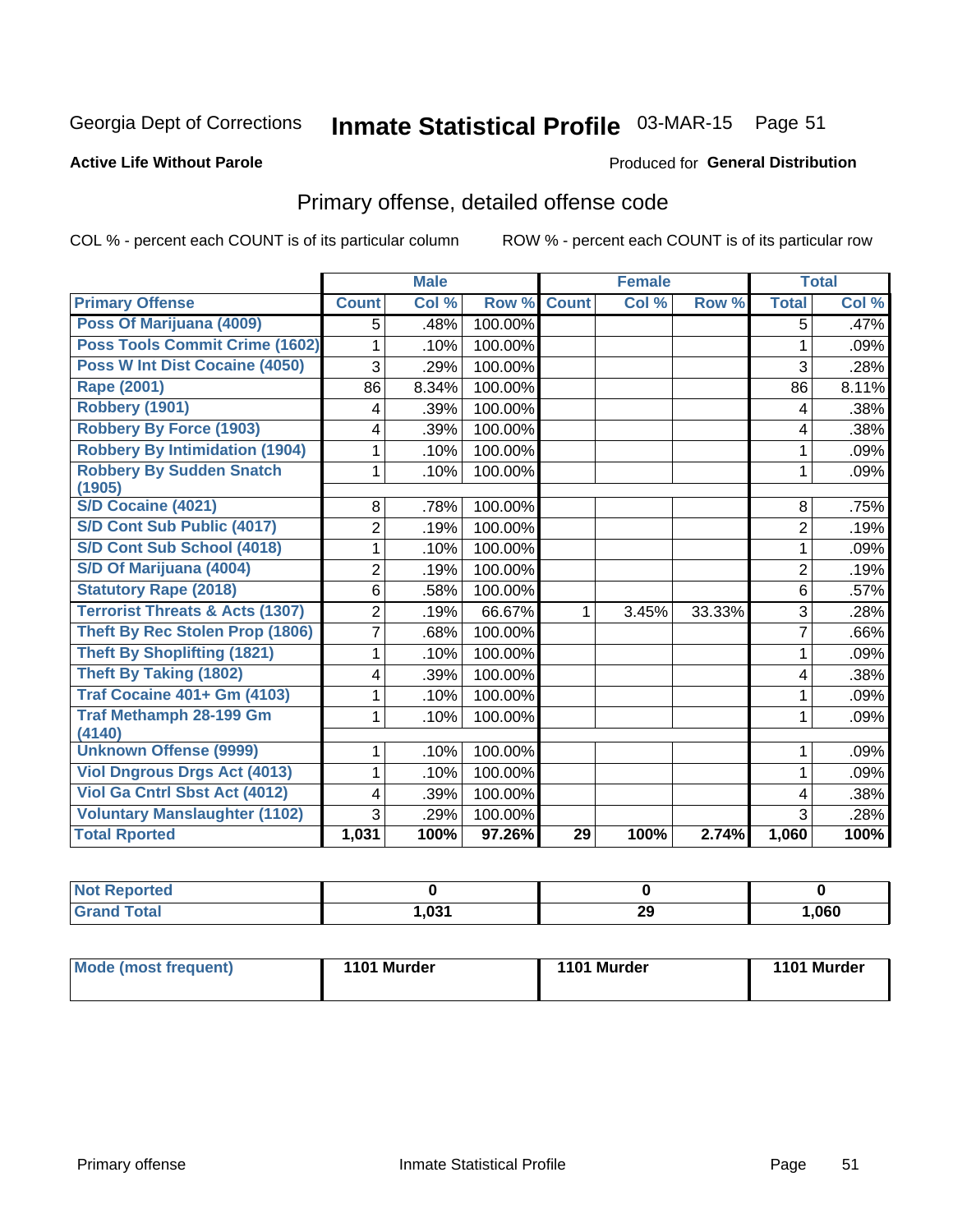## Inmate Statistical Profile 03-MAR-15 Page 52

#### **Active Life Without Parole**

#### Produced for General Distribution

## County of conviction of primary offense

COL % - percent each COUNT is of its particular column

|                                |                           | <b>Male</b> |         |                 | <b>Female</b> |        |                           | <b>Total</b> |
|--------------------------------|---------------------------|-------------|---------|-----------------|---------------|--------|---------------------------|--------------|
| <b>County of Conviction</b>    | <b>Count</b>              | Col%        | Row %   | <b>Count</b>    | Col %         | Row %  | <b>Total</b>              | Col%         |
| 000<br><b>Unknown</b>          | 439                       | 42.58%      | 95.64%  | $\overline{20}$ | 68.97%        | 4.36%  | 459                       | 43.30%       |
| <b>Appling County</b><br>001   | 1                         | .10%        | 100.00% |                 |               |        | 1                         | .09%         |
| <b>Atkinson County</b><br>002  | 1                         | .10%        | 100.00% |                 |               |        | 1                         | .09%         |
| <b>Bacon County</b><br>003     | $\overline{3}$            | .29%        | 100.00% |                 |               |        | 3                         | .28%         |
| <b>Baldwin County</b><br>005   | 4                         | .39%        | 100.00% |                 |               |        | 4                         | .38%         |
| <b>Banks County</b><br>006     | $\mathbf{1}$              | .10%        | 100.00% |                 |               |        | $\mathbf{1}$              | .09%         |
| <b>Barrow County</b><br>007    | 5                         | .48%        | 100.00% |                 |               |        | 5                         | .47%         |
| <b>Bartow County</b><br>008    | 4                         | .39%        | 100.00% |                 |               |        | 4                         | .38%         |
| <b>Ben Hill County</b><br>009  | $\overline{2}$            | .19%        | 100.00% |                 |               |        | $\overline{2}$            | .19%         |
| <b>Bibb County</b><br>011      | 14                        | 1.36%       | 100.00% |                 |               |        | 14                        | 1.32%        |
| <b>Bleckley County</b><br>012  | 1                         | .10%        | 100.00% |                 |               |        | 1                         | .09%         |
| <b>Brantley County</b><br>013  | 1                         | .10%        | 100.00% |                 |               |        | 1                         | .09%         |
| <b>Brooks County</b><br>014    | 1                         | .10%        | 100.00% |                 |               |        | 1                         | .09%         |
| <b>Bulloch County</b><br>016   | 5                         | .48%        | 100.00% |                 |               |        | 5                         | .47%         |
| <b>Burke County</b><br>017     | 6                         | .58%        | 100.00% |                 |               |        | 6                         | .57%         |
| <b>Butts County</b><br>018     | $\overline{3}$            | .29%        | 100.00% |                 |               |        | 3                         | .28%         |
| <b>Camden County</b><br>020    | 3                         | .29%        | 100.00% |                 |               |        | 3                         | .28%         |
| <b>Candler County</b><br>021   | $\mathbf{1}$              | .10%        | 100.00% |                 |               |        | $\mathbf{1}$              | .09%         |
| <b>Carroll County</b><br>022   | $\overline{c}$            | .19%        | 100.00% |                 |               |        | $\overline{2}$            | .19%         |
| <b>Catoosa County</b><br>023   | $\mathbf 1$               | .10%        | 100.00% |                 |               |        | $\mathbf 1$               | .09%         |
| <b>Charlton County</b><br>024  | 1                         | .10%        | 100.00% |                 |               |        | 1                         | .09%         |
| <b>Chatham County</b><br>025   | 24                        | 2.33%       | 100.00% |                 |               |        | 24                        | 2.26%        |
| <b>Chattooga County</b><br>027 | $\overline{c}$            | .19%        | 100.00% |                 |               |        | $\overline{2}$            | .19%         |
| <b>Cherokee County</b><br>028  | $\overline{2}$            | .19%        | 100.00% |                 |               |        | $\overline{2}$            | .19%         |
| <b>Clarke County</b><br>029    | 14                        | 1.36%       | 100.00% |                 |               |        | 14                        | 1.32%        |
| <b>Clayton County</b><br>031   | 26                        | 2.52%       | 100.00% |                 |               |        | 26                        | 2.45%        |
| <b>Cobb County</b><br>033      | 21                        | 2.04%       | 100.00% |                 |               |        | 21                        | 1.98%        |
| <b>Coffee County</b><br>034    | $\ensuremath{\mathsf{3}}$ | .29%        | 100.00% |                 |               |        | $\ensuremath{\mathsf{3}}$ | .28%         |
| <b>Colquitt County</b><br>035  | 4                         | .39%        | 100.00% |                 |               |        | 4                         | .38%         |
| <b>Columbia County</b><br>036  | 3                         | .29%        | 75.00%  | 1               | 3.45%         | 25.00% | 4                         | .38%         |
| <b>Cook County</b><br>037      | 4                         | .39%        | 100.00% |                 |               |        | 4                         | .38%         |
| 038<br><b>Coweta County</b>    | 2                         | .19%        | 100.00% |                 |               |        | 2                         | .19%         |
| <b>Crawford County</b><br>039  | $\mathbf{1}$              | .10%        | 100.00% |                 |               |        | $\mathbf{1}$              | .09%         |
| <b>Crisp County</b><br>040     | 3                         | .29%        | 100.00% |                 |               |        | 3                         | .28%         |
| <b>Dade County</b><br>041      | $\mathbf{1}$              | .10%        | 100.00% |                 |               |        | $\mathbf{1}$              | .09%         |
| <b>Dawson County</b><br>042    | $\overline{c}$            | .19%        | 100.00% |                 |               |        | $\overline{c}$            | .19%         |
| <b>Decatur County</b><br>043   | $\mathbf{1}$              | .10%        | 100.00% |                 |               |        | $\mathbf 1$               | .09%         |
| <b>Dekalb County</b><br>044    | 46                        | 4.46%       | 100.00% |                 |               |        | 46                        | 4.34%        |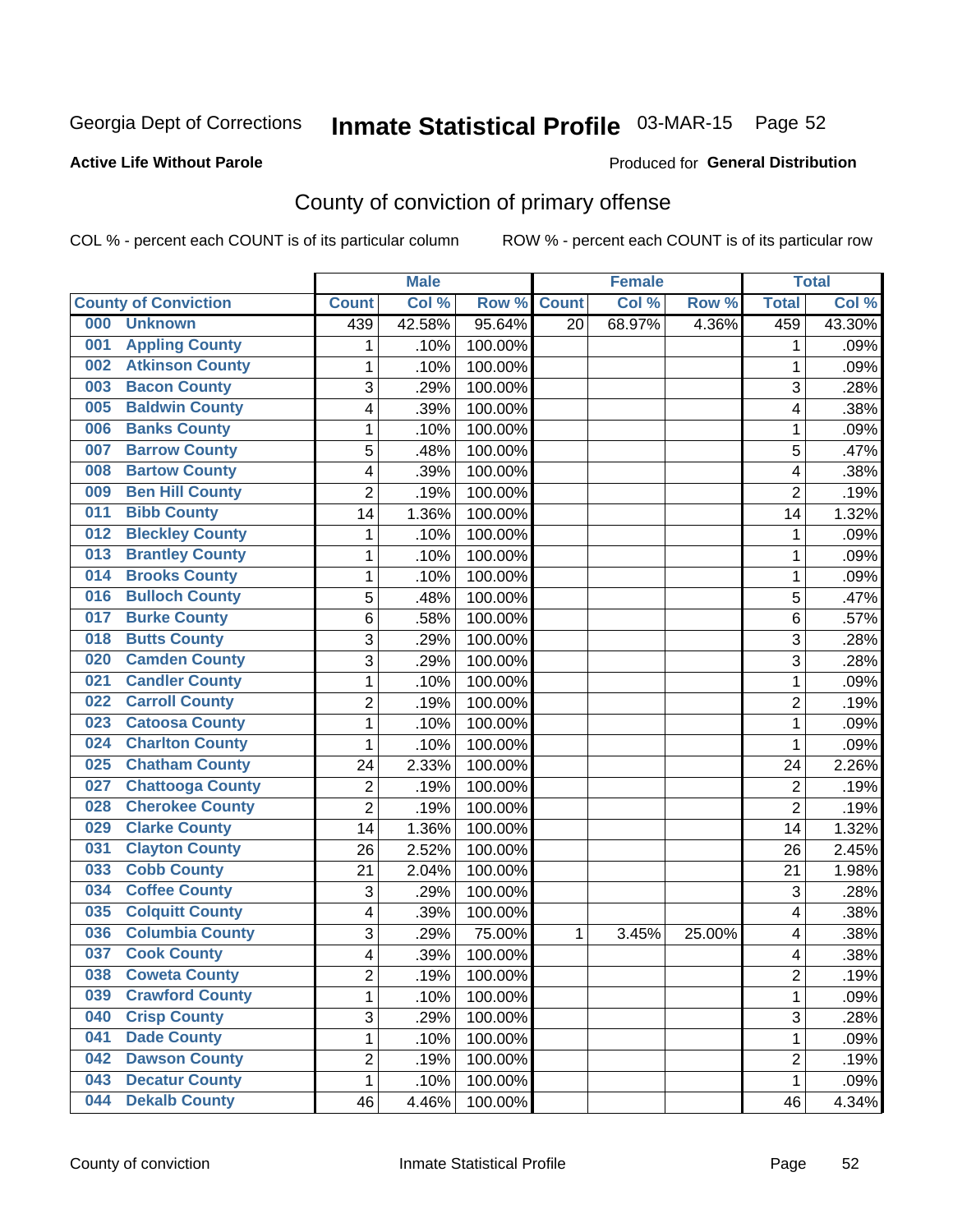## Inmate Statistical Profile 03-MAR-15 Page 53

#### **Active Life Without Parole**

#### Produced for General Distribution

## County of conviction of primary offense

COL % - percent each COUNT is of its particular column

|                                |                | <b>Male</b> |         |              | <b>Female</b> |       |                | <b>Total</b> |
|--------------------------------|----------------|-------------|---------|--------------|---------------|-------|----------------|--------------|
| <b>County of Conviction</b>    | <b>Count</b>   | Col %       | Row %   | <b>Count</b> | Col %         | Row % | <b>Total</b>   | Col %        |
| <b>Dodge County</b><br>045     | 1              | .10%        | 100.00% |              |               |       | 1              | .09%         |
| <b>Dooly County</b><br>046     | 1              | .10%        | 100.00% |              |               |       | 1              | .09%         |
| <b>Dougherty County</b><br>047 | 17             | 1.65%       | 100.00% |              |               |       | 17             | 1.60%        |
| <b>Douglas County</b><br>048   | 16             | 1.55%       | 94.12%  | 1            | 3.45%         | 5.88% | 17             | 1.60%        |
| <b>Early County</b><br>049     | $\mathbf{1}$   | .10%        | 100.00% |              |               |       | 1              | .09%         |
| <b>Elbert County</b><br>052    | 3              | .29%        | 100.00% |              |               |       | 3              | .28%         |
| <b>Emanuel County</b><br>053   | $\overline{2}$ | .19%        | 100.00% |              |               |       | $\overline{2}$ | .19%         |
| <b>Fayette County</b><br>056   | 4              | .39%        | 100.00% |              |               |       | 4              | .38%         |
| <b>Floyd County</b><br>057     | 8              | .78%        | 100.00% |              |               |       | 8              | .75%         |
| <b>Franklin County</b><br>059  | 1              | .10%        | 100.00% |              |               |       | 1              | .09%         |
| <b>Fulton County</b><br>060    | 93             | 9.02%       | 96.88%  | 3            | 10.34%        | 3.13% | 96             | 9.06%        |
| <b>Gilmer County</b><br>061    | $\mathbf{1}$   | .10%        | 100.00% |              |               |       | 1              | .09%         |
| <b>Glynn County</b><br>063     | 10             | .97%        | 90.91%  | 1            | 3.45%         | 9.09% | 11             | 1.04%        |
| <b>Gordon County</b><br>064    | $\mathfrak{S}$ | .29%        | 100.00% |              |               |       | 3              | .28%         |
| <b>Grady County</b><br>065     | 1              | .10%        | 100.00% |              |               |       | $\mathbf 1$    | .09%         |
| <b>Greene County</b><br>066    | $\mathbf{1}$   | .10%        | 100.00% |              |               |       | 1              | .09%         |
| <b>Gwinnett County</b><br>067  | 13             | 1.26%       | 100.00% |              |               |       | 13             | 1.23%        |
| <b>Habersham County</b><br>068 | $\mathfrak{S}$ | .29%        | 100.00% |              |               |       | 3              | .28%         |
| <b>Hall County</b><br>069      | 10             | .97%        | 100.00% |              |               |       | 10             | .94%         |
| <b>Haralson County</b><br>071  | $\sqrt{2}$     | .19%        | 100.00% |              |               |       | $\mathbf 2$    | .19%         |
| <b>Harris County</b><br>072    | 1              | .10%        | 100.00% |              |               |       | $\mathbf 1$    | .09%         |
| <b>Hart County</b><br>073      | 3              | .29%        | 100.00% |              |               |       | 3              | .28%         |
| <b>Henry County</b><br>075     | 8              | .78%        | 100.00% |              |               |       | 8              | .75%         |
| <b>Houston County</b><br>076   | 9              | .87%        | 100.00% |              |               |       | 9              | .85%         |
| <b>Jackson County</b><br>078   | 4              | .39%        | 100.00% |              |               |       | 4              | .38%         |
| <b>Jasper County</b><br>079    | 1              | .10%        | 100.00% |              |               |       | $\mathbf 1$    | .09%         |
| <b>Jefferson County</b><br>081 | 1              | .10%        | 100.00% |              |               |       | 1              | .09%         |
| <b>Jones County</b><br>084     | 1              | .10%        | 100.00% |              |               |       | $\mathbf 1$    | .09%         |
| <b>Lamar County</b><br>085     | 1              | .10%        | 100.00% |              |               |       | $\mathbf 1$    | .09%         |
| <b>Lanier County</b><br>086    | 1              | .10%        | 100.00% |              |               |       | $\mathbf 1$    | .09%         |
| <b>Laurens County</b><br>087   | 3              | .29%        | 100.00% |              |               |       | 3              | .28%         |
| 088<br><b>Lee County</b>       | 2              | .19%        | 100.00% |              |               |       | 2              | .19%         |
| <b>Liberty County</b><br>089   | 5              | .48%        | 100.00% |              |               |       | 5              | .47%         |
| <b>Long County</b><br>091      | 3              | .29%        | 100.00% |              |               |       | 3              | .28%         |
| <b>Lowndes County</b><br>092   | 8              | .78%        | 100.00% |              |               |       | 8              | .75%         |
| <b>Madison County</b><br>095   | 1              | .10%        | 100.00% |              |               |       | 1              | .09%         |
| <b>Marion County</b><br>096    | 1              | .10%        | 100.00% |              |               |       | $\mathbf 1$    | .09%         |
| <b>Mcintosh County</b><br>098  | $\mathbf 1$    | .10%        | 100.00% |              |               |       | $\mathbf{1}$   | .09%         |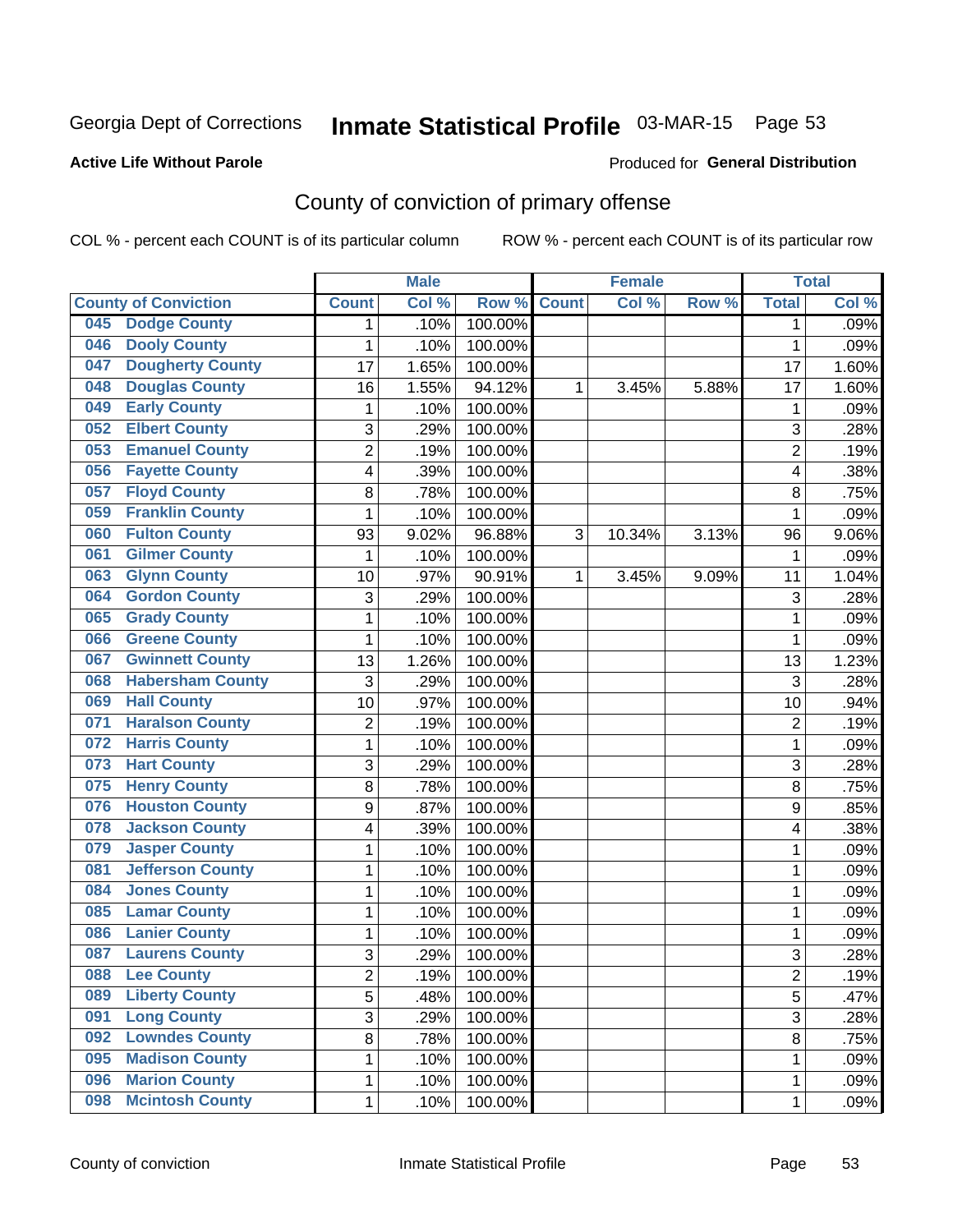## Inmate Statistical Profile 03-MAR-15 Page 54

#### **Active Life Without Parole**

#### Produced for General Distribution

## County of conviction of primary offense

COL % - percent each COUNT is of its particular column

|                                 |                | <b>Male</b> |         |              | <b>Female</b> |        |                | <b>Total</b> |
|---------------------------------|----------------|-------------|---------|--------------|---------------|--------|----------------|--------------|
| <b>County of Conviction</b>     | <b>Count</b>   | Col %       | Row %   | <b>Count</b> | Col%          | Row %  | <b>Total</b>   | Col %        |
| <b>Miller County</b><br>100     | 1              | .10%        | 100.00% |              |               |        | 1              | .09%         |
| <b>Monroe County</b><br>102     | 3              | .29%        | 100.00% |              |               |        | 3              | .28%         |
| <b>Murray County</b><br>105     | 1              | .10%        | 100.00% |              |               |        | 1              | .09%         |
| <b>Muscogee County</b><br>106   | 21             | 2.04%       | 100.00% |              |               |        | 21             | 1.98%        |
| <b>Newton County</b><br>107     | 5              | .48%        | 83.33%  | 1            | 3.45%         | 16.67% | 6              | .57%         |
| <b>Oglethorpe County</b><br>109 | 1              | .10%        | 100.00% |              |               |        | 1              | .09%         |
| <b>Paulding County</b><br>110   | 3              | .29%        | 100.00% |              |               |        | 3              | .28%         |
| <b>Pierce County</b><br>113     | 1              | .10%        | 100.00% |              |               |        | 1              | .09%         |
| <b>Pike County</b><br>114       | 3              | .29%        | 100.00% |              |               |        | 3              | .28%         |
| <b>Pulaski County</b><br>116    | 1              | .10%        | 100.00% |              |               |        | 1              | .09%         |
| <b>Putnam County</b><br>117     | 4              | .39%        | 100.00% |              |               |        | 4              | .38%         |
| <b>Randolph County</b><br>120   | 1              | .10%        | 100.00% |              |               |        | 1              | .09%         |
| <b>Richmond County</b><br>121   | 21             | 2.04%       | 95.45%  | 1            | 3.45%         | 4.55%  | 22             | 2.08%        |
| <b>Rockdale County</b><br>122   | 5              | .48%        | 100.00% |              |               |        | 5              | .47%         |
| <b>Screven County</b><br>124    | 1              | .10%        | 100.00% |              |               |        | 1              | .09%         |
| <b>Spalding County</b><br>126   | 4              | .39%        | 100.00% |              |               |        | 4              | .38%         |
| <b>Stephens County</b><br>127   | 1              | .10%        | 100.00% |              |               |        | 1              | .09%         |
| <b>Sumter County</b><br>129     | 1              | .10%        | 100.00% |              |               |        | 1              | .09%         |
| <b>Taliaferro County</b><br>131 | 1              | .10%        | 100.00% |              |               |        | 1              | .09%         |
| <b>Tattnall County</b><br>132   | 1              | .10%        | 100.00% |              |               |        | 1              | .09%         |
| <b>Taylor County</b><br>133     | 1              | .10%        | 100.00% |              |               |        | 1              | .09%         |
| <b>Telfair County</b><br>134    | 1              | .10%        | 100.00% |              |               |        | 1              | .09%         |
| <b>Terrell County</b><br>135    | 1              | .10%        | 100.00% |              |               |        | 1              | .09%         |
| <b>Thomas County</b><br>136     | $\overline{c}$ | .19%        | 100.00% |              |               |        | $\overline{2}$ | .19%         |
| <b>Tift County</b><br>137       | 6              | .58%        | 100.00% |              |               |        | 6              | .57%         |
| <b>Toombs County</b><br>138     | 5              | .48%        | 100.00% |              |               |        | 5              | .47%         |
| <b>Towns County</b><br>139      | 1              | .10%        | 100.00% |              |               |        | 1              | .09%         |
| <b>Treutlen County</b><br>140   | 1              | .10%        | 100.00% |              |               |        | 1              | .09%         |
| <b>Troup County</b><br>141      | 1              | .10%        | 100.00% |              |               |        | 1              | .09%         |
| <b>Upson County</b><br>145      | 1              | .10%        | 100.00% |              |               |        | 1              | .09%         |
| <b>Walker County</b><br>146     | $\overline{2}$ | .19%        | 66.67%  | 1            | 3.45%         | 33.33% | 3              | .28%         |
| 147<br><b>Walton County</b>     | 4              | .39%        | 100.00% |              |               |        | 4              | .38%         |
| <b>Ware County</b><br>148       | 9              | .87%        | 100.00% |              |               |        | 9              | .85%         |
| <b>Washington County</b><br>150 | 4              | .39%        | 100.00% |              |               |        | 4              | .38%         |
| <b>Wayne County</b><br>151      | 1              | .10%        | 100.00% |              |               |        | 1              | .09%         |
| <b>Whitfield County</b><br>155  | 5              | .48%        | 100.00% |              |               |        | 5              | .47%         |
| <b>Wilkes County</b><br>157     | $\overline{2}$ | .19%        | 100.00% |              |               |        | $\overline{2}$ | .19%         |
| <b>Worth County</b><br>159      | $\mathbf 1$    | .10%        | 100.00% |              |               |        | 1              | .09%         |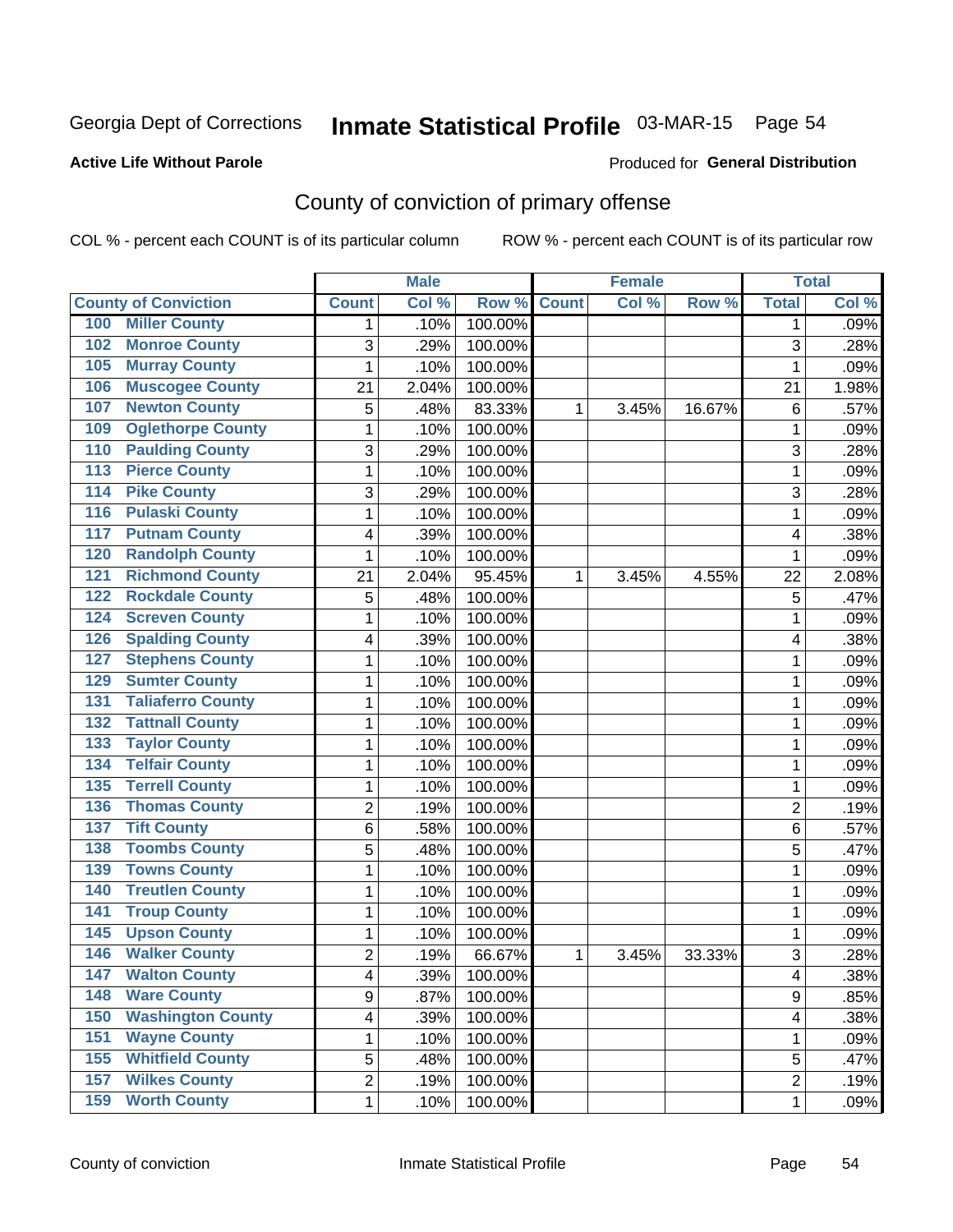## Inmate Statistical Profile 03-MAR-15 Page 55

#### **Active Life Without Parole**

#### Produced for General Distribution

## County of conviction of primary offense

COL % - percent each COUNT is of its particular column

|                             |              | <b>Male</b> |                    |    | <b>Female</b> |       |       | $\tau$ otal |
|-----------------------------|--------------|-------------|--------------------|----|---------------|-------|-------|-------------|
| <b>County of Conviction</b> | <b>Count</b> | Col %       | <b>Row % Count</b> |    | Col %         | Row % | Total | Col %       |
| <b>Total Rported</b>        | 1,031        | 100%        | 97.26%।            | 29 | $100\%$       | 2.74% | .060  | 100%        |

| <b>Not Reported</b> |            |    |      |
|---------------------|------------|----|------|
| Total               | <b>021</b> | ኅሮ | 060, |
| Grar                | ט.ו        | ∠ສ |      |

| <b>Mode</b><br>frequent)<br>. ו <b>MOST</b> ב | ∖known | Unknown | <b>nknown</b> |
|-----------------------------------------------|--------|---------|---------------|
|-----------------------------------------------|--------|---------|---------------|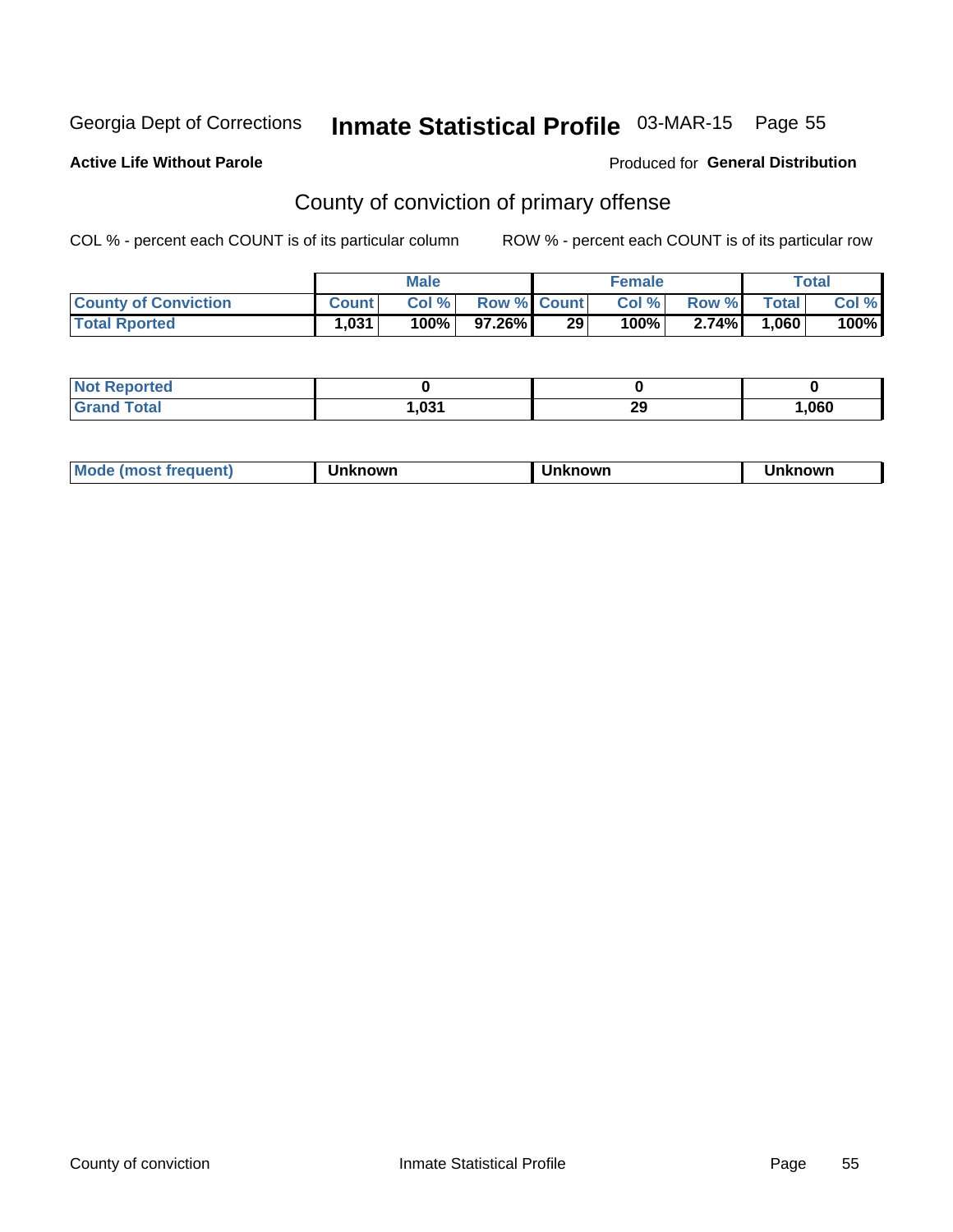### Georgia Dept of Corrections **Active Life Without Parole**

## Inmate Statistical Profile 03-MAR-15 Page 56

Produced for General Distribution

## Circuit of conviction of primary offense

COL % - percent each COUNT is of its particular column ROW % - percent each COUNT is of its particular row

|                         |                                 |                  | <b>Male</b> |         |                | <b>Female</b> |        |                  | <b>Total</b> |
|-------------------------|---------------------------------|------------------|-------------|---------|----------------|---------------|--------|------------------|--------------|
|                         | <b>Circuit of Conviction</b>    | <b>Count</b>     | Col %       | Row %   | <b>Count</b>   | Col%          | Row %  | <b>Total</b>     | Col %        |
| 1                       | <b>Alapaha Circuit</b>          | 6                | 1.01%       | 100.00% |                |               |        | $\overline{6}$   | 1.00%        |
| $\overline{2}$          | <b>Alcovy Circuit</b>           | $\boldsymbol{9}$ | 1.52%       | 90.00%  | 1              | 11.11%        | 10.00% | 10               | 1.66%        |
| $\overline{\mathbf{3}}$ | <b>Atlanta Circuit</b>          | 93               | 15.71%      | 96.88%  | 3              | 33.33%        | 3.13%  | 96               | 15.97%       |
| 4                       | <b>Atlantic Circuit</b>         | 10               | 1.69%       | 100.00% |                |               |        | 10               | 1.66%        |
| $\overline{5}$          | <b>Augusta Circuit</b>          | 30               | 5.07%       | 93.75%  | $\overline{2}$ | 22.22%        | 6.25%  | 32               | 5.32%        |
| 6                       | <b>Blue Ridge Circuit</b>       | $\overline{2}$   | .34%        | 100.00% |                |               |        | $\overline{2}$   | .33%         |
| 7                       | <b>Brunswick Circuit</b>        | 15               | 2.53%       | 93.75%  | $\mathbf{1}$   | 11.11%        | 6.25%  | 16               | 2.66%        |
| $\overline{\mathbf{8}}$ | <b>Chattahoochee Circuit</b>    | 24               | 4.05%       | 100.00% |                |               |        | 24               | 3.99%        |
| $\overline{9}$          | <b>Cherokee Circuit</b>         | $\overline{7}$   | 1.18%       | 100.00% |                |               |        | $\overline{7}$   | 1.16%        |
| 10                      | <b>Clayton Circuit</b>          | 26               | 4.39%       | 100.00% |                |               |        | 26               | 4.33%        |
| $\overline{11}$         | <b>Cobb Circuit</b>             | 21               | 3.55%       | 100.00% |                |               |        | 21               | 3.49%        |
| $\overline{12}$         | <b>Conasauga Circuit</b>        | 6                | 1.01%       | 100.00% |                |               |        | 6                | 1.00%        |
| 13                      | <b>Cordele Circuit</b>          | 6                | 1.01%       | 100.00% |                |               |        | 6                | 1.00%        |
| 14                      | <b>Coweta Circuit</b>           | 5                | .84%        | 100.00% |                |               |        | 5                | .83%         |
| $\overline{15}$         | <b>Dougherty Circuit</b>        | 17               | 2.87%       | 100.00% |                |               |        | 17               | 2.83%        |
| 16                      | <b>Dublin Circuit</b>           | 4                | .68%        | 100.00% |                |               |        | 4                | .67%         |
| 17                      | <b>Eastern Circuit</b>          | 24               | 4.05%       | 100.00% |                |               |        | 24               | 3.99%        |
| $\overline{18}$         | <b>Flint Circuit</b>            | 8                | 1.35%       | 100.00% |                |               |        | 8                | 1.33%        |
| 19                      | <b>Griffin Circuit</b>          | 12               | 2.03%       | 100.00% |                |               |        | 12               | 2.00%        |
| 20                      | <b>Gwinnett Circuit</b>         | 13               | 2.20%       | 100.00% |                |               |        | 13               | 2.16%        |
| $\overline{21}$         | <b>Houston Circuit</b>          | $\boldsymbol{9}$ | 1.52%       | 100.00% |                |               |        | $\mathsf g$      | 1.50%        |
| $\overline{22}$         | <b>Lookout Mountain Circuit</b> | $\,6$            | 1.01%       | 85.71%  | 1              | 11.11%        | 14.29% | $\overline{7}$   | 1.16%        |
| 23                      | <b>Macon Circuit</b>            | 15               | 2.53%       | 100.00% |                |               |        | 15               | 2.50%        |
| $\overline{24}$         | <b>Middle Circuit</b>           | 13               | 2.20%       | 100.00% |                |               |        | 13               | 2.16%        |
| $\overline{25}$         | <b>Mountain Circuit</b>         | 4                | .68%        | 100.00% |                |               |        | 4                | .67%         |
| 26                      | <b>Northeastern Circuit</b>     | 12               | 2.03%       | 100.00% |                |               |        | 12               | 2.00%        |
| $\overline{27}$         | <b>Northern Circuit</b>         | 9                | 1.52%       | 100.00% |                |               |        | $\boldsymbol{9}$ | 1.50%        |
| 28                      | <b>Ocmulgee Circuit</b>         | 11               | 1.86%       | 100.00% |                |               |        | 11               | 1.83%        |
| 29                      | <b>Oconee Circuit</b>           | 4                | .68%        | 100.00% |                |               |        | 4                | .67%         |
| 30                      | <b>Ogeechee Circuit</b>         | $\,6$            | 1.01%       | 100.00% |                |               |        | 6                | 1.00%        |
| $\overline{31}$         | <b>Pataula Circuit</b>          | 4                | .68%        | 100.00% |                |               |        | 4                | .67%         |
| 32                      | <b>Piedmont Circuit</b>         | 10               | 1.69%       | 100.00% |                |               |        | 10               | 1.66%        |
| 33                      | <b>Rome Circuit</b>             | 8                | 1.35%       | 100.00% |                |               |        | 8                | 1.33%        |
| 34                      | <b>South Georgia Circuit</b>    | $\overline{2}$   | .34%        | 100.00% |                |               |        | $\overline{2}$   | .33%         |
| 35                      | <b>Southern Circuit</b>         | 15               | 2.53%       | 100.00% |                |               |        | 15               | 2.50%        |
| 36                      | <b>Southwestern Circuit</b>     | 3                | .51%        | 100.00% |                |               |        | 3                | .50%         |
| 37                      | <b>Stone Mountain Circuit</b>   | 46               | 7.77%       | 100.00% |                |               |        | 46               | 7.65%        |
| 38                      | <b>Tallapoosa Circuit</b>       | $\overline{2}$   | .34%        | 100.00% |                |               |        | $\overline{c}$   | .33%         |
| 39                      | <b>Tifton Circuit</b>           | $\overline{7}$   | 1.18%       | 100.00% |                |               |        | $\overline{7}$   | 1.16%        |
| 40                      | <b>Toombs Circuit</b>           | 3                | .51%        | 100.00% |                |               |        | 3                | $.50\%$      |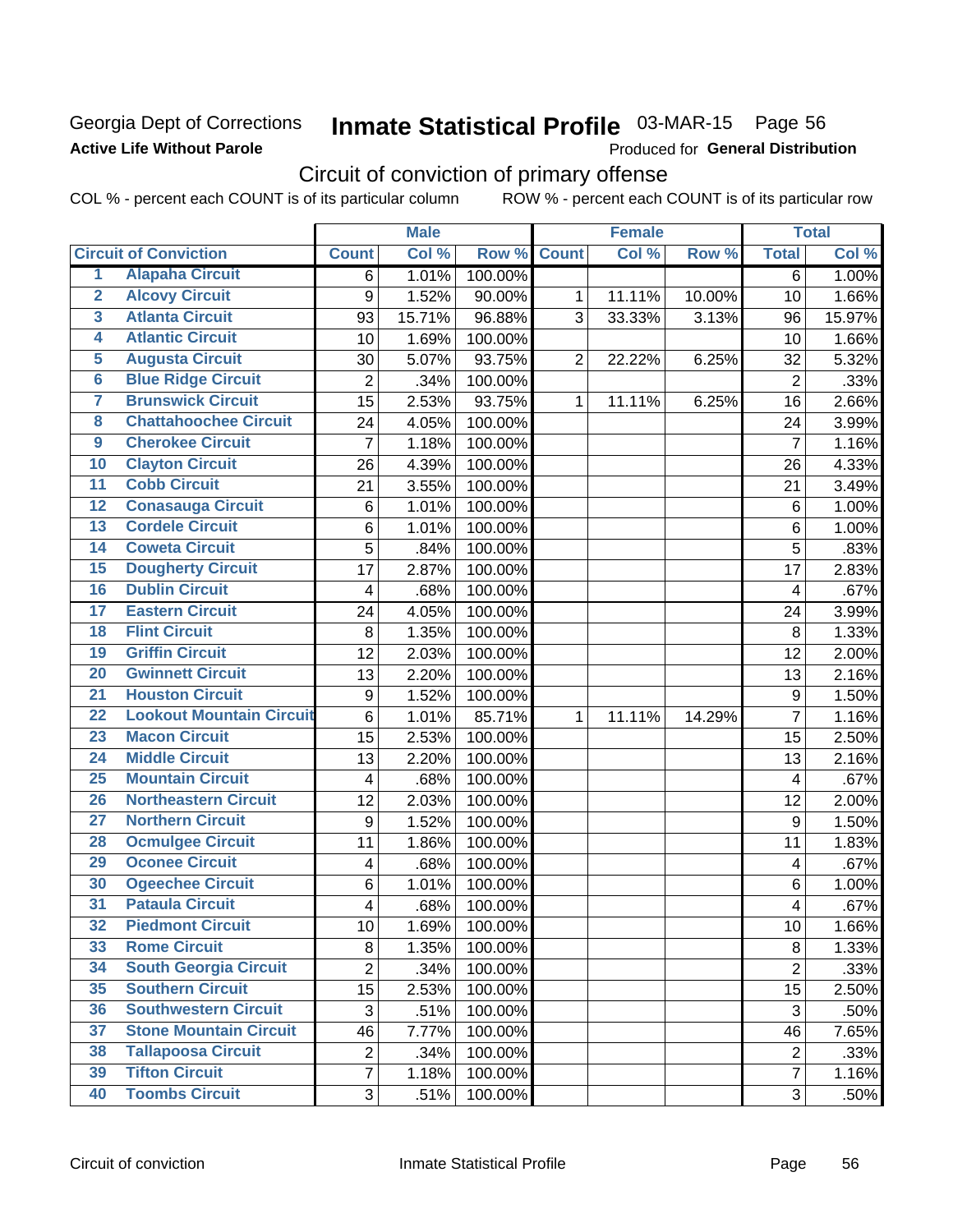### Georgia Dept of Corrections **Active Life Without Parole**

## Inmate Statistical Profile 03-MAR-15 Page 57

Produced for General Distribution

## Circuit of conviction of primary offense

COL % - percent each COUNT is of its particular column ROW % - percent each COUNT is of its particular row

|                     |                                  |              | <b>Male</b>    |         |              | <b>Female</b>  |       |              | <b>Total</b>   |
|---------------------|----------------------------------|--------------|----------------|---------|--------------|----------------|-------|--------------|----------------|
|                     | <b>Circuit of Conviction</b>     | <b>Count</b> | Col %          | Row %   | <b>Count</b> | Col %          | Row % | <b>Total</b> | Col %          |
| 41                  | <b>Waycross Circuit</b>          | 18           | 3.04%          | 100.00% |              |                |       | 18           | 3.00%          |
| 42                  | <b>Western Circuit</b>           | 14           | 2.36%          | 100.00% |              |                |       | 14           | 2.33%          |
| 43                  | <b>Rockdale Circuit</b>          | 5            | .84%           | 100.00% |              |                |       | 5            | .83%           |
| 44                  | <b>Douglas Circuit</b>           | 16           | 2.70%          | 94.12%  | 1            | 11.11%         | 5.88% | 17           | 2.83%          |
| 45                  | <b>Appalachian Circuit</b>       |              | .17%           | 100.00% |              |                |       |              | .17%           |
| 46                  | <b>Enotah Circuit</b>            |              | .17%           | 100.00% |              |                |       |              | .17%           |
| 48                  | <b>Towaliga Judicial Circuit</b> |              | 1.18%          | 100.00% |              |                |       |              | 1.16%          |
| 49                  | <b>Paulding Circuit</b>          | 3            | .51%           | 100.00% |              |                |       | 3            | .50%           |
|                     | <b>Total Rported</b>             | 592          | 100%           | 98.5%   | 9            | 100%           | 1.5%  | 601          | 100%           |
| <b>Not Reported</b> |                                  |              | 439            |         |              | 20             |       |              | 459            |
| <b>Grand Total</b>  |                                  |              | 1,031          |         |              | 29             |       |              | 1,060          |
|                     | <b>Mode (most frequent)</b>      |              | <b>Atlanta</b> |         |              | <b>Atlanta</b> |       |              | <b>Atlanta</b> |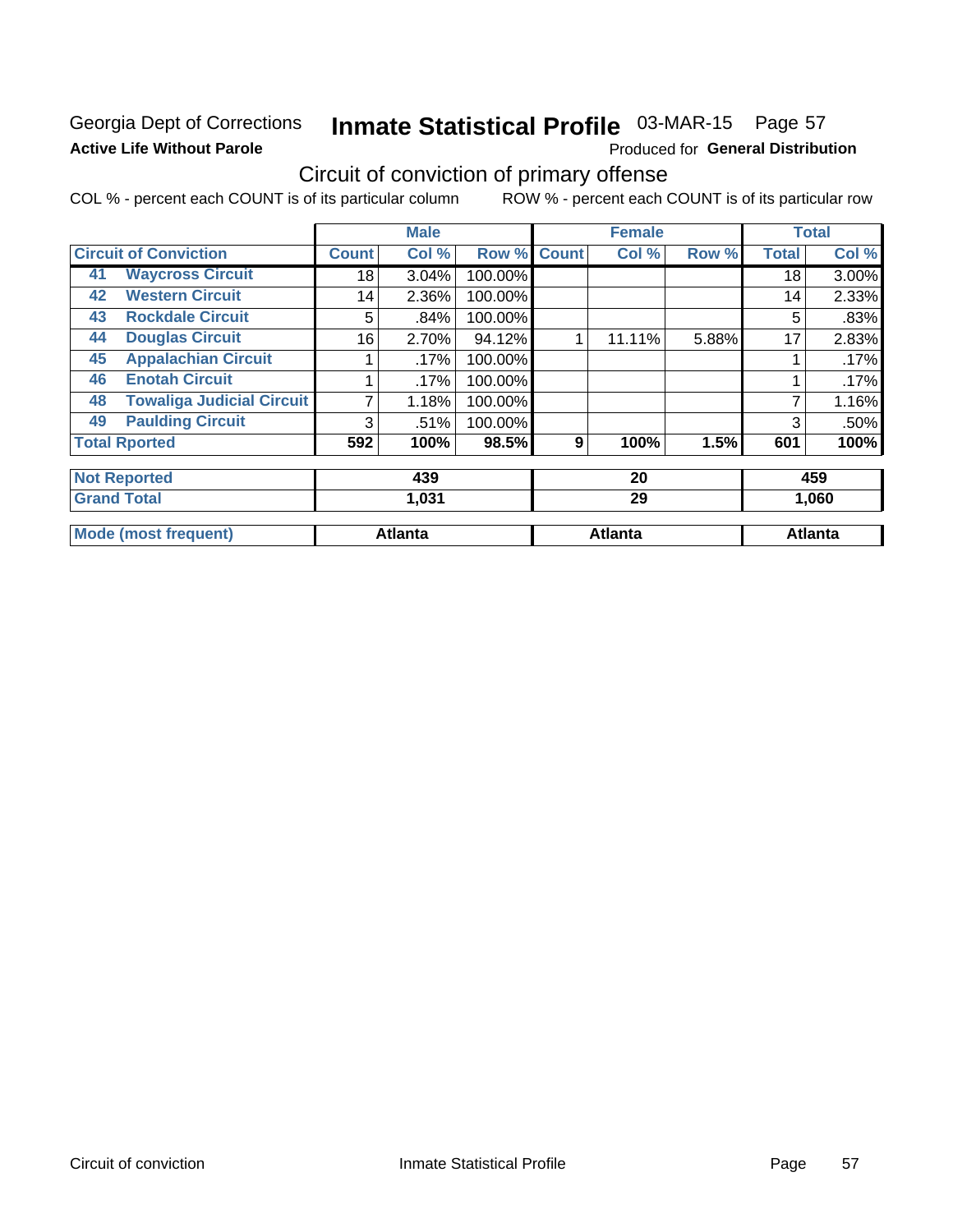#### **Active Life Without Parole**

#### Produced for General Distribution

### Years served (jail + prison) in this incarceration

COL % - percent each COUNT is of its particular column

|                       |                 | <b>Male</b> |         |                | <b>Female</b> |       |                  | <b>Total</b> |
|-----------------------|-----------------|-------------|---------|----------------|---------------|-------|------------------|--------------|
| <b>Years Served</b>   | <b>Count</b>    | Col %       | Row %   | <b>Count</b>   | Col %         | Row % | <b>Total</b>     | Col %        |
| Less than one year    | $\overline{93}$ | 9.02%       | 95.88%  | 4              | 13.79%        | 4.12% | $\overline{97}$  | 9.15%        |
| 1 to 1.99 years       | 99              | 9.60%       | 94.29%  | 6              | 20.69%        | 5.71% | 105              | 9.91%        |
| 2 to 2.99 years       | 85              | 8.24%       | 92.39%  | $\overline{7}$ | 24.14%        | 7.61% | 92               | 8.68%        |
| 3 to 3.99 years       | 80              | 7.76%       | 98.77%  | 1              | 3.45%         | 1.23% | 81               | 7.64%        |
| 4 to 4.99 years       | 52              | 5.04%       | 98.11%  | 1              | 3.45%         | 1.89% | 53               | 5.00%        |
| 5 to 5.99 years       | 37              | 3.59%       | 100.00% |                |               |       | 37               | 3.49%        |
| 6 to 6.99 years       | 23              | 2.23%       | 100.00% |                |               |       | 23               | 2.17%        |
| 7 to 7.99 years       | 36              | 3.49%       | 100.00% |                |               |       | 36               | 3.40%        |
| 8 to 8.99 years       | 26              | 2.52%       | 92.86%  | $\overline{2}$ | 6.90%         | 7.14% | 28               | 2.64%        |
| 9 to 9.99 years       | 27              | 2.62%       | 96.43%  | 1              | 3.45%         | 3.57% | 28               | 2.64%        |
| 10 to 10.99 years     | 40              | 3.88%       | 100.00% |                |               |       | 40               | 3.77%        |
| 11 to 11.99 years     | 24              | 2.33%       | 96.00%  | 1              | 3.45%         | 4.00% | 25               | 2.36%        |
| 12 to 12.99 years     | 45              | 4.36%       | 91.84%  | 4              | 13.79%        | 8.16% | 49               | 4.62%        |
| 13 to 13.99 years     | 40              | 3.88%       | 100.00% |                |               |       | 40               | 3.77%        |
| 14 to 14.99 years     | 44              | 4.27%       | 100.00% |                |               |       | 44               | 4.15%        |
| 15 to 15.99 years     | 39              | 3.78%       | 100.00% |                |               |       | 39               | 3.68%        |
| 16 to 16.99 years     | 34              | 3.30%       | 97.14%  | 1              | 3.45%         | 2.86% | 35               | 3.30%        |
| 17 to 17.99 years     | 50              | 4.85%       | 98.04%  | 1              | 3.45%         | 1.96% | 51               | 4.81%        |
| 18 to 18.99 years     | 43              | 4.17%       | 100.00% |                |               |       | 43               | 4.06%        |
| 19 to 19.99 years     | 32              | 3.10%       | 100.00% |                |               |       | 32               | 3.02%        |
| 20 to 20.99 years     | 25              | 2.42%       | 100.00% |                |               |       | 25               | 2.36%        |
| 21 to 21.99 years     | 20              | 1.94%       | 100.00% |                |               |       | 20               | 1.89%        |
| 22 to 22.99 years     | 6               | 0.58%       | 100.00% |                |               |       | 6                | 0.57%        |
| 23 to 23.99 years     | 6               | 0.58%       | 100.00% |                |               |       | $6\phantom{1}$   | 0.57%        |
| 24 to 24.99 years     | $\mathbf 1$     | 0.10%       | 100.00% |                |               |       | $\mathbf 1$      | 0.09%        |
| 25 to 25.99 years     | $\mathbf{1}$    | 0.10%       | 100.00% |                |               |       | $\mathbf{1}$     | 0.09%        |
| 26 to 26.99 years     | 9               | 0.87%       | 100.00% |                |               |       | $\boldsymbol{9}$ | 0.85%        |
| 27 to 27.99 years     | 1               | 0.10%       | 100.00% |                |               |       | 1                | 0.09%        |
| 28 to 28.99 years     | 3               | 0.29%       | 100.00% |                |               |       | 3                | 0.28%        |
| Thirty + years        | 10              | 0.97%       | 100.00% |                |               |       | 10               | 0.94%        |
| <b>Total Reported</b> | 1,031           | 100%        | 97.26%  | 29             | 100%          | 2.74% | 1,060            | 100%         |

| <b>Not Reported</b>     |                    |                 |               |
|-------------------------|--------------------|-----------------|---------------|
| <b>Grand Total</b>      | 1.031              | 29              | 1,060         |
|                         |                    |                 |               |
| Mean<br>(average)       | 9.62               | 5.47            | 9.51          |
| <b>Median (middle)</b>  | 8.42               | 2.28            | 8.24          |
| Mode<br>(most frequent) | Less than one year | 2 to 2.99 years | Less than one |
|                         |                    |                 | vear          |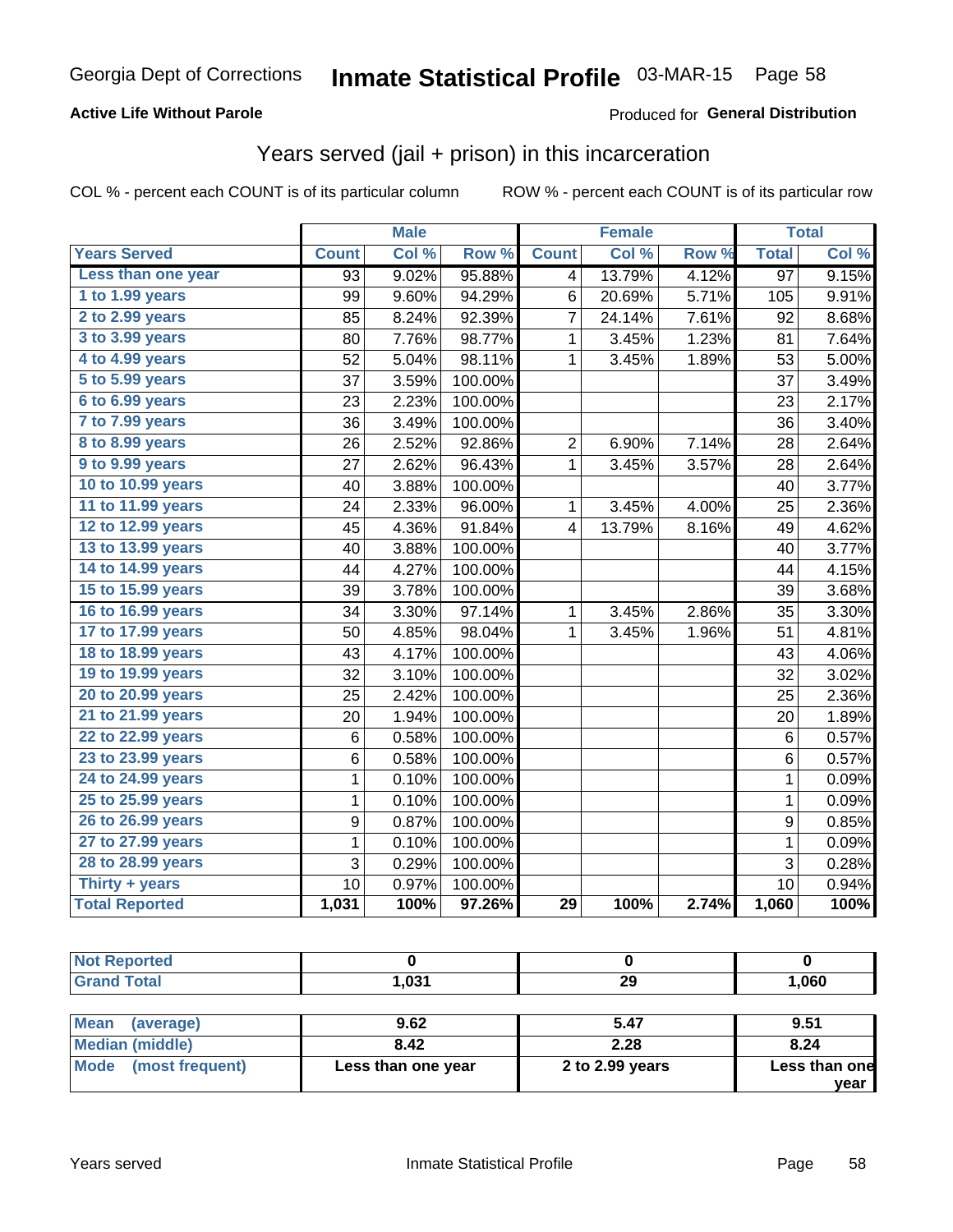## Inmate Statistical Profile 03-MAR-15 Page 59

#### **Active Life Without Parole**

Produced for General Distribution

### Results of most recent HIV tests

COL % - percent each COUNT is of its particular column

|                         |              | <b>Male</b> |           |                 | <b>Female</b> |        |       | Total  |
|-------------------------|--------------|-------------|-----------|-----------------|---------------|--------|-------|--------|
| <b>HIV Test Results</b> | <b>Count</b> | Col%        | Row %     | <b>Count</b>    | Col %         | Row %  | Total | Col %  |
| <b>Positive</b>         |              | 0.69%       | 87.50%    |                 | 3.45%         | 12.50% |       | 0.77%  |
| <b>Negative</b>         | .002         | $99.31\%$   | 97.28%    | 28 <sub>1</sub> | $96.55\%$     | 2.72%  | 1,030 | 99.23% |
| <b>Total Reported</b>   | .009         | 100%        | $97.21\%$ | 29              | 100%          | 2.79%  | 1,038 | 100%   |

| <b>Not Reported</b> | ^^<br>⊷ |           | ^^<br>-- |
|---------------------|---------|-----------|----------|
| <b>Total</b>        | .031    | nr.<br>23 | ,060     |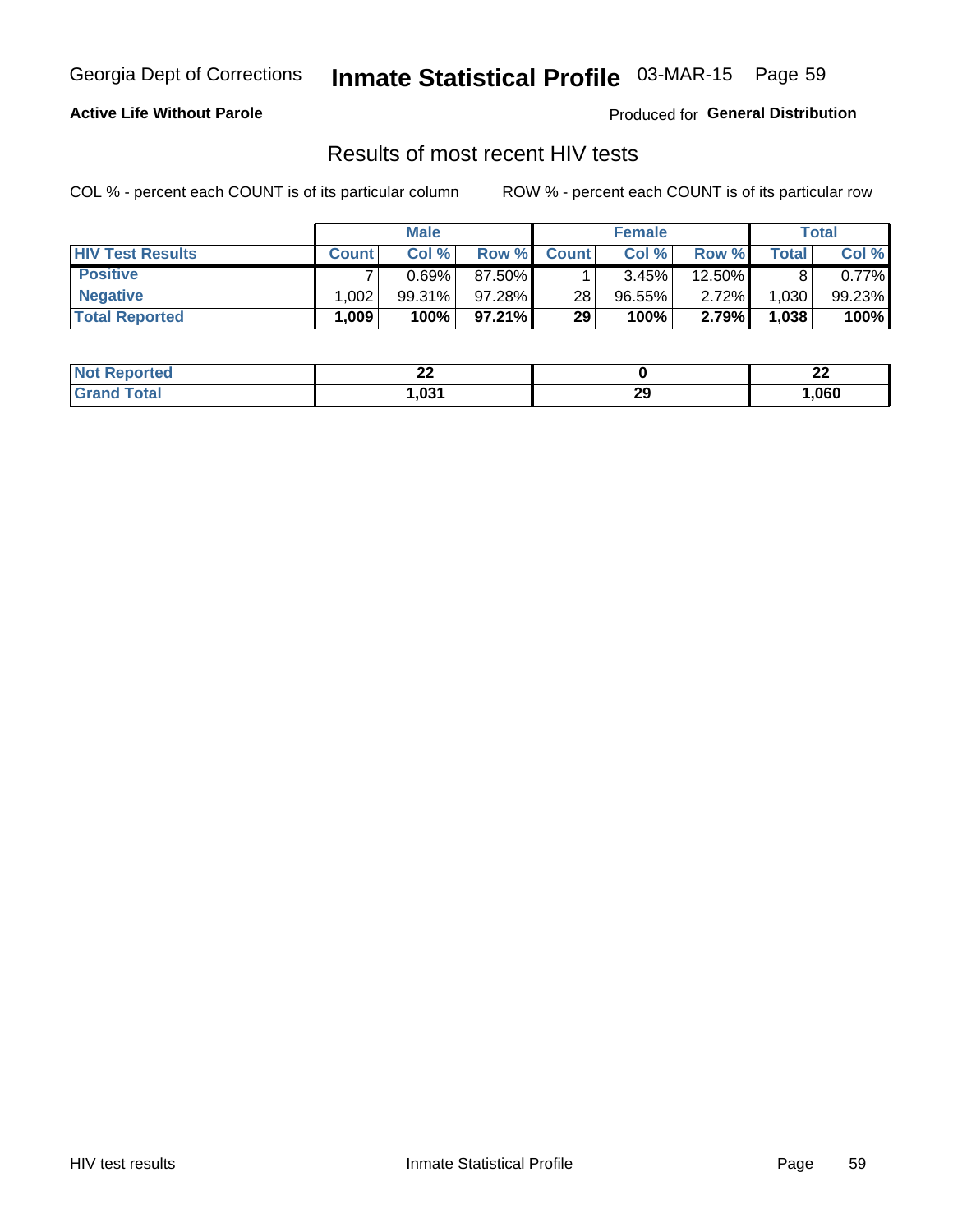#### **Active Life Without Parole**

Produced for General Distribution

### Results of most recent tuberculosis test

COL % - percent each COUNT is of its particular column

|                                  | <b>Male</b>       |        |                 | <b>Female</b>   |        |       | Total |        |
|----------------------------------|-------------------|--------|-----------------|-----------------|--------|-------|-------|--------|
| <b>Tuberculosis Test Results</b> | <b>Count</b>      | Col%   | Row %I          | <b>Count</b>    | Col%   | Row % | Total | Col %  |
| <b>Positive on current test</b>  | 239               | 23.71% | 98.76%          |                 | 10.34% | 1.24% | 242   | 23.34% |
| <b>Negative</b>                  | 769               | 76.29% | 96.73%          | 26              | 89.66% | 3.27% | 795   | 76.66% |
| <b>Total Reported</b>            | .008 <sub>1</sub> | 100%   | 97.20% <b>I</b> | 29 <sub>1</sub> | 100%   | 2.80% | 1,037 | 100%   |

| <b>Not Reported</b> | n.<br><u>_</u> |          | n.<br>w |
|---------------------|----------------|----------|---------|
| <b>Total</b>        | 1.031          | າເ<br>23 | ,060    |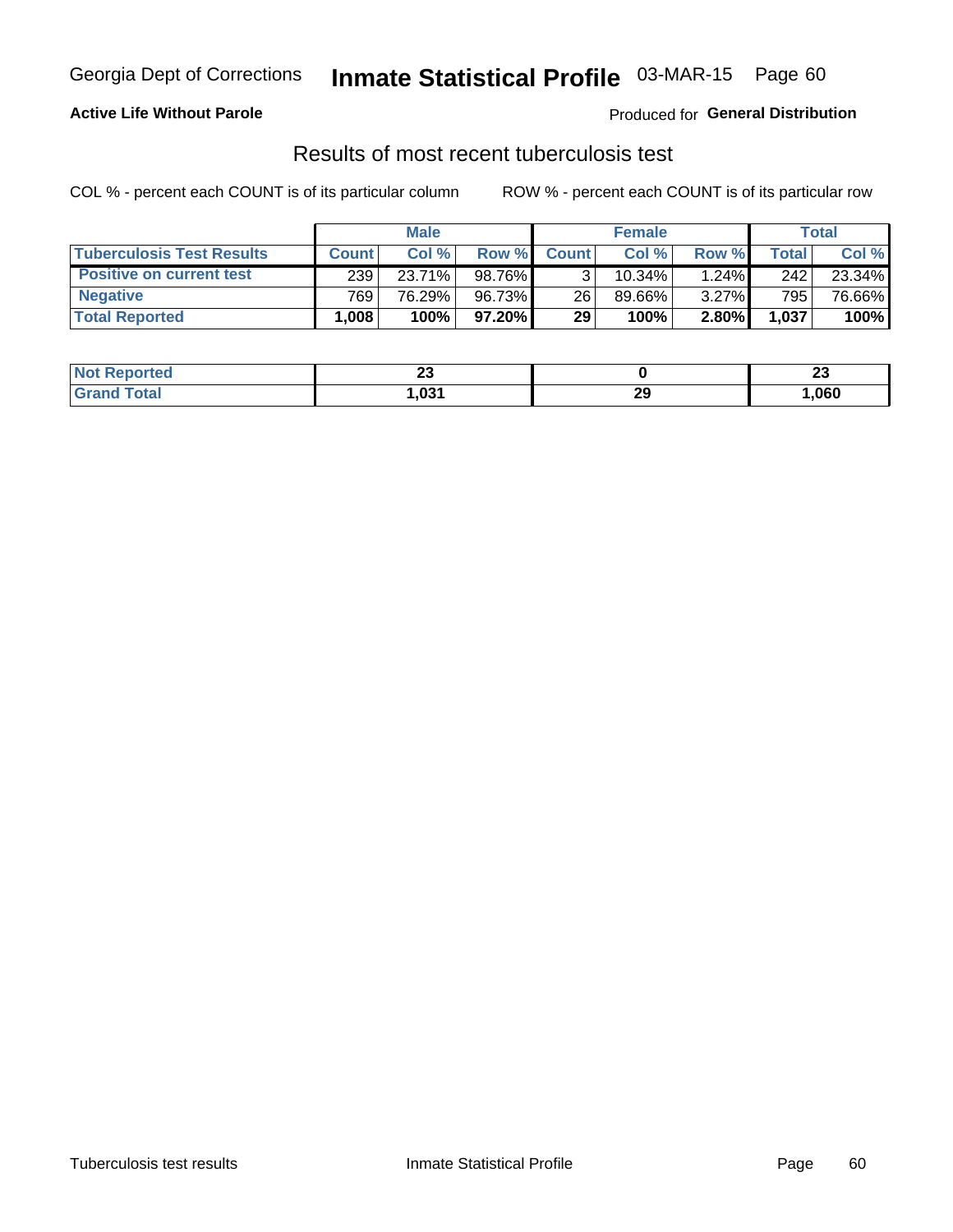## Georgia Dept of Corrections **Inmate Statistical Profile** 03-MAR-15 Page 61

#### **Active Life Without Parole**

Produced for **General Distribution**

### Results of most recent syphilis test

COL % - percent each COUNT is of its particular column ROW % - percent each COUNT is of its particular row

|                                 | <b>Male</b>  |           |           | <b>Female</b> |           |          | Total |        |
|---------------------------------|--------------|-----------|-----------|---------------|-----------|----------|-------|--------|
| <b>Syphilis Test Results</b>    | <b>Count</b> | Col %     | Row %     | <b>Count</b>  | Col %     | Row %I   | Total | Col %  |
| <b>Positive on current test</b> | 16           | 2.55%     | $94.12\%$ |               | 9.09%     | 5.88%    | 17    | 2.66%  |
| <b>Negative</b>                 | 611          | $97.45\%$ | 98.39%    | 10            | $90.91\%$ | $1.61\%$ | 621   | 97.34% |
| <b>Total Reported</b>           | 627          | 100%      | 98.28%    | 11            | 100%      | 1.72%    | 638   | 100%   |

| <b>Not Reported</b> | 404   | 40       | Ann<br>46L |
|---------------------|-------|----------|------------|
| <b>Grand Total</b>  | 031.، | າດ<br>23 | ,060       |